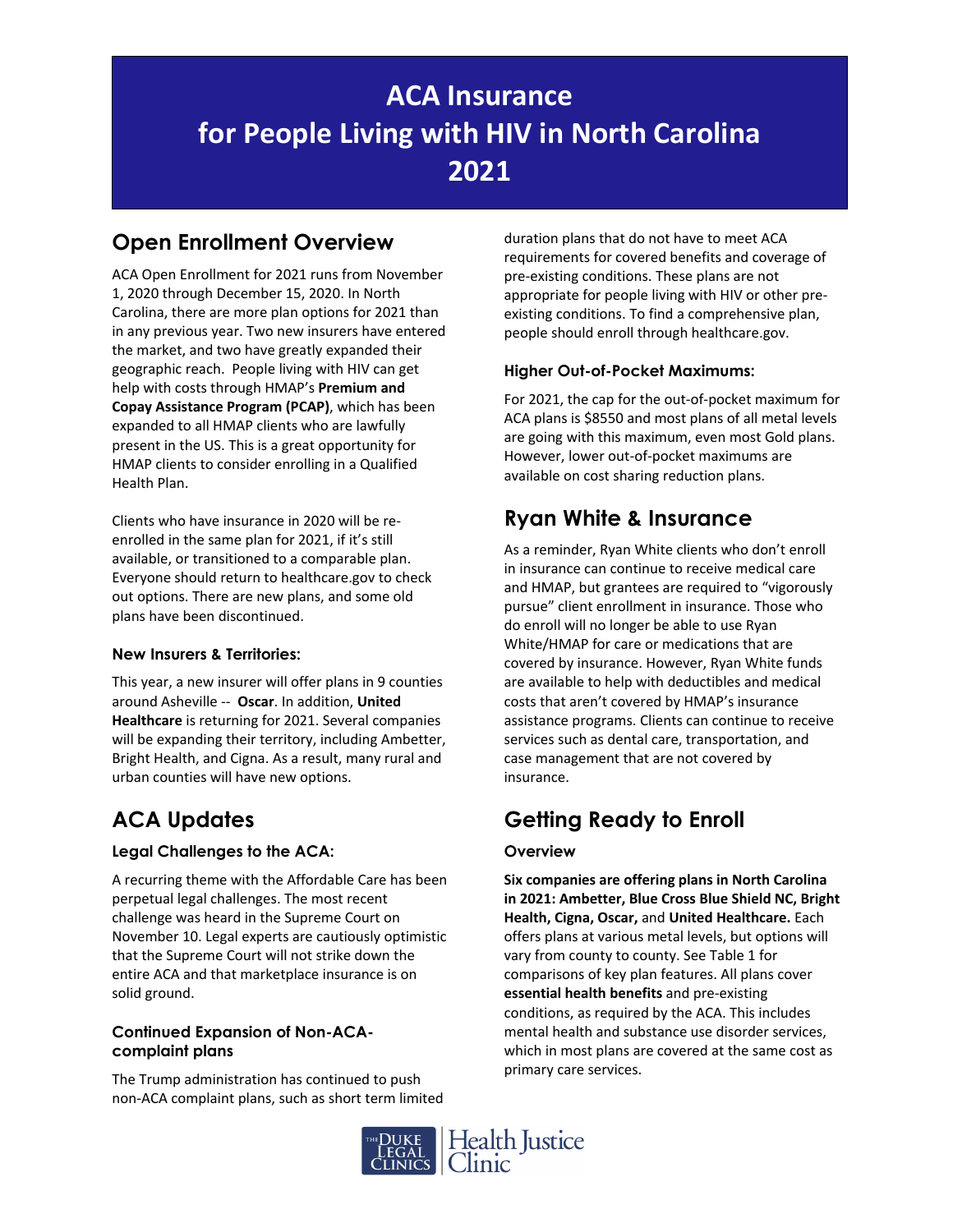Each insurer covers the same services and drugs for all its plans, regardless of metal level. However, the insurers offer various "products," that have different provider networks and cost sharing ‐‐ deductibles, copays, coinsurance, and maximum out‐of‐pocket. Not all products are offered in every county in which the insurer is operating. See Table 2 for Plans by County. Tables 4‐9 list plans and cost sharing for all metal levels. Check details in healthcare.gov.

In 2021, most plans allow for at least a few primary care visits before the deductible is met, even in some bronze plans. Many plans also have copay access to specialists and urgent care. Telehealth options are widely offered, often at no or low cost. Ambetter is also offering some plans with **adult dental and vision** services. Some insurers offer incentives to choose a primary care doctor or engage in healthy behaviors, and some tout their app or online services. Check insurance company websites for these details.

As always, consumers with incomes under 400% of the federal poverty level (\$51,040 for a single individual) are eligible for a **premium tax credit**, which reduces the monthly premium. Consumers with incomes between 100 and 250% of the poverty level (\$12,760 to \$31,900) are also eligible for a **cost sharing reduction** ("CSR") plan. CSR plans are special Silver plans that have lower deductibles, cost sharing, and out‐of‐pocket maximums.

#### **Calculating costs:**

Consumers should start by projecting what medical services and drugs they will need in the plan year. For many consumers, the main expense will be drugs. To compare plans, determine the total annual cost for each plan being considered. The total annual cost is the sum of a year's premiums and estimated out‐of‐pocket expenses. Most PLWH can expect to meet their out‐of‐pocket maximum at some point in the year based solely on drug costs, unless they have few medical visits and tests, and make extensive use of copay cards. Under most plans, HIV drug costs will meet the annual out‐of‐pocket maximum, usually early in the year. So the total annual cost will be at most:

> Premium x 12 months + Plan's out‐of‐pocket maximum

For consumers who are eligible for HMAP assistance, the only costs they will be responsible for are non‐ drug cost sharing until the out‐of‐pocket maximum is met. As discussed below, the Ryan White program can assist with those costs. So there should be little or no cost to consumers receiving HMAP assistance.

#### **Finding information about a health plan:**

This report includes some detailed information about the health plans offered in the ACA marketplace for 2021. To find learn more about the plans, search these resources:

- **Healthcare.gov** Search here for premiums, cost sharing and other plan details. There is also a built‐in drug and provider search, as well as links to plan documents, including the Summary of Benefits & Coverage.
- **Summary of Benefits & Coverage (SBC):** This is a standardized summary that is available for every plan. It shows deductibles, cost sharing for various services and drugs, and other important plan details.
- **Certificate of Coverage:** This is the official insurance booklet for a plan. It provides detailed information and addresses many topics that are not covered in the SBC, healthcare.gov, or insurance company marketing materials. It can take some digging to find the Certificate of Coverage. The SBC should include a link to the document or a phone number to call to request it.
- **Insurance Company web sites:** You can find a lot of plan information on the web, including online **provider networks**, **drug formularies**, pharmacy information, etc. Note that insurers may make mid‐year changes to formularies and provider networks, so the online search tools on the company's website will be the most up‐to‐ date.
- **Insurance Company Customer Service number:** You can call the insurance company directly to ask questions, but you may end up on hold for a long time. If you aren't already a customer, you'll be directed to the sales department. Be persistent and ask your questions.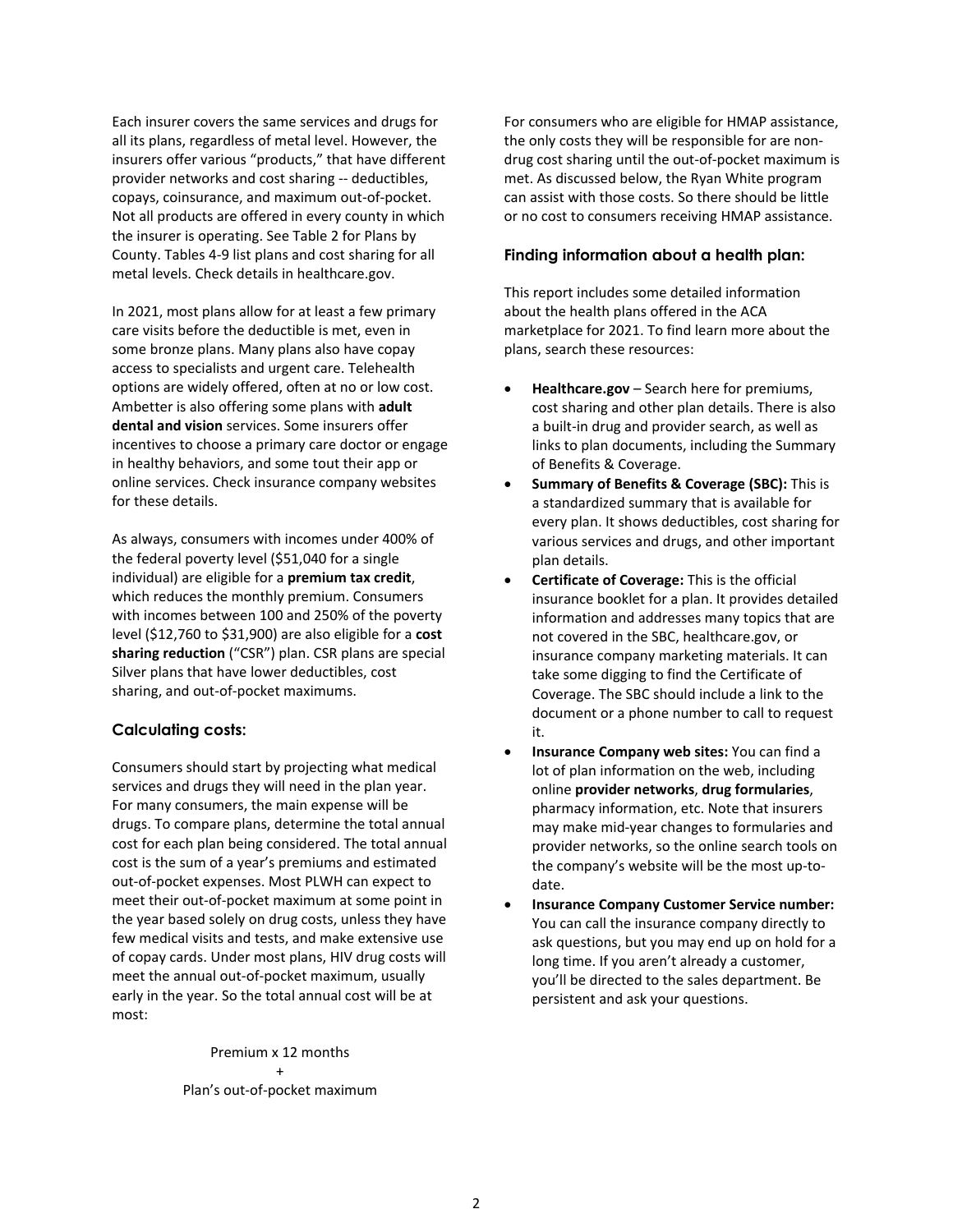### **Medication Access & Cost:**

Each insurance company has one drug list, called a "**formulary**," for all its ACA plans. The formulary is available online and through healthcare.gov. The formulary shows whether the drug is covered, what "**tier**" it's on, and what limitations might apply, such as prior authorization, step therapy, quantity limits, etc. Drugs that are not covered can be requested through an "exceptions" process, but it would be unwise to enroll in a plan that doesn't cover a needed medication on the hope that an exception would be granted.

All of the NC plans provide a good number of common HIV drugs, including a selection of single tablet regimens. Blue Cross Blue Shield has the most extensive list of covered HIV drugs. Most insurers have few or no few restrictions on access to covered drugs, such as prior authorization or step therapy. The insurer with the most restrictions is Ambetter.

To access drugs, the consumer will pay either a  $\text{copy} - \text{a fixed amount} - \text{or coinsurance} - \text{a}$ percentage of the cost of the drug. In most cases, drugs that have a copay are covered without first meeting the deductible. For drugs with coinsurance, the insurer doesn't start paying until after the consumer has met the deductible.

To figure out how much a drug will cost, one needs to check in two different places. First check the formulary to make sure the drug is covered and find out what tier it's on. Table 3 shows each company's coverage and tier assignment for HIV drugs, as of November 2020. After checking for coverage and tier, look at the plan cost sharing details to find out the cost for the tier the drug is on. The cost for particular drug tiers is shown in Tables 4‐9 and in the **Summary of Benefits and Coverage** for the particular plan. Note that healthcare.gov's display of drug tier prices is usually incomplete.

Most insurers place HIV drugs on high (i.e. expensive) drug tiers. Higher tier drugs are almost always subject to coinsurance. It can be next to impossible to predict exactly how much a consumer will pay for a drug with coinsurance, because the total drug price to which coinsurance is applied is not public. Table 3 shows each company's coverage and tier assignment for HIV drugs.

**For 2021, HIV drug costs will be higher than in previous years on many plans**. Most HIV drugs are on tiers with coinsurance, and the coinsurance percentage has increased for many plans, notably **Blue Cross Blue Shield**. BCBS now has all single tablet regimens on tier 5, which is 50% coinsurance on all plans. **Bright Health** places all of its HIV drugs on tier 5, with 40‐50% coinsurance on standard silver plans, 10‐40% on cost sharing reduction plans. **United Healthcare** places its HIV drugs on tier 4, with coinsurance on all plans, ranging from 40% for standard Silver plans to 5‐30% on cost sharing reduction plans.

An exception to coinsurance is the new insurer, **Oscar**, which has many plans where HIV drugs are at copay prices. **Ambetter** and **Cigna** have a few plans with copays for HIV drugs, but most plans will require coinsurance.

As discussed in more detail below, for people who are enrolled in the State's Premium and Copay Assistance Program (PCAP), the state will cover all drug costs, so the higher HIV drug costs will not be a barrier. In fact, the higher drug costs will help consumers reach the out‐of‐pocket maximum more quickly. After reaching that milestone, consumers will have no further cost sharing for any covered services for the rest of the year.

Clients who are not eligible for PCAP will need to watch out for plans that use a **copay accumulator**. With a copay accumulator, if a consumer uses a copay card for drug costs, the amount covered by the copay card will not apply toward the deductible or out‐of‐pocket maximum. That will increase the person's out‐of‐pocket costs because it will take longer for them to meet the deductible and out‐of‐ pocket maximum. Our research indicates that *copay accumulators are used by Ambetter, United Healthcare and Oscar.*

### **Provider Networks**

Many of the plans offered in NC, especially in urban areas, are centered around particular health systems. This is especially true for those in urban areas with more than one major health system, e.g., Charlotte, Winston‐Salem, and the Triangle. Most plans are limited to one health system or the other. In Charlotte, there are Novant plans and Atrium plans; in the Triangle, UNC and Duke/Wake Med plans; in the Triad, most plans divide up between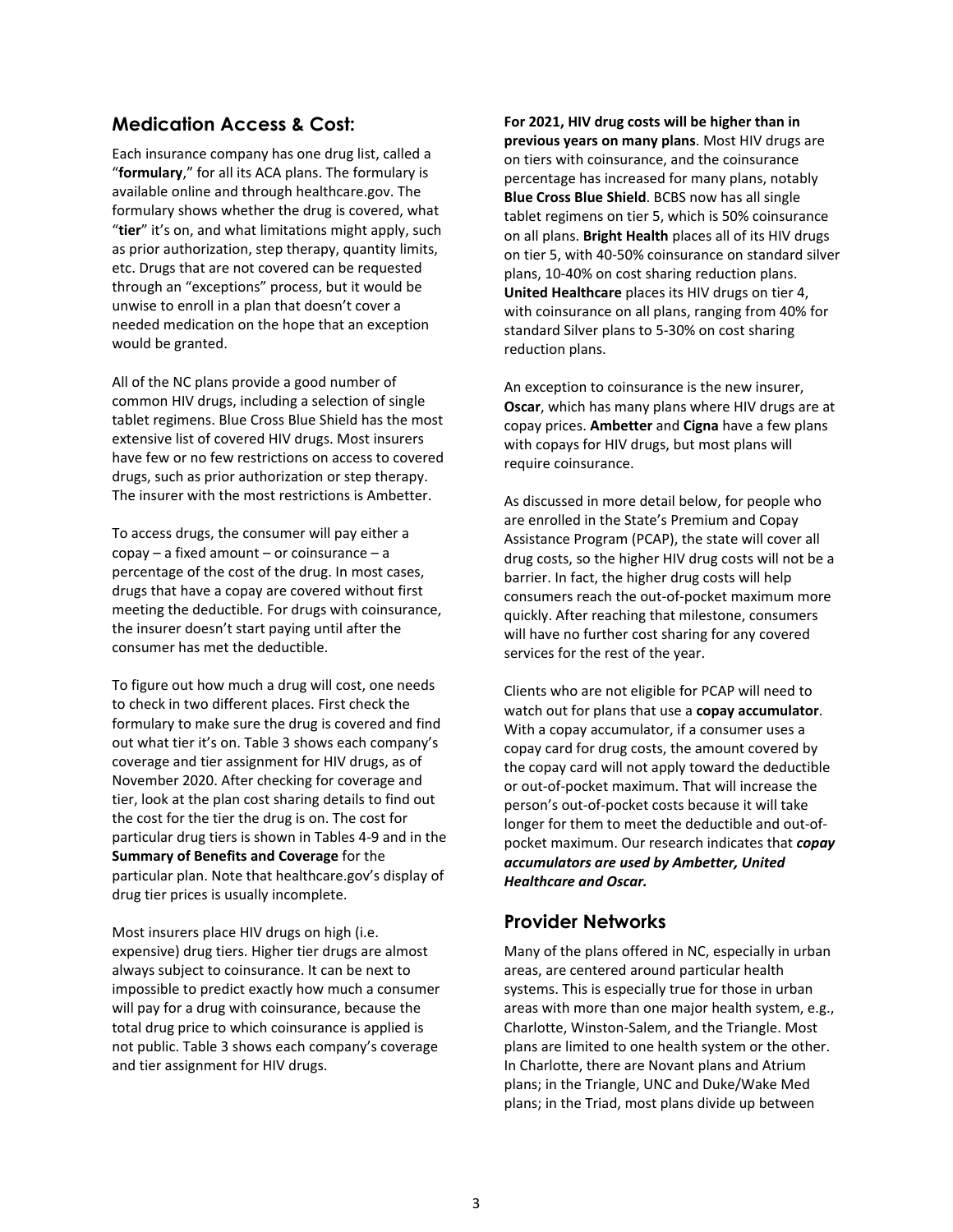Novant, Wake Forest, and Cone. Many of the Asheville plans are centered around Mission Health. In the Triangle, the expansion of Bright Health and Cigna have provided new options for Duke Health patients, including those in Durham County who had been limited to Ambetter. Duke continues to be excluded from BCBS Affordable Care Act networks in Wake and Durham Counties.

A provider network search is available through healthcare.gov, and there is also a link from healthcare.gov to the plan's website for a provider search. The healthcare.gov provider search has vastly improved over the years, but it's still worth double‐checking on the insurance company's website.

Searching for a provider in an insurer's directory can be challenging. Online directories are not completely accurate or updated. Spellings of names may vary. Often, physician extenders such as nurse practitioners and physician's assistants are not listed. If a provider is not found by name, try searching by the name of the medical practice or clinic. If necessary, contact the insurance company or medical practice directly.

Make sure the provider is in the specific plan the consumer selects. This is particularly important for BCBS. Blue Cross offers many plans, both on and off the marketplace. Often, providers are included only in certain BCBS plans, but they may not know which. Verify the provider's participation in the specific plan. In choosing a plan, consumers should search all their providers to make sure they find a plan that includes most if not all of them.

**Specialist Referrals:** United Healthcare plans require a referral for a specialist visit. The other insurers do not require a referral.

# **2021 Plan Offerings & Changes**

### **Ambetter:**

Ambetter is adding 21 new counties for a total of 35 counties concentrated mostly in central North Carolina, from Wilkes to Robeson counties. (See Table 2). Ambetter's provider network is the same for all plans, and includes Duke, Cone Health, Duke Lifepoint. It offers Gold ("Secure Care"), Silver ("Balanced Care") and Bronze ("Essential Care") plans. Ambetter is the only insurer in NC offering some plans with *adult dental and vision services*.

Ambetter premiums are generally among the highest in the NC marketplace, even with subsidies. But for those enrolled in PCAP, that difference in premium will not be an issue. Some Ambetter silver plans offer copay visits to primary care and specialist providers before the deductible is met.

#### **Ambetter Drug Coverage:**

Ambetter plans use a 4‐tier formulary. Single tablet regimens are covered, generally at tier 2 or 3. Tier 3 is 50% coinsurance on most silver plans, including cost sharing reduction plans. With few exceptions, Ambetter plans do not have a separate drug deductible. Some plans do cover some lower cost drugs before the deductible is met. As mentioned above, Ambetter plans use a copay accumulator, so they are not the best option for people who rely on copay cards for their medications.

### **Blue Cross Blue Shield:**

Blue Cross Blue Shield offers Gold, Silver, Bronze, and Catastrophic plans. It has several different provider networks. There is one wide‐network plan, **Blue Advantage**, which is offered in 81 counties, mostly outside major urban areas. Other BCBS plans have narrow provider networks that are limited to a particular health system. These plans are marketed as "**Blue Home**" and **Blue Local**" There are plans centered around UNC (Triangle area), Novant (Charlotte and Winston‐Salem areas), Atrium (Charlotte), and Wake Forest Baptist (Winston‐ Salem/Triad). One narrow network plan is not tied to a particular health system: **Blue Value.** Blue Value is offered in 26 counties, mostly outside major urban areas. As in the past two years, there is *no BCBS plan that includes Duke that is available for residents of Alamance, Chatham, Durham, Franklin, Johnston, Orange, Wake, or other Triangle counties.* 

Most BCBS plans for 2021 are "copay" plans. This means many services are available with a copay, before the deductible is met. This includes copay access to primary care, specialists and mental health/substance use disorder providers. Services such as emergency, in‐patient hospital, and imaging have a deductible and co-insurance.

Although Silver plans are usually the best option, *BCBS has priced its Gold plans lower than Silver for 2021*. For consumers who are not eligible for cost sharing reduction plans, a Gold plan is likely to have a lower premium and cheaper cost sharing.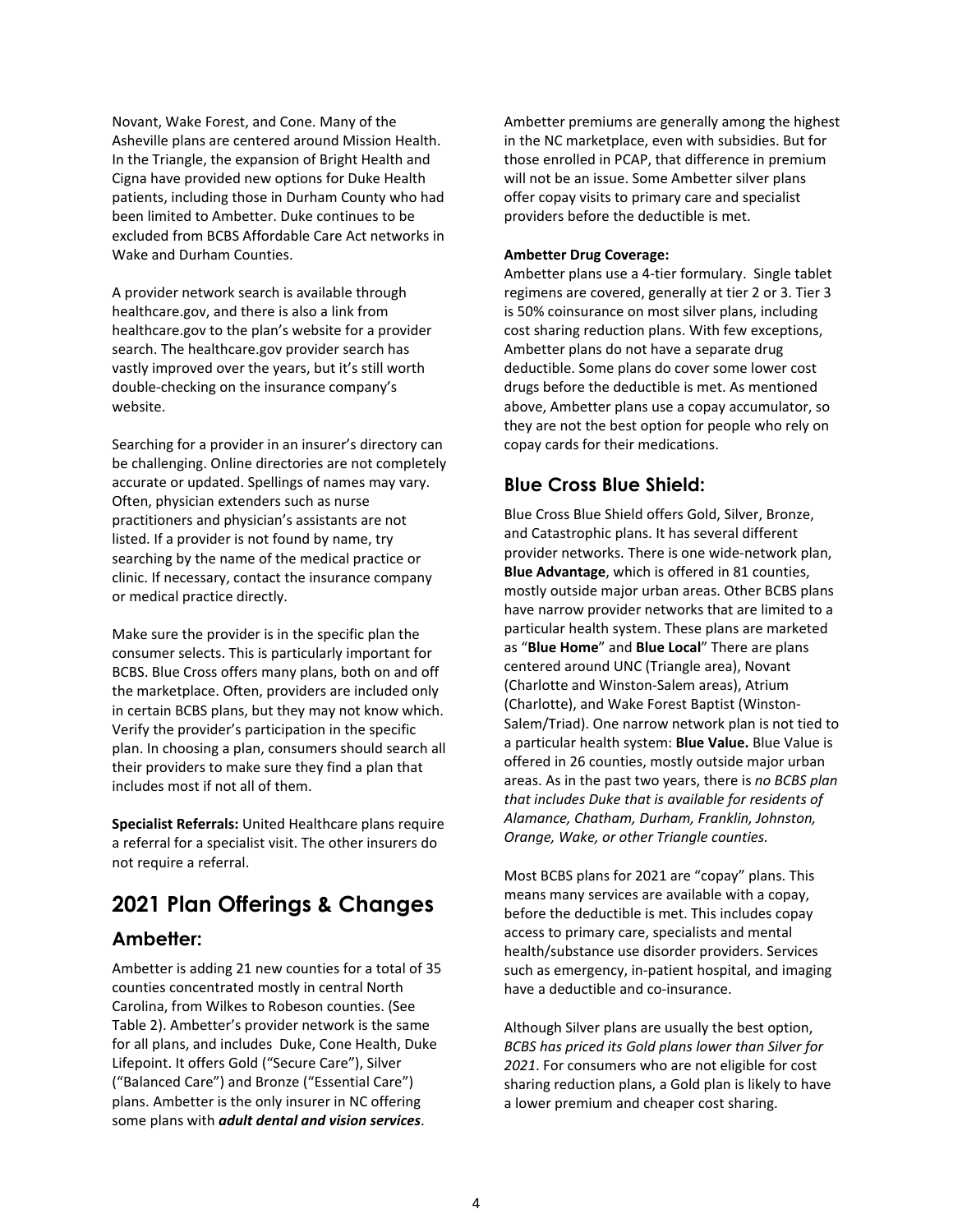#### **Blue Cross Blue Shield Drug Coverage:**

BCBS has the most comprehensive formulary for HIV drugs, covering most single tablet regimens. All are designated as specialty drugs, on tier 5. For 2021, the coinsurance for tier 5 has increased to 50% on all Silver and Gold plans. There is a separate, lower drug deductible for a number of plans, which means drugs are covered (with coinsurance) before the full deductible is met. Many plans have an "**integrated deductible,"** which means that there is one larger deductible. For clients on PCAP, an integrated deductible is preferable, because HMAP's payments toward drug costs will be applied to the one deductible and help the consumer more quickly meet the deductible for non-drug services.

Based on review of plan documents, BCBS does not appear to employ a copay accumulator, so costs covered by copay cards will count toward the deductible and out‐of‐pocket maximum.

#### **BCBS Plans for 2021:**

**Blue Advantage** – Offered in 81 counties, it has the most extensive provider network and is the most expensive BCBS plan at each metal level. It is not available to consumers who live in the major metro areas of the Triangle or Charlotte.

**Blue Value** – Offered in 26 counties. This is a narrow network plan at lower cost. In the Charlotte area, the network is limited to Novant.

**Blue Local with Atrium** or **Blue Local with Wake**

**Forest Baptist** – Blue Local is offered in two regions, with narrow networks focused on one health system. In the Charlotte area, Blue Local is in 9 counties, focused on Atrium Health. Novant providers are out of network. In Winston‐Salem, Blue Local is in 8 counties, focused on the Wake Forest Baptist Health network.

**Blue Home with UNC Health Alliance** (Formerly Blue Local‐UNC) and **Blue Home with Novant**. The UNC plan is offered in 11 counties in the Triangle. The Novant plan is offered in 8 counties between Charlotte and Winston‐Salem.

#### **Bright Health:**

Bright Health entered the North Carolina market in 2020 with plans in 10 counties in the Charlotte and

Winston‐Salem areas, where it partners with Novant (Atrium is out of network). For 2021 Bright Health it is expanding into 23 new counties for a total of 33. New regions include Asheville, Greensboro, and Raleigh/Durham. Its network includes Duke Health, WakeMed, Cone Health, Novant, Mission, and Triad Health. Atrium and Wake Forest Baptist are out of network. Bright Health also includes many independent medical practices that are participating in their "clinically integrated network." Bright Health will be an additional option for Duke patients living in the Triangle.

Bright Health includes copay access to primary care and specialists on its Silver and Gold plans, and primary care visits before the deductible on some Bronze plans. There are rewards for healthy behaviors, including choosing a primary care provider, taking a health survey, etc. Telemedicine is included in all plans.

#### **Bright Health Drug Coverage:**

Bright Health has some gaps in its coverage of HIV medications. It does not cover Biktarvy, Cimduo, Descovy, Odefsey, Symfi, Symtuza or Triumeq, to name a few. A consumer would need to request an exception to use these excluded drugs. Bright Health uses a 5‐tier formulary, and for 2021, all the single tablet regimens it covers are on tier 5, which is 40% coinsurance on Silver plans (20‐40% coinsurance on cost sharing reduction plans).

#### **Cigna:**

In 2021, Cigna is making a major expansion in North Carolina, increasing from 12 to 68 counties. The original Triangle‐focused network is adding several counties and bringing Duke and WakeMed into that network. Cigna's Connect product is now being offered in several rural regions in the eastern and western parts of the state. Many of these counties have previously had only Blue Cross options in the past.

Cigna's hospital partners include Mission, Vidant, and Duke LifePoint. The networks for each of the three networks (Triangle, Rural West, and Rural East) are not connected, so a consumer enrolled in the Cigna plan in Buncombe County won't be able to use providers in the Raleigh/Durham network, and vice versa. Cigna offers plans at the Bronze, Silver, and Gold levels. This year, they are offering a specialty Diabetes Care Plan.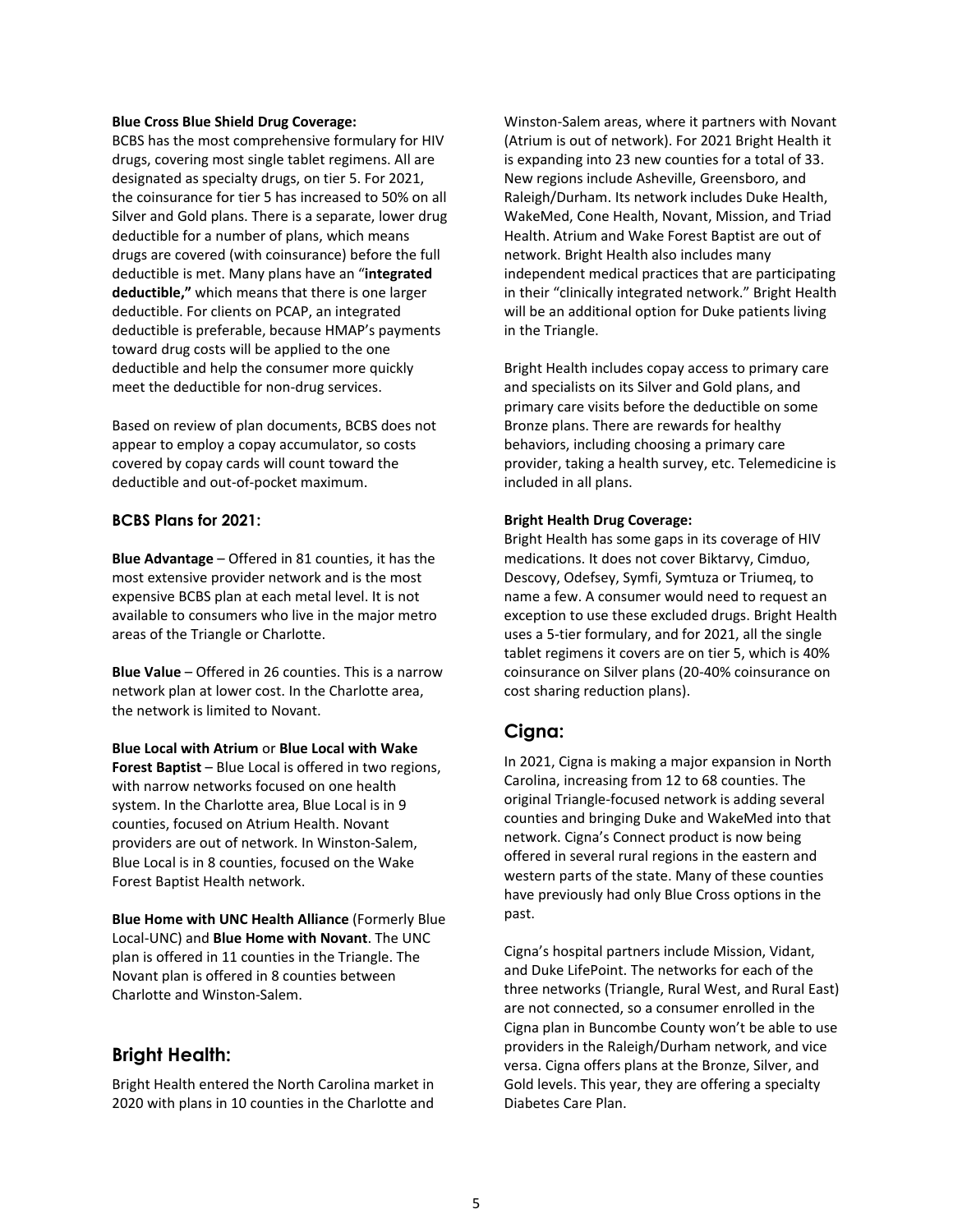Cigna's Connect plans are HMOs. Primary care visits are available before the deductible is met. Some plans also offer pre‐deductible specialist visits. A referral to a specialist is not required. It is difficult to determine from plan materials whether mental health/substance use disorder office visits are treated as primary care or specialist visits for purposes of cost sharing. Consumers who use these services should verify cost with Cigna before enrolling.

Cigna has free telehealth visits that are available before the deductible is met. It has no out‐of‐ network or out of state coverage.

#### **Cigna Drug Coverage:**

Cigna plans use a 5‐tier drug formulary. It covers many, but not all, single tablet regimens. All STRs are on tier 3. Some silver plans have copay access on tier 3 at \$55‐75 per drug. Tier 1 and 2 drugs have copays. Cigna waives the deductible for copay drugs.

#### **Oscar**

Oscar is a new insurer for 2021, a start‐up company that focuses on technology. They have extensive virtual primary care and virtual urgent care, and an app that is a hub. Oscar is offering coverage in 9 counties around Asheville, partnering with Mission Health. With Oscar's focus on technology, it seems suited to a younger, more tech‐savvy clientele with good internet access. Among the app's features is a linkage with Fitbit where customers can earn a \$1/day premium each day they meet their step goal (up to \$100 maximum).

Oscar is offering plans at the Bronze, Silver, and Gold, and Catastrophic levels. They have some plans with pre-deductible primary care visits with copay, even at the Bronze level. There is no requirement to a referral to a specialist.

#### **Oscar Drug Coverage:**

Oscar's drug formulary covers most single table regimens, placing them on tier 2, which provides copay access before the deductible is met in 3 of their 4 Silver plans. Silver copays are \$75 or \$100 for tier 2 (lower for cost sharing reduction plans). Because HIV drug costs are relatively low in Oscar plans, consumers who enroll in one will not likely meet the out‐of‐pocket maximum and deductible based on drug costs. For that reason, Oscar plans may not be a good option for people on PCAP, but

could work well for consumers who are responsible for their own out‐of‐pocket costs.

#### **United Healthcare**

United Healthcare is returning to the North Carolina Affordable Care market for 2021, after having offered plans for several years and then pulling out. United is again offering its "Compass" plans, this time in fewer counties. For 2021, UHC plans will be available in 32 counties in the Southeast, West, Guilford area, Orange and Wake counties.

UHC's HIV drug coverage is less extensive than some other plans. A number of single table regimens are excluded, including Atripla, Biktarvy, Cimduo, Descovy, Symfi, Symtuza, and Triumeq. STRs are on tier 4, which is 30% coinsurance on Silver plans (5‐ 20% on CSR plans).

UHC plans are HMOs, and each member must have a primary care provider. For specialist visits, a referral from the PCP is required. The provider network includes many major hospitals, including Catawba Valley Medical Center, First Health, High Point Regional Health System, Mission, Moses Cone, Rex, Scotland Memorial, Southeastern Regional, and UNC. Coverage is limited to providers in the plan's service area.

### **Third party help with drug costs:**

Consumers eligible for and enrolled in HMAP can get help with insurance costs through two insurance assistance programs: The **Premium and Copay Assistance Program (PCAP)** and the **Insurance Copay Assistance Program (ICAP)**. The **PCAP** program pays both premiums and drug deductibles/cost sharing. **ICAP** pays drug deductibles and cost sharing, but not premiums.

Those who don't qualify for HMAP, but have income under 400% FPL (\$49,960) can get drug copay help from the Patient Advocate Foundation.

#### **Premium and Copay Assistance Program (PCAP) –** *Expansion!*

The PCAP program was launched effective January 1, 2018, building upon the ICAP Program. The big news is that the PCAP program is now being offered to all HMAP clients who are lawfully present in the US. Previously PCAP was limited to clients with incomes of at least 100% FPL. The PCAP program will pay all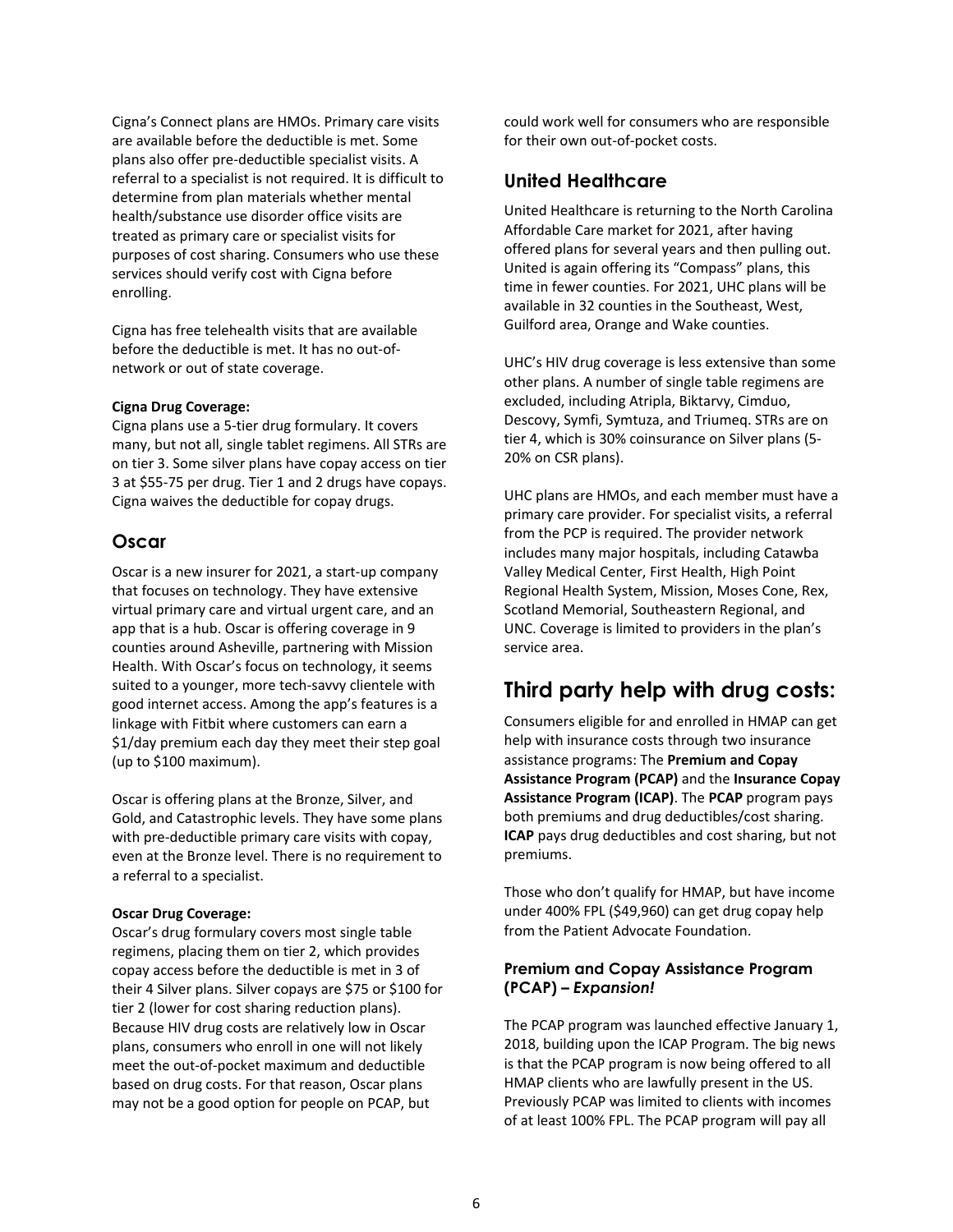monthly premiums and drug cost sharing (including applicable deductibles). PCAP doesn't pay for medical services like office visits or labs, but Ryan White Programs have funds budgeted to assist with those costs.

Consumers must purchase an individual (not family) plan on the marketplace and claim their advance premium tax credit so it will reduce monthly premium payments throughout the year. Insurers may require that any past due balance be paid before enrollment, and HMAP cannot pay those past due balances. Family plans can only be covered on a case‐by‐case basis, if everyone on the plan is also on HMAP.

After the consumer enrolls, the case manager/HMAP counselor should send insurance information to the HMAP office, including proof that the consumer applied for the premium tax credit up front. HMAP will pay the "binder fee" after insurance paperwork is received. The HMAP Manual provides detailed instructions for PCAP enrollment. https://epi.dph.ncdhhs.gov/cd/hiv/hmap.html

Once enrolled, the consumer will receive a special pharmacy insurance card that is used along with the ACA insurance card. Drugs must be obtained from a pharmacy that is in network for both PCAP/ICAP and the ACA insurance plan.

**Services other than drugs:** Because PCAP does not cover cost sharing for services other than drugs, the consumer will be responsible for cost sharing for medical services such as doctor visits, labs, etc. If help is needed with those costs, Ryan White programs can assist. It should be pointed out that most consumers will quickly reach the plan's out‐of‐ pocket maximum based on drug purchases covered by HMAP. Once the out‐of‐pocket maximum is reached, there will be no further cost sharing for covered services for the remainder of the year.

#### **PCAP Plan Selection:**

PCAP does not place any limits on plan choice, other than requiring an individual, not family plan. Clients should make sure their drugs and providers are covered by the plan they choose. For most consumers, a Silver plan will be a good choice. Those with incomes between 100% and 250% of the federal poverty level (\$12,760 ‐ \$31,900) can buy a Silver cost sharing reduction plan (CSR) that will have lower a out‐of‐pocket maximum, deductible, and copay/coinsurance. For clients who are not eligible for cost sharing reduction plans, the best choice is probably a Gold plan. This will come with lower copays for medical services. The premiums for Blue Cross Blue Shield Gold plans are actually cheaper than Silver this year, so those plans will save money for HMAP, too.

PCAP clients should try to choose a plan that does not have a separate drug deductible. With one "integrated deductible" that covers both drugs and medical services, payments for drug costs will be applied to the one deductible, speeding the client toward the out‐of‐pocket maximum.

#### **Insurance Copay Assistance Program (ICAP)**

The ICAP program still exists, but it makes much more sense for consumers to switch to the PCAP program so they can help not only with copays, but also with premiums.

#### **Assistance for people over income for HMAP**

People with incomes over 300% FPL (\$38,280) do not qualify for HMAP's insurance assistance programs. This leaves consumers with high deductibles and drug cost sharing. There are two possible ways to deal with this barrier: 1) drug copay cards and 2) Patient Advocate Foundation grants.

**Drug copay cards** are widely used to help meet high drug cost sharing. However, as discussed above, some insurance companies are now employing copay accumulators where by amounts paid via copay cards will not count toward the deductible and out‐of‐pocket maximum. (See discussion on p.3). *Therefore, people who rely on copay cards should try to avoid plans offered by these companies (Ambetter, Cigna, and Oscar).*

Another possibility for assistance is the **Patient Advocate Foundation**, which offers help with drug copays via grants of up to \$7500 per year for people with annual income under 400% FPL (\$51,040). Consumers should apply online.

#### https://www.copays.org/diseases/hiv-aids-andprevention

Consumers receiving Patient Advocate Foundation are limited to assistance of \$7500 (but can reapply for more). This assistance will not cover the typical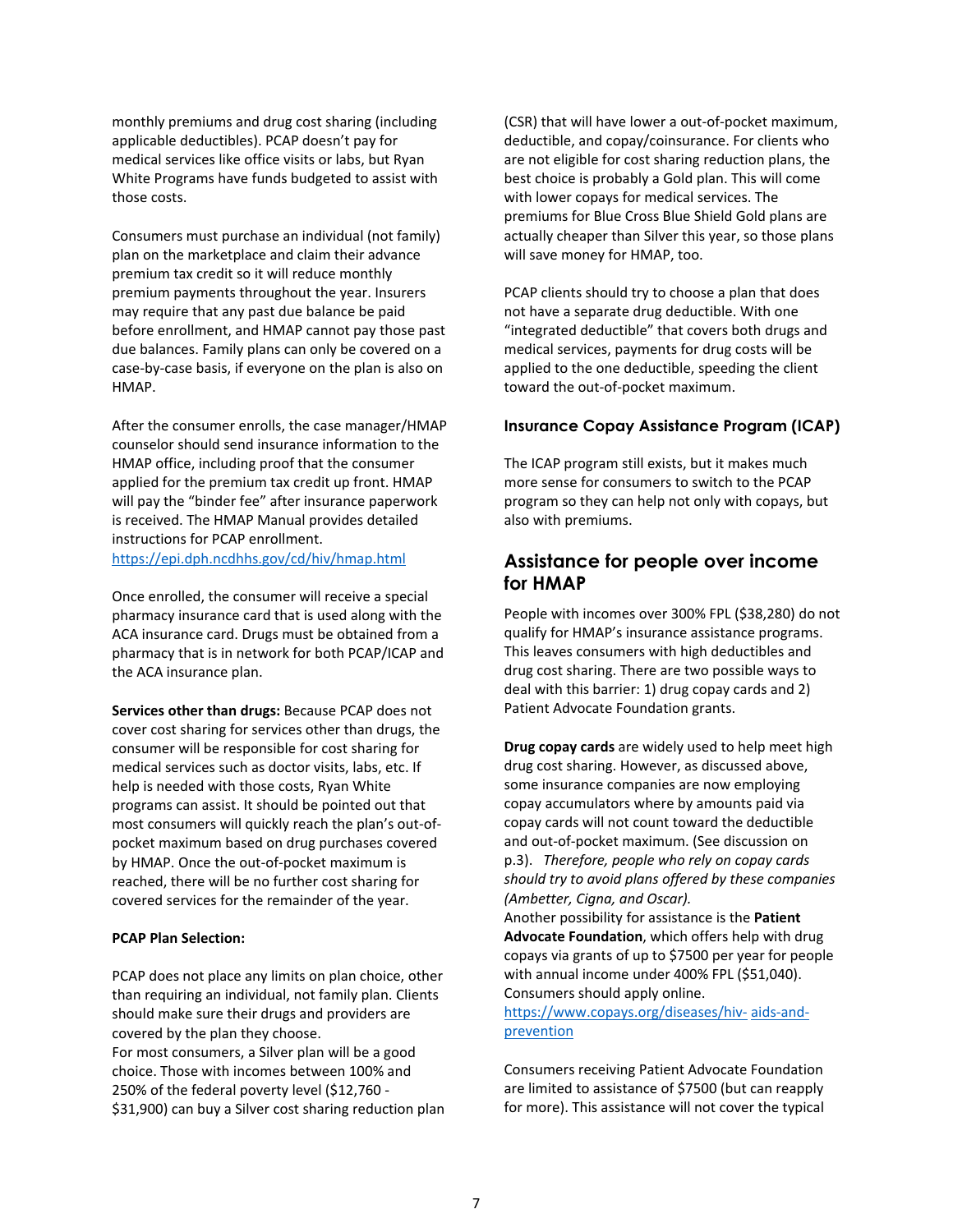out‐of‐pocket maximum of \$8550, but when combined with copay cards, may be workable in helping to reach the out‐of‐pocket maximum. Consumers eligible for Ryan White (under 400% FPL/\$51,040) can seek assistance with medical copays until the out‐of‐pocket maximum is met.

### **Consumers who are not eligible for any financial assistance**

Those who don't qualify for financial assistance through PCAP, ICAP, or Patient Advocate Foundation may still be able to take advantage of copay cards that can help pay for HIV drugs, but as discussed above, consumers who expect to rely on copay cards should avoid Ambetter, Cigna and Oscar plans because of copay accumulators.

Consumers relying solely on copay cards should consider plans that have a lower premium and deductible. It's best to choose a plan with an "integrated" deductible, where drug costs will count toward the deductible. Those without assistance should also look closely at plans that offer HIV drugs with copays, rather than coinsurance, such as Oscar.

In previous years, we advised searching for a lower out‐of‐pocket maximum, but for 2021, almost all plans have an out‐of‐pocket maximum of \$8550. The Bright Health Silver 5000 plan is the only exception, with a \$7500 out‐of‐pocket maximum, and no copay accumulator. For consumers living in the Bright Health Service area, this plan is a little better on costs and includes copay access to primary and specialists, before the deductible is met. Consumers can also consider a Bronze plan with an HSA (Health Savings Account) option.

This enables consumers to put aside pre‐tax income toward drug and medical costs. Several Bronze HSA plans have out‐of‐pocket maximums around \$7000.

## **A note about PrEP Coverage**

Under the ACA, qualified health plans are required to cover, at no cost, preventive care that has an A or B grade recommendation from the U.S. Preventive Services Task Force. As of 2019, the USPSTF has given an A grade to PrEP for persons at high risk for HIV. This means that a plan must offer \$0 coverage for an approved PrEP agent (currently Truvada, generic Truvada, and Descovy).

It can be very difficult to ascertain from published plan materials and drug formularies that this free coverage is available. Only one insurer, Blue Cross Blue Shield, clearly marks Truvada as an ACA‐ required preventive at \$0 cost sharing. On United Healthcare's formulary, Truvada is listed as tier 4, but if a user clicks on a link, additional material indicates that Truvada is a \$0 copay preventive with prior authorization. Our search of other formularies did not locate any reference to Truvada for PrEP, but legally, it must be covered.

### **GLOSSARY**

**Certificate of Coverage:** The full insurance plan booklet that provides full plan details. This is the insurance "contract." It is usually at least 100 pages long.

**Copay**: A fixed dollar amount the consumer pays toward a drug or service. Most plans offer some services before the deductible is met, usually including primary visits, sometimes also specialists, labs, or urgent care. Copays do not count toward the deductible, but do count toward the out‐of‐pocket‐ maximum.

**Coinsurance**: A percentage of the total cost for drugs or services that is paid by the consumer, after the deductible is met.

**Cost Sharing:** What the consumer pays toward drugs and services. This can be a deductible, copay and/or coinsurance.

**Cost Sharing Reduction Plans**: Special Silver plans available to consumers with incomes between 100% and 250% of the federal poverty level. These plans have lower deductibles, out‐of‐pocket maximums, and better cost sharing.

**Copay Accumulator:** An insurance company policy whereby the value of drug copay cards are not counted toward the deductible or out‐of‐pocket maximum. These increase costs for consumers. In 2021, Ambetter, Cigna, and United Healthcare use copay accumulators.

**Deductible**: The amount the consumer pays out‐of‐ pocket before insurance starts paying. Most Silver plans cover some services with a copay before the deductible is met. This may include primary care and specialist visits, as well as generic and some other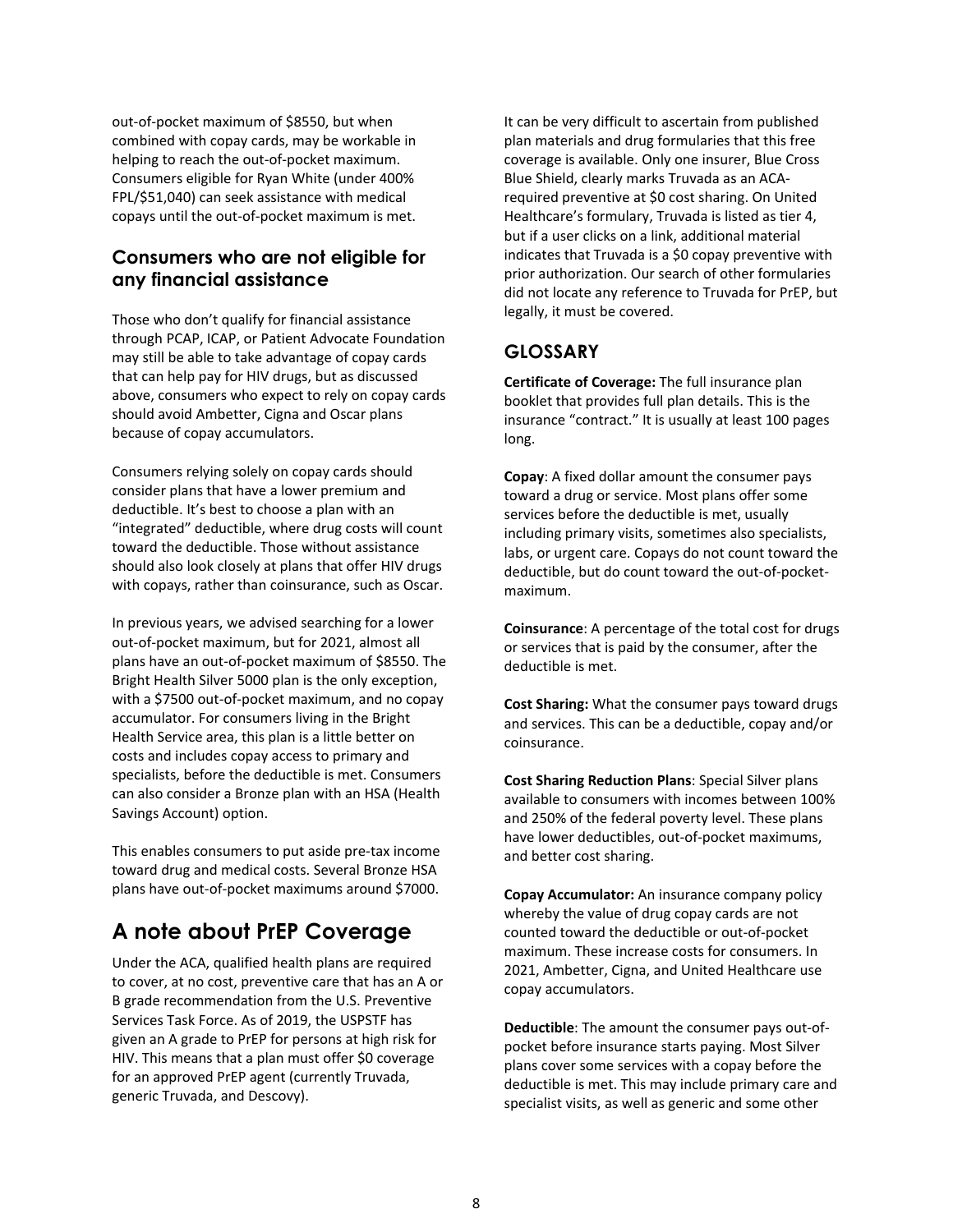drugs. Copays generally do not count toward the deductible.

**Drug Deductible/Medical Deductible/Integrated Deductible**: Some plans have separate deductibles for drugs and medical services. When there is a separate drug deductible, the consumer can start accessing drugs, with coinsurance, before the higher medical deductible is met. Expenses for drugs count only to the drug deductible and not the higher medical deductible. With an "integrated deductible," medical and drug coinsurance count toward the same, higher deductible. This is advantageous for people who have assistance with drug costs via PCAP or the Patient Assistance Foundation, because payments for drug costs count toward the integrated deductible.

**Formulary**: A list of the drugs covered by the plan. The list shows which "tier" each drug is on. The formulary also includes any special requirements such as prior authorization, step therapy, and quantity limits. The formulary is linked from healthcare.gov.

**Out‐of‐Pocket Maximum:** The maximum amount the consumer has to pay for drugs or services during the year. After the consumer has spent this amount for covered services, he or she doesn't pay anything more for covered services for the rest of the calendar year. (Premiums are still owed.)

**Premium**: The amount the consumer pays every month for insurance. Missed payments can lead to cancellation of insurance.

**Premium Tax Credit:** Financial help with the cost of the monthly premium. The tax credit lowers the monthly premium payment.

**Provider Network**: A list of doctors, hospitals, labs, pharmacies, etc. that are covered by the plan. If a consumer uses a provider that is not in the network, that service will not be covered, or will be charged at a higher rate. The provider network is linked from healthcare.gov.

**Special Enrollment Period:** An opportunity to sign up for insurance outside the open enrollment period. Available when a consumer experiences certain events, including marriage, birth, move, loss of employer insurance. Consumers who miss the open

enrollment deadline of December 15 can still enroll if they are eligible for a special enrollment period.

**Summary of Benefit & Coverage**: For each insurance plan, the company must provide a standardized plan summary, called a "summary of benefits and coverage," or "SBC." The SBC is linked from healthcare.gov and includes additional details about the plan.

### **Acknowledgements:**

*This report was prepared by Allison Rice, Duke Health Justice Clinic, with assistance from NC AIDS Action Network. Special thanks to Kevin Siebs, Duke Law '21, for preparing the tables with plan details. Thanks also to Donte Prayer, NCAAN, for compiling drug coverage information.*



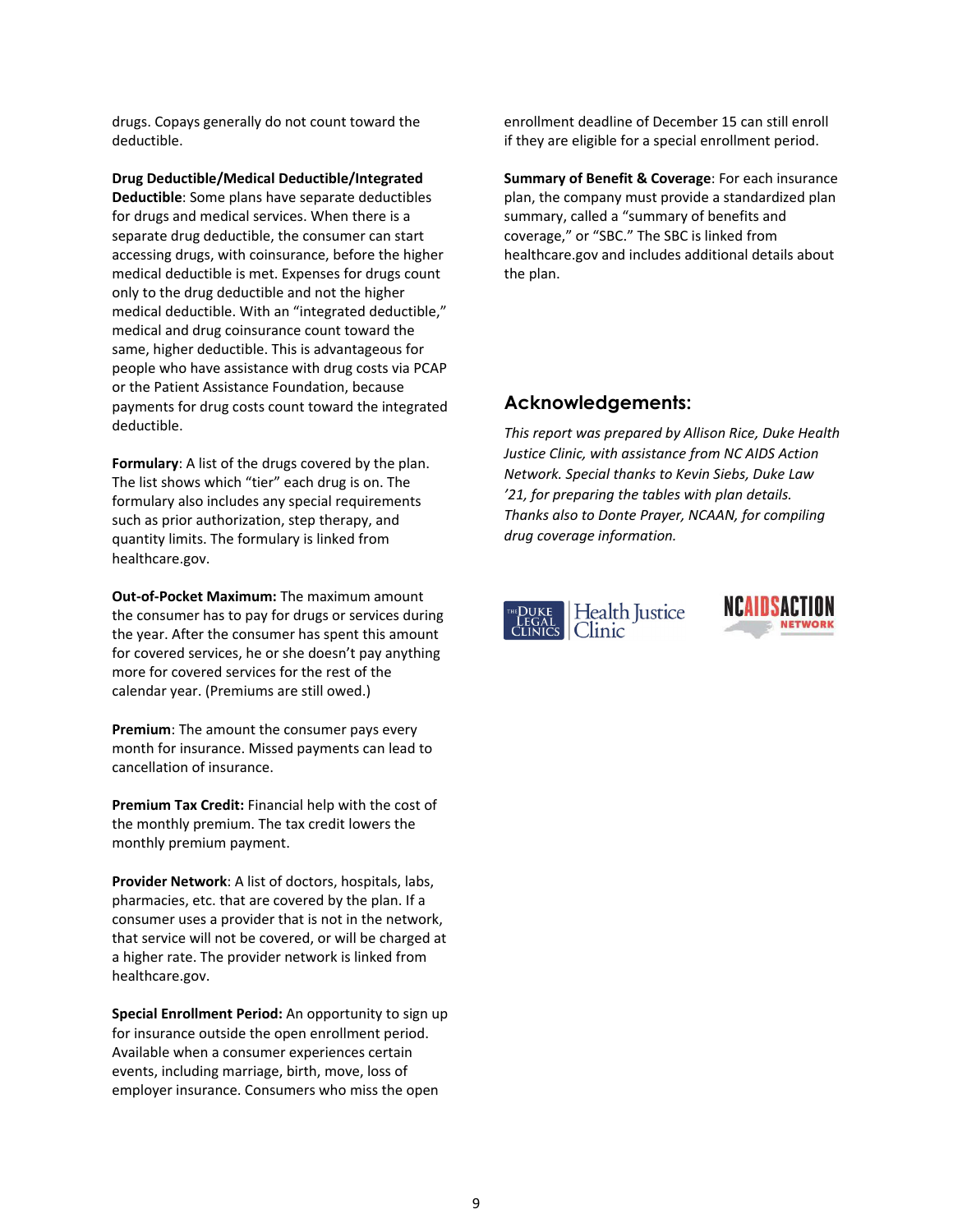### **Resources & Contacts**

| <b>North Carolina HMAP:</b><br>HMAP Client Hotline, 877-466-2232, in state (toll free)<br>http://epi.publichealth.nc.gov/cd/hiv/HMAP.html | <b>Patient Advocate Foundation:</b><br>https://copays.org/funds/hiv-aids-and-prevention/ |
|-------------------------------------------------------------------------------------------------------------------------------------------|------------------------------------------------------------------------------------------|
| <b>NC Enrollment Assistance:</b>                                                                                                          | Healthcare.gov:                                                                          |
| https://widget.getcoveredamerica.org/connector<br>1-855-733-3711                                                                          | https://www.healthcare.gov/<br>800-318-2596                                              |

|                               | Ambetter                                                                  |
|-------------------------------|---------------------------------------------------------------------------|
| <b>Customer Service Phone</b> | 1-833-863-1310                                                            |
| Formulary                     | https://www.ambetterofnorthcarolina.com/resources/pharmacy-resources.html |
| <b>Provider Network</b>       | https://www.ambetterofnorthcarolina.com/findadoc                          |

|                               | <b>Blue Cross Blue Shield NC</b>                                        |
|-------------------------------|-------------------------------------------------------------------------|
| <b>Customer Service Phone</b> | 1-800-324-4973                                                          |
| Formulary                     | https://www.myprime.com/content/dam/prime/memberportal/forms/AuthorForm |
|                               | s/HIM/2021/2021 NC 6T HealthInsuranceMarketplace.pdf                    |
| <b>Provider Network</b>       | https://healthnav.bcbsnc.com/?ci=COMMERCIAL&network id=3                |

|                               | <b>Bright Health</b>                           |
|-------------------------------|------------------------------------------------|
| <b>Customer Service Phone</b> | 1-855-521-9349                                 |
| Formulary                     | https://brighthealthplan.com/drug-search/ifp   |
| <b>Provider Network</b>       | https://brighthealthplan.com/search?lob=hasIfp |

|                               | Cigna                              |
|-------------------------------|------------------------------------|
| <b>Customer Service Phone</b> | 1-877-900-1237                     |
| Formulary                     | http://www.cigna.com/ifp-drug-list |
| <b>Provider Network</b>       | http://www.cigna.com/ifp-providers |

|                               | Oscar                                                   |
|-------------------------------|---------------------------------------------------------|
| <b>Customer Service Phone</b> | 1-855-672-2755                                          |
| Formulary                     | https://www.hioscar.com/search/?networkId=043&year=2021 |
| <b>Provider Network</b>       | https://www.hioscar.com/search/?networkId=043&year=2021 |

|                               | <b>United Healthcare</b>            |
|-------------------------------|-------------------------------------|
| <b>Customer Service Phone</b> | 1-800-980-5357                      |
| Formulary                     | https://www.uhc.com/xncdruglist2021 |
| <b>Provider Network</b>       | https://www.uhc.com/xncdocfind2021  |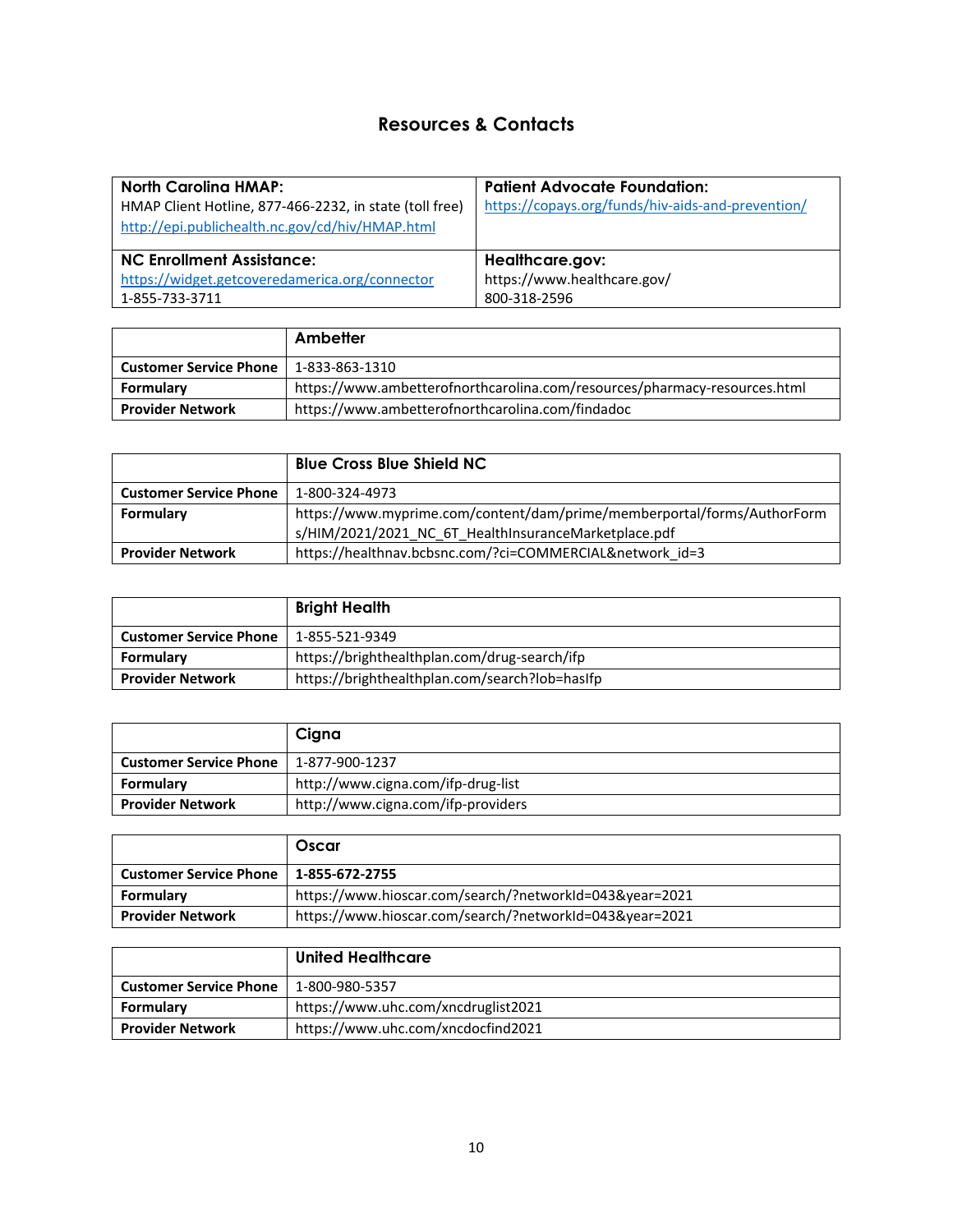## **Table 1 North Carolina Insurer Comparison 2021**

|                                           | Ambetter                                                                                  | <b>Blue Cross Blue Shield</b>                                                                                                                                                           | <b>Bright Health</b>                                                                                                                                                                                                                              | Cigna                                                                                                                                                                                                                                     | Oscar                                                                                                                                       | <b>United Healthcare</b>                                                                                                                                                                                                                   |  |
|-------------------------------------------|-------------------------------------------------------------------------------------------|-----------------------------------------------------------------------------------------------------------------------------------------------------------------------------------------|---------------------------------------------------------------------------------------------------------------------------------------------------------------------------------------------------------------------------------------------------|-------------------------------------------------------------------------------------------------------------------------------------------------------------------------------------------------------------------------------------------|---------------------------------------------------------------------------------------------------------------------------------------------|--------------------------------------------------------------------------------------------------------------------------------------------------------------------------------------------------------------------------------------------|--|
| <b>Number of counties</b>                 | 35                                                                                        | 100 (not all plans in all                                                                                                                                                               | 33                                                                                                                                                                                                                                                | 68 (speaker said 61)                                                                                                                                                                                                                      | 9                                                                                                                                           | 32                                                                                                                                                                                                                                         |  |
| <b>Markets offered</b>                    | Central part of state,<br>north to south                                                  | counties)<br>Plans throughout state.                                                                                                                                                    | Asheville, Charlote,<br>Greensboro, Triangle,<br>Winston-Salem                                                                                                                                                                                    | -Triangle (expanded<br>from 5 to 12 counties)<br>-East Rural & West Rural                                                                                                                                                                 | Asheville area                                                                                                                              | -Wake, Orange, Franklin<br>& Southeast;<br>-Rockingham/Guilford<br>Randolph<br>-Western NC                                                                                                                                                 |  |
| <b>Metal Levels Offered</b>               | Gold, silver, bronze                                                                      | Gold, silver, bronze,<br>catastrophic                                                                                                                                                   | Gold, silver, bronze,<br>catastrophic                                                                                                                                                                                                             | Gold, silver, bronze                                                                                                                                                                                                                      | Gold, silver, bronze,<br>catastrophic                                                                                                       | Gold, silver, bronze                                                                                                                                                                                                                       |  |
| <b>Provider Networks</b>                  | Narrow network<br>Duke, WakeMed, Cone<br>Health, Duke LifePoint,<br>Cape Fear Valley, etc | One broad network plan<br>(Advantage);<br>-Several narrow<br>networks.<br>-Some networks limited<br>to one health system,<br>e.g. UNC, Novant,<br>Atrium, Wake Forest<br><b>Baptist</b> | Narrow (HMO)<br>-Duke/WakeMed<br>(Triangle)<br>-Novant (Charlotte &<br>Winston-Salem)<br>-Cone Health, Triad<br>Healthcare (Triad)<br>-Mission & Duke<br>LifePoint (Asheville)<br>-Can use any care<br>provider in Bright Health<br>Network in NC | Cigna Connect-<br>Narrow (HMO)<br>-Duke/WakeMed<br>(Triangle)<br>Cigna Connect Broad:<br>Mission, Vidant, Duke<br>Lifepoint, 40+ hospitals<br>Networks aren't<br>connected (can only<br>access the Cigna<br>network in which<br>enrolled) | Narrow (HMO)<br><b>Mission Health</b>                                                                                                       | Narrow (HMO)<br>NC Compass HMO<br>network<br>Hospitals include:<br>MH Mission, Cone,<br>Catawba Valley Medical<br>Center,<br>First Health, Cape Fear<br>Valley Med Ctr, New<br>Hanover Regional, SE<br>Regional, Scotland<br>Memorial, UNC |  |
| <b>Primary Care provider</b><br>required? | <b>No</b>                                                                                 | <b>No</b>                                                                                                                                                                               | <b>No</b>                                                                                                                                                                                                                                         | <b>No</b>                                                                                                                                                                                                                                 | <b>No</b>                                                                                                                                   | Yes                                                                                                                                                                                                                                        |  |
| Specialist referral<br>required?          | No                                                                                        | No                                                                                                                                                                                      | No                                                                                                                                                                                                                                                | No                                                                                                                                                                                                                                        | No                                                                                                                                          | Yes. Prior authorization<br>required                                                                                                                                                                                                       |  |
| <b>Services before</b><br>deductible net  | -Some access to primary<br>care and specialist by<br>copay                                | -for all silver & gold, 1st 3<br>primary care visits are \$0<br>copay; some specialist<br>visits by copay                                                                               | Pre-deducible copays for<br>primary care & specialist<br>on many plans                                                                                                                                                                            | -Copay access to primary<br>care on many plans;<br>many silver plans have<br>copay access to<br>specialist                                                                                                                                | -Copay access to primary<br>care provider on silver &<br>gold, and some bronze.<br>Copay access to<br>specialists on silver &<br>gold plans | 3 Pre-deductible \$0<br>copay primary care &<br>virtual visits on most<br>plans; One silver and<br>gold plan have copay<br>access to specialist                                                                                            |  |
| <b>HIV Drug Coverage</b>                  | 4-tier formulary; covers<br>substantially all ARVs,<br>50% coinsurance for<br>most STRs.  | 6-tier formulary<br>Covers substantially all<br>ARVs, with high cost<br>sharing -- 50%<br>coinsurance!                                                                                  | 5-tier formulary<br>Less extensive coverage<br>of ARVs; many newer<br>drugs not covered;<br>-STRs are 40%<br>coinsurance on Silver                                                                                                                | 5-tier formulary<br>-STRs mostly tier 3;<br>copay access on some<br>plans; copay on all Gold.<br>-ARVs available with<br>copay, after deductible,<br>except on bronze.                                                                    | 4-tier formulary<br>-STRs on tier 2, which is<br>\$75-\$100 on Silver plans                                                                 | 5-tier formulary;<br>-some STRs excluded;<br>-30% coinsurance on<br>Silver plans (5-20%<br>coinsurance on CSR<br>plans)                                                                                                                    |  |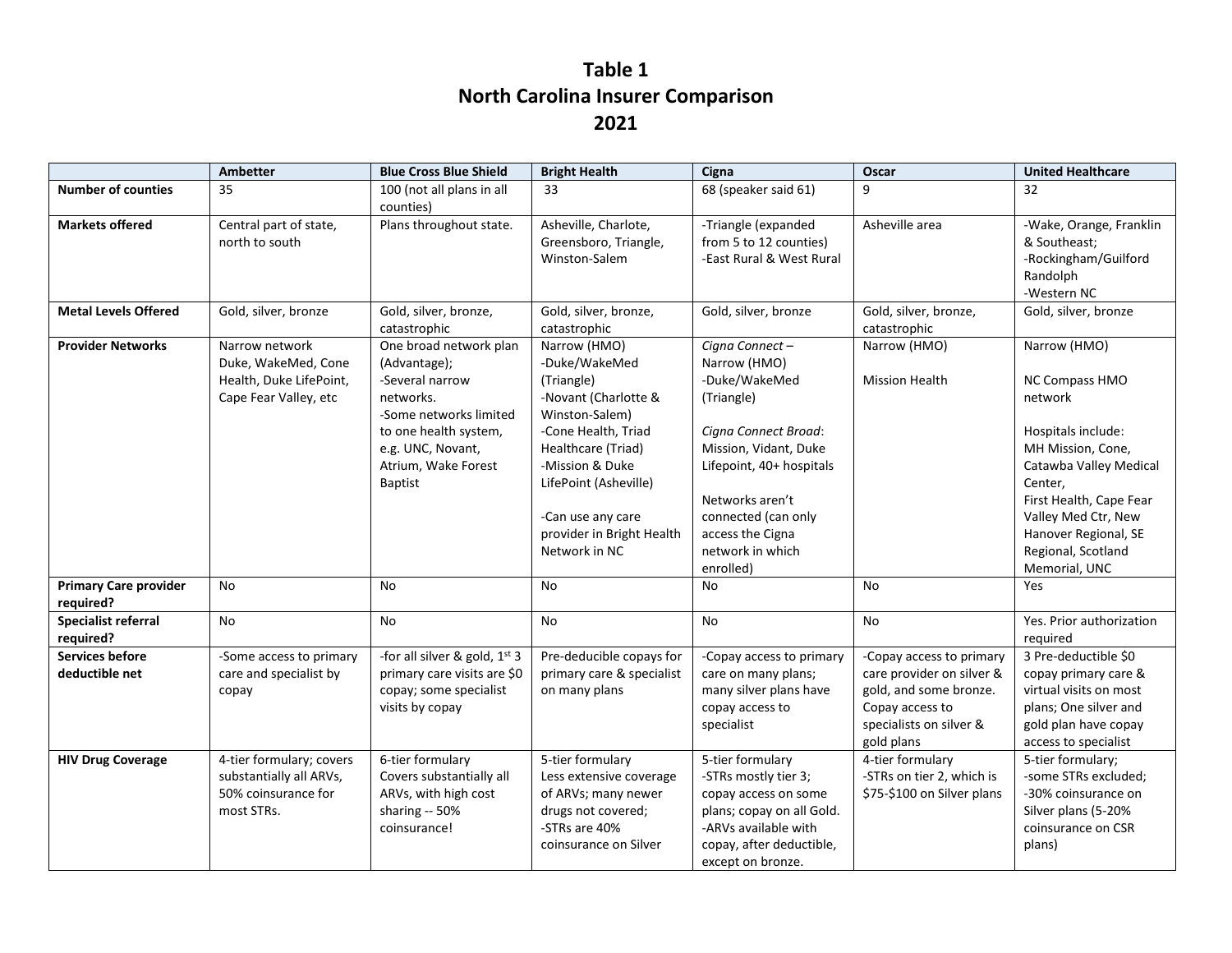## **Table 1 North Carolina Insurer Comparison 2021**

|                             | <b>Ambetter</b>          | <b>Blue Cross Blue Shield</b> | <b>Bright Health</b>     | Cigna                    | Oscar                    | <b>United Healthcare</b>    |
|-----------------------------|--------------------------|-------------------------------|--------------------------|--------------------------|--------------------------|-----------------------------|
| Separate drug               | Integrated               | Some plans have drug          | No drug deductible on    | Integrated deductible on | Integrated deductible on | Integrated                  |
| deductible or               |                          | deductibles, including all    | Silver or Gold           | most                     | most                     |                             |
| integrated?                 |                          | Gold                          |                          |                          |                          |                             |
| Copay accumulator           | <b>Yes</b>               | No                            | No                       | No                       | Yes                      | Yes                         |
| (cards not counted          |                          |                               |                          |                          |                          |                             |
| toward deductible/Out       |                          |                               |                          |                          |                          |                             |
| of pocket max)              |                          |                               |                          |                          |                          |                             |
|                             |                          |                               |                          |                          |                          |                             |
| <b>Mental</b>               | Office visits at primary | Office visits at primary      | Office visits at primary | Office visits at primary | Office visits at primary | Office visits at specialist |
| <b>Health/Substance Use</b> | care cost                | care cost                     | care cost                | care cost                | care costs               | cost                        |
| <b>Disorder</b>             |                          |                               |                          |                          |                          |                             |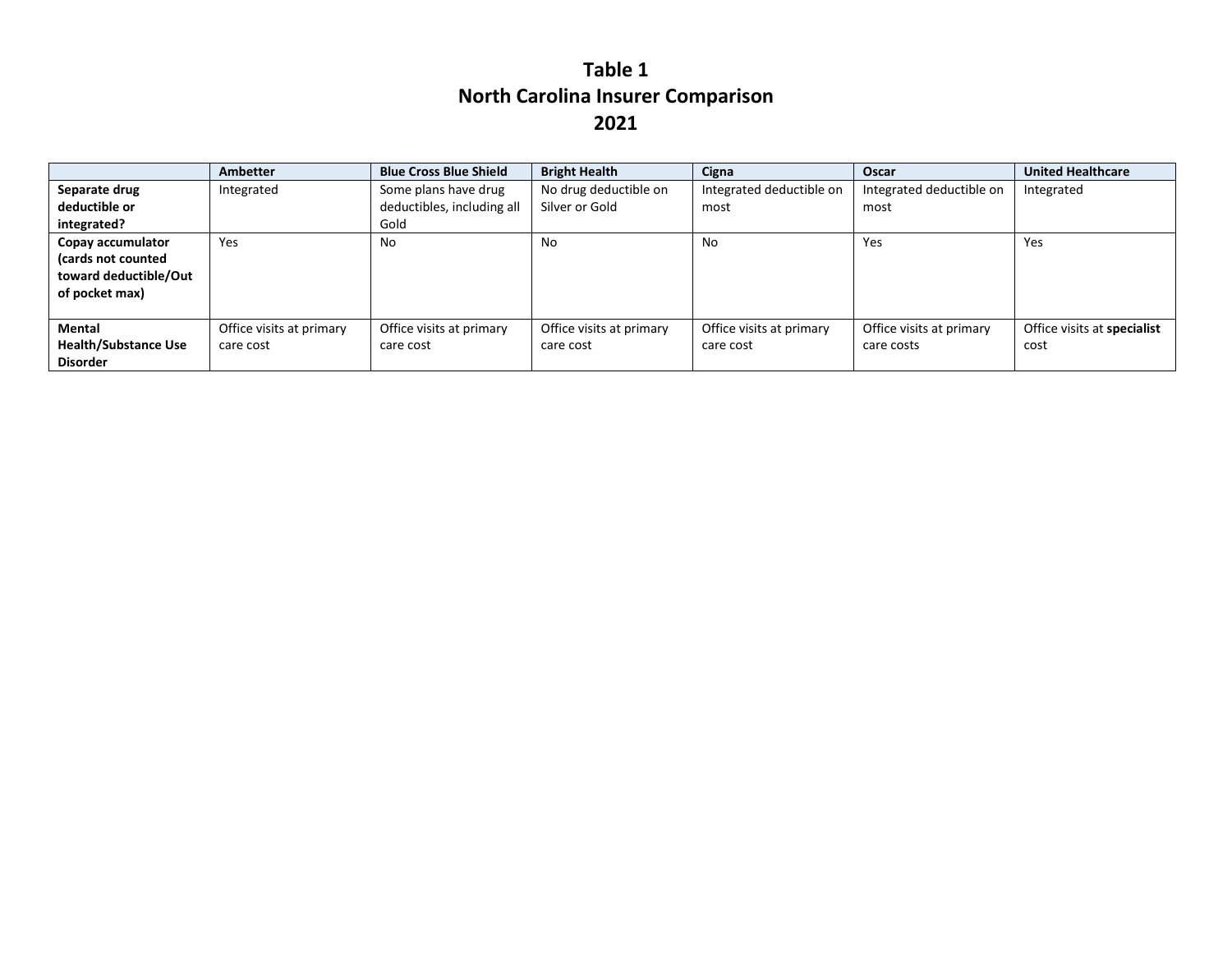### **Table 2 2020 NC Marketplace Qualified Health Plans County Availability**

|                       |              |                         | <b>BCBS Blue</b>    | <b>BCBS Blue</b>               | <b>BCBS Blue</b>     | <b>BCBS Blue</b><br>Local with       |                  |               |                           |          |                   |
|-----------------------|--------------|-------------------------|---------------------|--------------------------------|----------------------|--------------------------------------|------------------|---------------|---------------------------|----------|-------------------|
|                       |              | <b>BCBS Blue</b>        | Home with<br>Novant | Home with<br><b>UNC Health</b> | Local with<br>Atrium | <b>Wake Forest</b><br><b>Baptist</b> | <b>BCBS Blue</b> | <b>Bright</b> |                           |          | <b>United</b>     |
| <b>County</b>         | Ambetter     | Advantage               | Health              | Alliance                       | <b>Health</b>        | Health                               | Value            | <b>Health</b> | Cigna                     | Oscar    | <b>Healthcare</b> |
| <b>Total Counties</b> | 35           | 81                      | $\mathbf{8}$        | 11                             | 9                    | $\mathbf{8}$                         | 26               | 33            | 68                        | 10       | 31                |
| Alamance              | X            |                         |                     | X                              |                      |                                      |                  | X             | X                         |          |                   |
| Alexander             | <b>x</b>     | $\mathsf{x}$            |                     |                                |                      |                                      | lx.              |               |                           |          | x                 |
| Alleghany             | x            | X                       |                     |                                |                      |                                      |                  |               |                           |          |                   |
| Anson                 |              |                         |                     |                                | X                    |                                      | x                |               |                           |          |                   |
| Ashe                  |              | X                       |                     |                                |                      |                                      |                  |               |                           |          |                   |
| Avery                 |              | $\mathsf{x}$            |                     |                                |                      |                                      |                  |               | X                         |          |                   |
| Beaufort              |              | x                       |                     |                                |                      |                                      |                  |               | x                         |          |                   |
| Bertie                |              | X                       |                     |                                |                      |                                      |                  |               | $\boldsymbol{\mathsf{x}}$ |          |                   |
| Bladen                | X            | x                       |                     |                                |                      |                                      |                  |               | x                         |          | x                 |
| <b>Brunswick</b>      |              | $\overline{\mathsf{x}}$ |                     |                                |                      |                                      | x                |               |                           |          | $\mathsf{x}$      |
| Buncombe              |              | x                       |                     |                                |                      |                                      |                  | x             | x                         | X        | x                 |
| <b>Burke</b>          |              | X                       |                     |                                |                      |                                      | <b>x</b>         |               |                           |          | x                 |
| Cabarrus              |              |                         | x                   |                                | X                    |                                      | x                | x             |                           |          |                   |
| Caldwell              |              | X                       |                     |                                |                      |                                      | X                |               |                           |          | X                 |
| Camden                |              | x                       |                     |                                |                      |                                      |                  |               | x                         |          |                   |
| Carteret              |              | $\mathsf{x}$            |                     |                                |                      |                                      |                  |               | $\mathsf{x}$              |          |                   |
| Caswell               | x            |                         |                     | x                              |                      |                                      |                  |               |                           |          |                   |
| Catawba               |              | X                       |                     |                                |                      |                                      | x                |               |                           |          | $\mathsf{x}$      |
| Chatham               | x            |                         |                     | <b>x</b>                       |                      |                                      |                  | X             | X                         |          |                   |
| Cherokee              |              | X                       |                     |                                |                      |                                      |                  |               | $\mathsf{x}$              |          |                   |
| Chowan                |              | X                       |                     |                                |                      |                                      |                  |               | X                         |          |                   |
| Clay                  |              | $\mathsf{x}$            |                     |                                |                      |                                      |                  |               | X                         |          |                   |
| Cleveland             |              |                         |                     |                                | X                    |                                      | x                |               |                           |          |                   |
| Columbus              |              | X                       |                     |                                |                      |                                      | x                |               |                           |          | X                 |
| Craven                |              | x                       |                     |                                |                      |                                      |                  |               | x                         |          |                   |
| Cumberland            | $\mathsf{x}$ | $\vert x \vert$         |                     |                                |                      |                                      |                  |               | $\mathsf{x}$              |          | X                 |
| Currituck             |              | x                       |                     |                                |                      |                                      |                  |               | X                         |          |                   |
| Dare                  |              | X                       |                     |                                |                      |                                      |                  |               | $\boldsymbol{\mathsf{x}}$ |          |                   |
| Davidson              | x            | X                       | x                   |                                |                      | X                                    | <b>x</b>         | X             |                           |          |                   |
| Davie                 | X            | $\overline{\mathsf{x}}$ |                     |                                |                      | x                                    | <b>x</b>         | <b>x</b>      |                           |          |                   |
| Duplin                |              | x                       |                     |                                |                      |                                      | X                |               | X                         |          | x                 |
| Durham                | x            |                         |                     | x                              |                      |                                      |                  | <b>x</b>      | $\mathsf{x}$              |          |                   |
| Edgecombe             |              | X                       |                     |                                |                      |                                      |                  |               | X                         |          |                   |
| Forsyth               | X            | X                       | x                   |                                |                      | x                                    | x                | <b>x</b>      |                           |          |                   |
| Franklin              | x            |                         |                     | <b>x</b>                       |                      |                                      |                  | x             | lx                        |          | x                 |
| Gaston                |              |                         |                     |                                | X                    |                                      | X                | $\mathsf{x}$  |                           |          |                   |
| Gates                 |              | x                       |                     |                                |                      |                                      |                  |               | X                         |          |                   |
| Graham                |              | X                       |                     |                                |                      |                                      |                  | $\mathsf{x}$  | <b>x</b>                  |          |                   |
| Granville             | <b>x</b>     | X                       |                     |                                |                      |                                      |                  |               | x                         |          |                   |
| Greene                |              | $\mathsf{x}$            |                     |                                |                      |                                      |                  |               | <b>x</b>                  |          |                   |
| Guilford              | x            | x                       |                     |                                |                      | x                                    |                  | X             |                           |          | x                 |
| Halifax               |              | $\mathsf{x}$            |                     |                                |                      |                                      |                  |               | lx.                       |          |                   |
| Harnett               | <b>x</b>     | X                       |                     |                                |                      |                                      |                  |               | x                         |          | X                 |
| Haywood               |              | $\mathsf{x}$            |                     |                                |                      |                                      |                  | <b>x</b>      | <b>x</b>                  | x        | $\mathsf{x}$      |
| Henderson             |              | $\mathsf{x}$            |                     |                                |                      |                                      |                  |               | lx.                       | <b>x</b> | x                 |
| Hertford              |              | $\mathsf{x}$            |                     |                                |                      |                                      |                  |               | $\mathsf{x}$              |          |                   |
| Hoke                  | <b>x</b>     | x                       |                     |                                |                      |                                      |                  |               | x                         |          | <b>x</b>          |
| Hyde                  |              | $\mathsf{x}$            |                     |                                |                      |                                      |                  |               | <b>x</b>                  |          |                   |
| Iredell               | x            | x                       |                     |                                |                      |                                      | x                |               |                           |          | <b>x</b>          |
| Jackson               |              | $\mathsf{x}$            |                     |                                |                      |                                      |                  | <b>x</b>      | <b>x</b>                  | x        | <b>x</b>          |
| Johnston              | X            |                         |                     | X                              |                      |                                      |                  | X             | x                         |          | x                 |
| Jones                 |              | <b>x</b>                |                     |                                |                      |                                      |                  |               | <b>x</b>                  |          |                   |
| Lee                   | <b>x</b>     |                         |                     | <b>x</b>                       |                      |                                      |                  | x             | <b>x</b>                  |          |                   |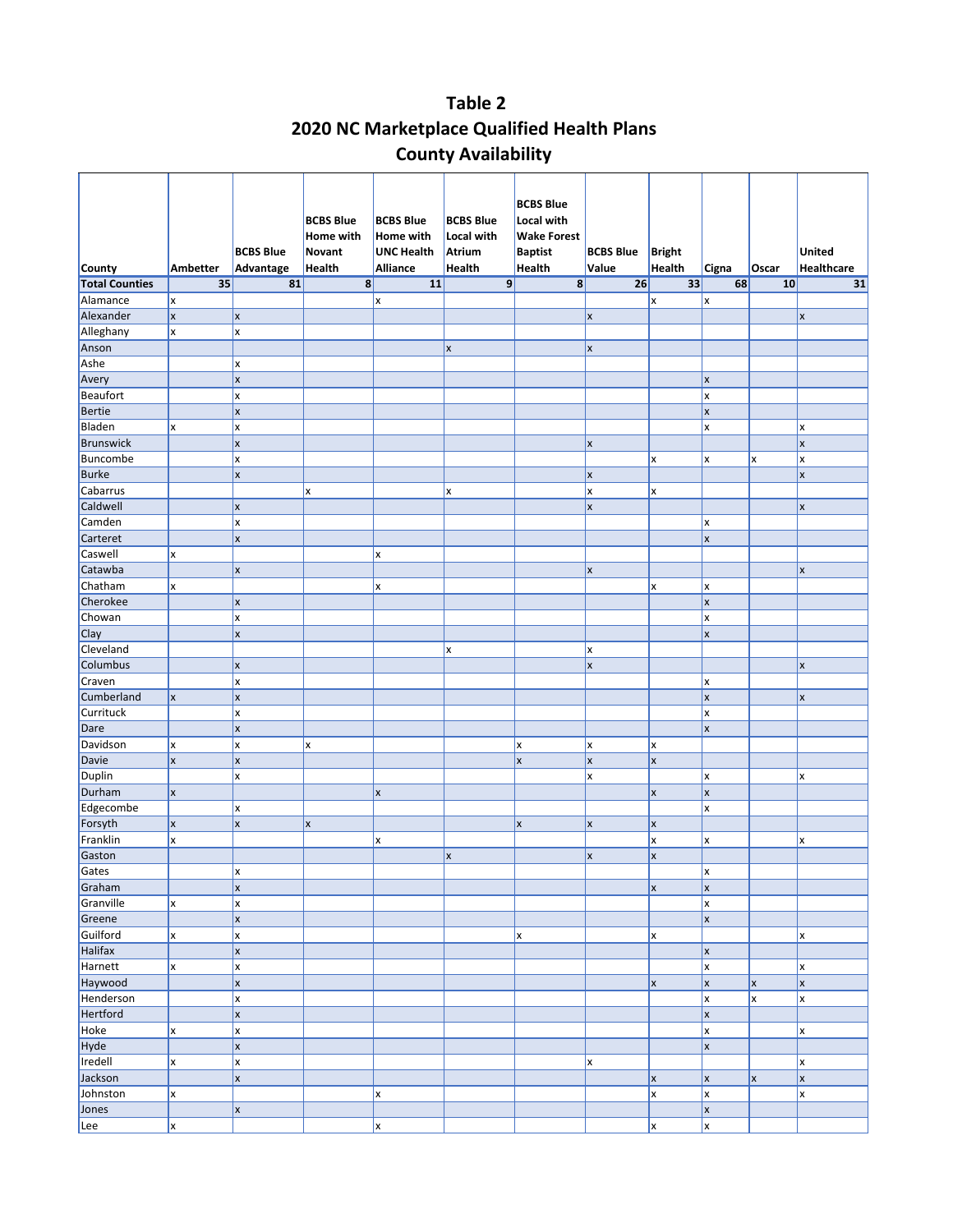### **Table 1 2020 NC Marketplace Qualified Health Plans County Availability**

| <b>County</b> | Ambetter     | <b>BCBS Blue</b><br>Advantage | <b>BCBS Blue</b><br>Home with<br><b>Novant</b><br><b>Health</b> | <b>BCBS Blue</b><br>Home with<br><b>UNC Health</b><br>Alliance | <b>BCBS Blue</b><br>Local with<br>Atrium<br><b>Health</b> | <b>BCBS Blue</b><br>Local with<br><b>Wake Forest</b><br><b>Baptist</b><br>Health | <b>BCBS Blue</b><br>Value | <b>Bright</b><br>Health | Cigna                     | Oscar        | <b>United</b><br>Healthcare |
|---------------|--------------|-------------------------------|-----------------------------------------------------------------|----------------------------------------------------------------|-----------------------------------------------------------|----------------------------------------------------------------------------------|---------------------------|-------------------------|---------------------------|--------------|-----------------------------|
| Lenoir        |              | X                             |                                                                 |                                                                |                                                           |                                                                                  |                           |                         | X                         |              |                             |
| Lincoln       |              |                               |                                                                 |                                                                | X                                                         |                                                                                  | x                         |                         |                           |              |                             |
| Macon         |              | X                             |                                                                 |                                                                |                                                           |                                                                                  |                           | X                       | $\boldsymbol{\mathsf{x}}$ | $\mathsf{x}$ |                             |
| Madison       |              | X                             |                                                                 |                                                                |                                                           |                                                                                  |                           | x                       | X                         | x            |                             |
| Martin        |              | X                             |                                                                 |                                                                |                                                           |                                                                                  |                           |                         | X                         |              |                             |
| Mcdowell      |              | x                             |                                                                 |                                                                |                                                           |                                                                                  |                           | X                       | x                         | X            | x                           |
| Mecklenburg   |              |                               | X                                                               |                                                                | X                                                         |                                                                                  | x                         | $\pmb{\mathsf{x}}$      |                           |              |                             |
| Mitchell      |              | X                             |                                                                 |                                                                |                                                           |                                                                                  |                           | x                       | X                         |              |                             |
| Montgomery    | $\mathsf{x}$ | X                             |                                                                 |                                                                |                                                           |                                                                                  |                           |                         | $\mathsf{x}$              |              |                             |
| Moore         | x            | X                             |                                                                 |                                                                |                                                           |                                                                                  |                           |                         | X                         |              |                             |
| Nash          |              | X                             |                                                                 | <b>x</b>                                                       |                                                           |                                                                                  |                           |                         | $\mathsf{x}$              |              |                             |
| New Hanover   |              | X                             |                                                                 |                                                                |                                                           |                                                                                  | x                         |                         |                           |              | X                           |
| Northampton   |              | X                             |                                                                 |                                                                |                                                           |                                                                                  |                           |                         | $\boldsymbol{\mathsf{x}}$ |              |                             |
| Onslow        |              | X                             |                                                                 |                                                                |                                                           |                                                                                  | x                         |                         | X                         |              |                             |
| Orange        | X            |                               |                                                                 | $\mathsf{x}$                                                   |                                                           |                                                                                  |                           | X                       | $\mathsf{x}$              |              | X                           |
| Pamlico       |              | x                             |                                                                 |                                                                |                                                           |                                                                                  |                           |                         | X                         |              |                             |
| Pasquotank    |              | $\mathsf{x}$                  |                                                                 |                                                                |                                                           |                                                                                  |                           |                         | $\mathsf{x}$              |              |                             |
| Pender        |              | X                             |                                                                 |                                                                |                                                           |                                                                                  | X                         |                         |                           |              | x                           |
| Perquimans    |              | X                             |                                                                 |                                                                |                                                           |                                                                                  |                           |                         | $\boldsymbol{\mathsf{x}}$ |              |                             |
| Person        | X            |                               |                                                                 | X                                                              |                                                           |                                                                                  |                           | x                       | X                         |              |                             |
| Pitt          |              | X                             |                                                                 |                                                                |                                                           |                                                                                  |                           |                         | $\mathsf{x}$              |              |                             |
| Polk          |              | x                             |                                                                 |                                                                |                                                           |                                                                                  |                           |                         | x                         | X            |                             |
| Randolph      | X            | X                             |                                                                 |                                                                |                                                           | x                                                                                |                           | X                       |                           |              | X                           |
| Richmond      | x            | X                             |                                                                 |                                                                |                                                           |                                                                                  |                           |                         | X                         |              |                             |
| Robeson       | X            | X                             |                                                                 |                                                                |                                                           |                                                                                  |                           |                         | X                         |              | X                           |
| Rockingham    | x            | x                             |                                                                 |                                                                |                                                           |                                                                                  |                           | X                       |                           |              | x                           |
| Rowan         |              |                               | X                                                               |                                                                | X                                                         |                                                                                  | x                         | $\mathsf{x}$            |                           |              |                             |
| Rutherford    |              | X                             |                                                                 |                                                                |                                                           |                                                                                  |                           |                         | X                         |              | X                           |
| Sampson       | X            | X                             |                                                                 |                                                                |                                                           |                                                                                  |                           |                         | $\mathsf{x}$              |              | $\mathsf{x}$                |
| Scotland      | x            | X                             |                                                                 |                                                                |                                                           |                                                                                  |                           |                         | X                         |              | X                           |
| Stanly        |              |                               |                                                                 |                                                                | X                                                         |                                                                                  | $\mathsf{x}$              |                         |                           |              |                             |
| <b>Stokes</b> | x            | x                             | X                                                               |                                                                |                                                           | x                                                                                | x                         | x                       |                           |              |                             |
| Surry         |              | X                             |                                                                 |                                                                |                                                           |                                                                                  | $\mathsf{x}$              |                         |                           |              |                             |
| Swain         |              | X                             |                                                                 |                                                                |                                                           |                                                                                  |                           | X                       | X                         |              |                             |
| Transylvania  |              | X                             |                                                                 |                                                                |                                                           |                                                                                  |                           | X                       | X                         | X            | X                           |
| Tyrrell       |              | x                             |                                                                 |                                                                |                                                           |                                                                                  |                           |                         | x                         |              |                             |
| Union         |              |                               | X                                                               |                                                                | x                                                         |                                                                                  | X                         | $\pmb{\mathsf{x}}$      |                           |              |                             |
| Vance         | $\mathbf{x}$ | X                             |                                                                 |                                                                |                                                           |                                                                                  |                           |                         | ¥                         |              |                             |
| Wake          | X            |                               |                                                                 | <b>x</b>                                                       |                                                           |                                                                                  |                           | $\vert x \vert$         | x                         |              | X                           |
| Warren        | x            | x                             |                                                                 |                                                                |                                                           |                                                                                  |                           |                         | x                         |              |                             |
| Washington    |              | X                             |                                                                 |                                                                |                                                           |                                                                                  |                           |                         | $\mathsf{x}$              |              |                             |
| Watauga       |              | x                             |                                                                 |                                                                |                                                           |                                                                                  |                           |                         |                           |              |                             |
| Wayne         |              | $\mathsf{x}$                  |                                                                 |                                                                |                                                           |                                                                                  |                           |                         | $\mathsf{x}$              |              |                             |
| <b>Wilkes</b> | x            | x                             |                                                                 |                                                                |                                                           | x                                                                                |                           |                         |                           |              |                             |
| Wilson        |              | $\mathsf{x}$                  |                                                                 |                                                                |                                                           |                                                                                  |                           |                         | $\mathsf{x}$              |              |                             |
| Yadkin        | X            | X                             | <b>x</b>                                                        |                                                                |                                                           | <b>x</b>                                                                         | X                         | x                       |                           |              |                             |
| Yancey        |              | $\mathsf{x}$                  |                                                                 |                                                                |                                                           |                                                                                  |                           | $\vert$ x               | $\mathsf{x}$              | $\mathsf{x}$ |                             |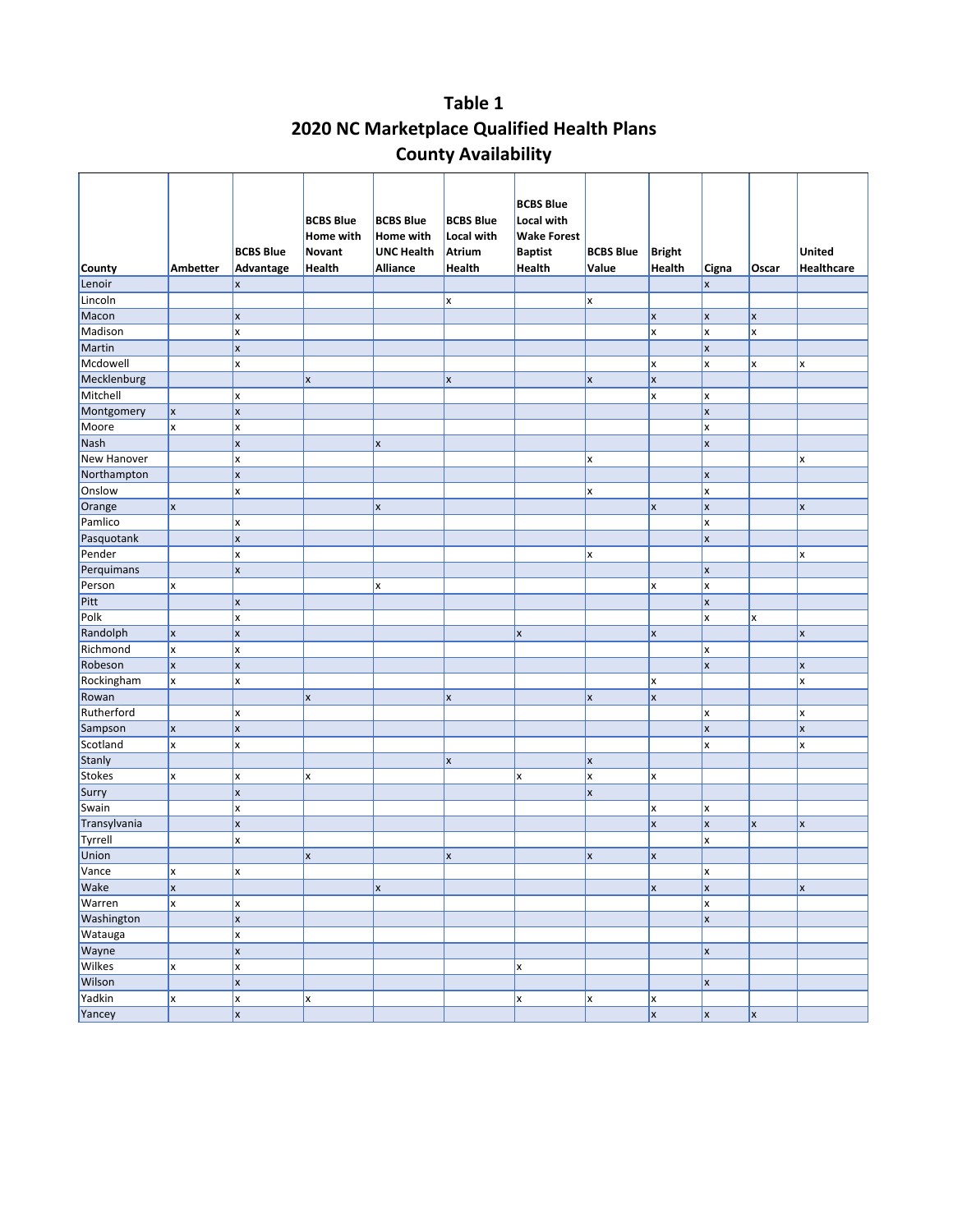### **Table 3 2021 NC Marketplace Qualified Health Plans**

|                                        | <b>Ambetter</b> |  | <b>Blue Cross NC</b>               |                         | <b>Bright Health</b> |                             | Cigna     |                  | <b>Oscar</b>                       |                  | <b>United Healthcare</b> |                                                                                            |                  |  |         |                  |        |                 |
|----------------------------------------|-----------------|--|------------------------------------|-------------------------|----------------------|-----------------------------|-----------|------------------|------------------------------------|------------------|--------------------------|--------------------------------------------------------------------------------------------|------------------|--|---------|------------------|--------|-----------------|
|                                        |                 |  |                                    |                         |                      |                             |           |                  |                                    |                  |                          |                                                                                            |                  |  |         |                  |        |                 |
|                                        |                 |  | 4 tier formulary                   | <b>6 tier formulary</b> |                      |                             |           | 5 tier formulary |                                    | 5 tier formulary |                          |                                                                                            | 4 tier formulary |  |         | 5 tier formulary |        |                 |
|                                        |                 |  |                                    |                         |                      |                             |           |                  |                                    |                  |                          |                                                                                            |                  |  |         |                  |        |                 |
|                                        | On              |  |                                    | On                      |                      |                             | On        |                  |                                    | On               |                          |                                                                                            | On               |  |         | On               |        |                 |
|                                        |                 |  | <b>Formulary Tier Restrictions</b> |                         |                      | Formulary Tier Restrictions |           |                  | <b>Formulary Tier Restrictions</b> |                  |                          | <b>Formulary Tier Restrictions Formulary Tier Restrictions Formulary Tier Restrictions</b> |                  |  |         |                  |        |                 |
| <b>Atazanavir</b>                      | Yes             |  | $1$ QL                             | <b>Yes</b>              |                      | $4$ SP                      | Yes       |                  | $5$ QL                             | Yes              |                          |                                                                                            | Yes              |  | $1B$ QL | Yes              |        | $4$ QL          |
| Atripla (efavirenz, emtricitabine,     |                 |  |                                    |                         |                      |                             |           |                  |                                    |                  |                          |                                                                                            |                  |  |         |                  |        |                 |
| tenofovir disoproxil fumarate)         | Yes             |  | $3$ QL                             | Yes                     |                      | $5$ $SP$                    | generic   |                  | $5$ QL                             | No               |                          |                                                                                            | <b>No</b>        |  |         | No               |        |                 |
| Biktarvy (bictegravir, emtricitabine,  |                 |  |                                    |                         |                      |                             |           |                  |                                    |                  |                          |                                                                                            |                  |  |         |                  |        |                 |
| tenofovir alafenamide)                 | Yes             |  | $3$ QL                             | Yes                     |                      | $5$ $SP$                    | <b>No</b> |                  |                                    | Yes              |                          |                                                                                            | Yes              |  | $2$ QL  | No               |        |                 |
| Cimduo (lamivudine, tenorovir          |                 |  |                                    |                         |                      |                             |           |                  |                                    |                  |                          |                                                                                            |                  |  |         |                  |        |                 |
| disoproxil fumarate)                   | Yes             |  | $2$ ST, QL                         | Yes                     |                      | $5$ $SP$                    | No        |                  |                                    | <b>No</b>        |                          |                                                                                            | Yes              |  | $2$ QL  | No               |        |                 |
| Combivir (lamivudine, zidovudine)      | generic         |  | $1$ QL                             | generic                 |                      | $2$ SP                      | generic   |                  | $2$ QL                             | generic          | $\overline{z}$           |                                                                                            | generic          |  | $1B$ QL | Yes              |        | $3$ QL          |
| Complera (emtricitabine, rilpivirine,  |                 |  |                                    |                         |                      |                             |           |                  |                                    |                  |                          |                                                                                            |                  |  |         |                  |        |                 |
| tenofovir disoproxil fumarate)         | Yes             |  | 3ST, QL                            | Yes                     |                      | $5$ $SP$                    | Yes       |                  | $5$ QL                             | Yes              |                          |                                                                                            | <b>No</b>        |  |         | Yes              |        | 4 QL            |
| Delstrigo (doravirine, lamivudine,     |                 |  |                                    |                         |                      |                             |           |                  |                                    |                  |                          |                                                                                            |                  |  |         |                  |        |                 |
| tenofovir disoproxil fumarate)         | Yes             |  | 3ST, QL                            | Yes                     |                      | $5$ $SP$                    | No        |                  |                                    | <b>No</b>        |                          |                                                                                            | <b>NL</b>        |  |         | No               |        |                 |
| Descovy (emtricitabine, tenofovir      |                 |  |                                    |                         |                      |                             |           |                  |                                    |                  |                          |                                                                                            |                  |  |         |                  |        |                 |
| alafenamide)                           | Yes             |  | $2$ $PA,QL$                        | Yes                     |                      | $5$ $SP$                    | No        |                  |                                    | Yes              |                          |                                                                                            | Yes              |  | $2$ QL  | No               |        |                 |
| Dovato (dolutegravir, lamivudine)      | Yes             |  | $2$ QL                             | Yes                     |                      | $5$ $SP$                    | <b>No</b> |                  |                                    | <b>No</b>        |                          |                                                                                            | Yes              |  | $2$ QL  | <b>No</b>        |        |                 |
| <b>Edurant</b> (rilpivrine)            | Yes             |  | $2$ QL                             | Yes                     |                      | 6S                          | Yes       |                  | $5$ QL                             | Yes              |                          |                                                                                            | Yes              |  | $2$ QL  | Yes              |        | $4$ QL          |
| Sustiva (efavirenz)                    | Yes             |  | $1$ QL                             | Yes                     |                      | 4 <sub>SP</sub>             | Yes       |                  | $5$ QL                             | Yes              |                          |                                                                                            | Yes              |  | 1BOL    | <b>No</b>        |        |                 |
| Emtriva (emtricitabine)                | Yes             |  | $1$ QL                             | Yes                     |                      | $6$ SP                      | Yes       |                  | $3$ QL, PA                         | Yes              | $\overline{\phantom{0}}$ |                                                                                            | Yes              |  | $3$ QL  | <b>No</b>        |        |                 |
| Epivir (lamivudine)                    | generic         |  | $1$ QL, SP                         | Yes                     |                      | $6$ SP                      | Yes       |                  | 4 QL, SP                           | <b>No</b>        |                          |                                                                                            | Yes              |  | $2$ QL  | Yes              | $2$ QL |                 |
| Epzicom (abacavir, lamivudine)         | generic         |  | $1$ QL                             | generic                 |                      | $4$ SP                      | <b>No</b> |                  |                                    | <b>No</b>        |                          |                                                                                            | <b>No</b>        |  |         | Yes              |        | 3 <sub>QL</sub> |
| Evotaz (atazanavir/cobicistat)         | <b>No</b>       |  |                                    | Yes                     |                      | $5$ SP                      | <b>No</b> |                  |                                    | Yes              | $\mathbf{3}$             |                                                                                            | Yes              |  | $2$ QL  | <b>No</b>        |        |                 |
| Genvoya (elvitegravir, cobicistat,     |                 |  |                                    |                         |                      |                             |           |                  |                                    |                  |                          |                                                                                            |                  |  |         |                  |        |                 |
| emtricitabine, and tenofovir           |                 |  |                                    |                         |                      |                             |           |                  |                                    |                  |                          |                                                                                            |                  |  |         |                  |        |                 |
| alafenamide)                           | Yes             |  | $3$ QL                             | Yes                     |                      | $5$ $SP$                    | Yes       |                  | 5QL, SP                            | Yes              |                          |                                                                                            | Yes              |  | $2$ QL  | Yes              |        | $4$ QL          |
| <b>Intelence</b> (etravirine)          | Yes             |  | $\overline{2}$ QL                  | Yes                     |                      | 55P                         | Yes       |                  | 5QL                                | Yes              | $\overline{3}$           |                                                                                            | <b>No</b>        |  |         | Yes              |        | $4$ QL          |
| Isentress (raltegravir)                | Yes             |  | $2$ QL                             | Yes                     |                      | $5$ $SP$                    | Yes       |                  | $5$ QL                             | Yes              |                          |                                                                                            | Yes              |  | $2$ QL  | Yes              |        | $4$ QL          |
| Juluca (dolutegravir, rilpivirine)     | Yes             |  | $3$ QL                             | Yes                     |                      | $6$ SP                      | No        |                  |                                    | Yes              |                          |                                                                                            | <b>No</b>        |  |         | <b>No</b>        |        |                 |
| <b>Nevirapine</b>                      | Yes             |  | $1$ QL                             | Yes                     |                      | $4$ SP                      | Yes       |                  | $2$ QL                             | Yes              |                          |                                                                                            | Yes              |  | 1B QL   | Yes              |        | $2$ QL          |
| Norvir (ritonavir)                     | Yes             |  | $2$ QL                             | Yes                     |                      | $4$ SP                      | Yes       |                  | 5QL                                | Yes              |                          |                                                                                            | Yes              |  | 1B QL   | Yes              |        | $4$ QL          |
| Odefsey (emtricitabine, rilpivirine,   |                 |  |                                    |                         |                      |                             |           |                  |                                    |                  |                          |                                                                                            |                  |  |         |                  |        |                 |
| tenofovir alafenamide)                 | Yes             |  | $3$ QL                             | Yes                     |                      | 5 <sub>SP</sub>             | No        |                  |                                    | Yes              |                          |                                                                                            | Yes              |  | $2$ QL  | Yes              |        | 4 QL            |
| Pifeltro (doravirine)                  | Yes             |  | $2$ QL                             | <b>No</b>               |                      |                             | <b>No</b> |                  |                                    | <b>NL</b>        |                          |                                                                                            | <b>No</b>        |  |         | <b>No</b>        |        |                 |
| Prezcobix (darunavir and cobicistat)   | Yes             |  | $2$ QL                             | Yes                     |                      | $5$ SP                      | Yes       |                  | $5$ QL                             | Yes              |                          |                                                                                            | Yes              |  | $2$ QL  | <b>No</b>        |        |                 |
| Prezista (darunavir)                   | Yes             |  | $2$ QL                             | Yes                     |                      | 55P                         | Yes       |                  | 5QL                                | Yes              | $\overline{3}$           |                                                                                            | Yes              |  | $2$ QL  | Yes              |        | $4$ QL          |
| Stribild (cobicistat, elvitegravir,    |                 |  |                                    |                         |                      |                             |           |                  |                                    |                  |                          |                                                                                            |                  |  |         |                  |        |                 |
| emtricitabine, tenofovir disoproxil    |                 |  |                                    |                         |                      |                             |           |                  |                                    |                  |                          |                                                                                            |                  |  |         |                  |        |                 |
| Fumarate)                              | Yes             |  | $3$ QL                             | Yes                     |                      | $5$ $SP$                    | Yes       |                  | $5$ QL                             | Yes              | 3                        |                                                                                            | Yes              |  | $3$ QL  | Yes              |        | $4$ QL          |
|                                        |                 |  |                                    |                         |                      |                             |           |                  |                                    |                  |                          |                                                                                            |                  |  |         |                  |        |                 |
| Symfi/Symfi Lo (efavirenz, lamivudine, |                 |  |                                    |                         |                      |                             |           |                  |                                    |                  |                          |                                                                                            |                  |  |         |                  |        |                 |
| tenorovir disoproxil fumarate)         | Yes             |  | $2$ QL                             | Yes                     |                      | $5$ $SP$                    | No        |                  |                                    | <b>No</b>        |                          |                                                                                            | Yes              |  | 2 QL    | No               |        |                 |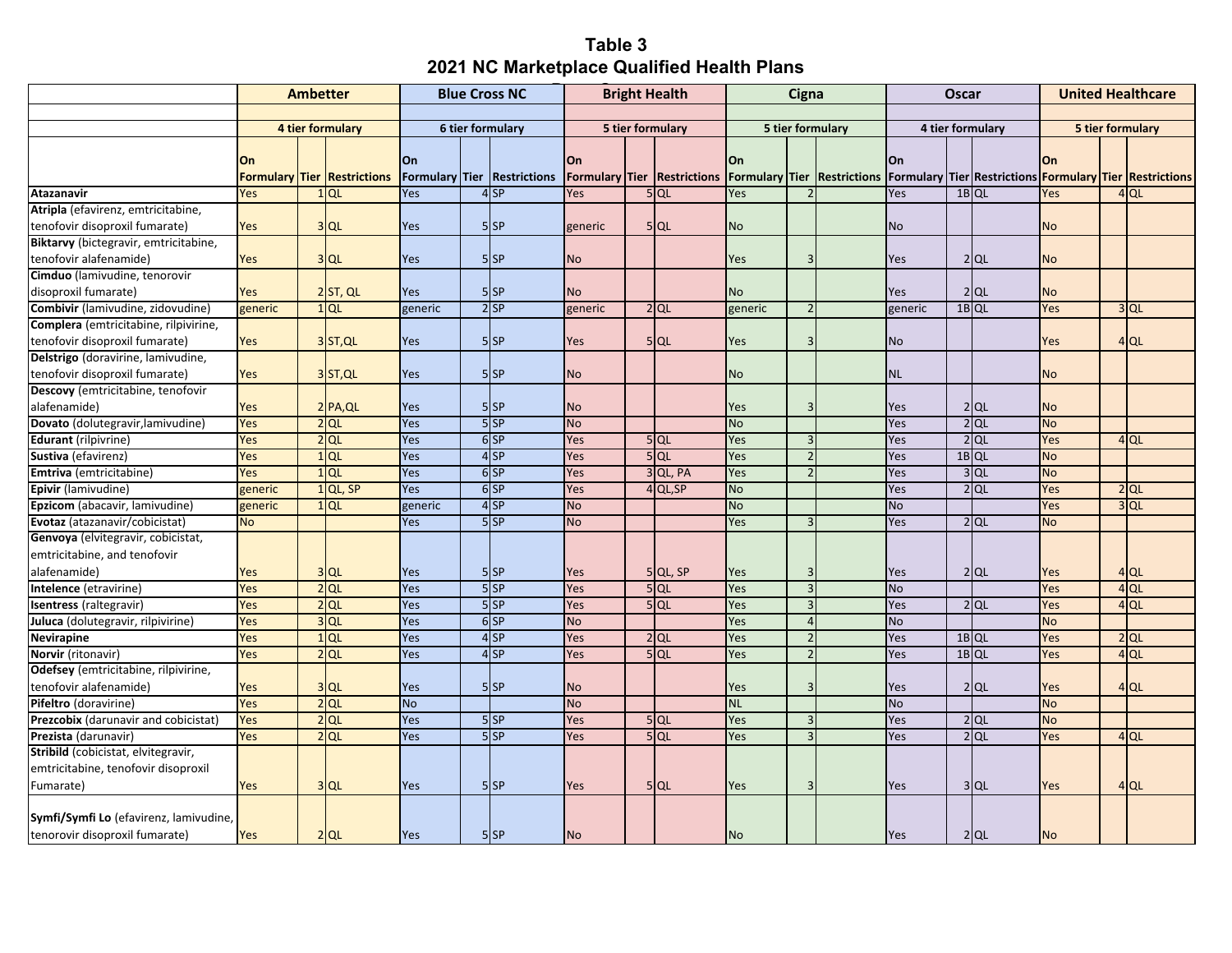### **Table 3 2021 NC Marketplace Qualified Health Plans**

|                                                          |           | <b>Ambetter</b>                    |           | <b>Blue Cross NC</b>               |           | <b>Bright Health</b> |          |            | Cigna |                                                                                                                 |                | <b>Oscar</b> |                  |           | <b>United Healthcare</b> |
|----------------------------------------------------------|-----------|------------------------------------|-----------|------------------------------------|-----------|----------------------|----------|------------|-------|-----------------------------------------------------------------------------------------------------------------|----------------|--------------|------------------|-----------|--------------------------|
|                                                          |           |                                    |           |                                    |           |                      |          |            |       |                                                                                                                 |                |              |                  |           |                          |
|                                                          |           | 4 tier formulary                   |           | 6 tier formulary                   |           | 5 tier formulary     |          |            |       | 5 tier formulary                                                                                                |                |              | 4 tier formulary |           | 5 tier formulary         |
|                                                          | <b>On</b> | <b>Formulary Tier Restrictions</b> | <b>On</b> | <b>Formulary Tier Restrictions</b> | <b>On</b> |                      |          | lOn        |       | Formulary Tier Restrictions Formulary Tier Restrictions Formulary Tier Restrictions Formulary Tier Restrictions | <b>On</b>      |              |                  | lOn       |                          |
| Symtuza (darunavir, cobicistat,                          |           |                                    |           |                                    |           |                      |          |            |       |                                                                                                                 |                |              |                  |           |                          |
| emtricitabine, tenofovir alafenamide)                    | Yes       | 3ST, QL                            | <b>No</b> |                                    | <b>No</b> |                      |          | <b>Yes</b> |       |                                                                                                                 | N <sub>o</sub> |              |                  | <b>No</b> |                          |
| Tivicay (dolutegravir)                                   | Yes       | $3$ QL                             | Yes       | $5$ $SP$                           | Yes       |                      | $5$ $SP$ | <b>Yes</b> |       |                                                                                                                 | <b>Yes</b>     |              | $2$ QL           | <b>No</b> |                          |
| Triumeq (abacavir, dolutegravir,                         |           |                                    |           |                                    |           |                      |          |            |       |                                                                                                                 |                |              |                  |           |                          |
| lamivudine)                                              | Yes       | $3$ QL                             | Yes       | $5$ $SP$                           | <b>No</b> |                      |          | <b>Yes</b> |       |                                                                                                                 | <b>Yes</b>     |              | 2 QL             | <b>No</b> |                          |
| Truvada (emtricitabine, tenofovir                        |           |                                    |           |                                    |           |                      |          |            |       |                                                                                                                 |                |              |                  |           |                          |
| disoproxil fumarate)                                     | Yes       | $2$ QL                             | Yes       | $5$ $SP$                           | Yes       |                      | 5 QL     | <b>Yes</b> |       |                                                                                                                 | <b>Yes</b>     |              | 2 QL             | Yes       | $4$ QL                   |
| Vemlidy (tenofovir alafenamide)                          | Yes       | 4 PA, QL, SP                       | Yes       | $6$ SP                             | Yes       |                      | $4$ QL   | <b>Yes</b> |       | 5 <sub>PA</sub>                                                                                                 | <b>Yes</b>     |              | $4$ QL           | <b>No</b> |                          |
| Viread (tenofovir disoproxil fumarate) Yes               |           | $2$ QL                             | Yes       | 5 <sub>SP</sub>                    | Yes       |                      | 5 QL     | <b>Yes</b> |       |                                                                                                                 | <b>Yes</b>     |              | 2 QL             | Yes       | $2$ QL                   |
|                                                          |           |                                    |           |                                    |           |                      |          |            |       |                                                                                                                 |                |              |                  |           |                          |
| PA: Prior Authorization (or PR: Prior<br><b>Review</b> ) |           |                                    |           |                                    |           |                      |          |            |       |                                                                                                                 |                |              |                  |           |                          |
| <b>ST: Step Therapy</b>                                  |           |                                    |           |                                    |           |                      |          |            |       |                                                                                                                 |                |              |                  |           |                          |
| QL: Quantity Limit                                       |           |                                    |           |                                    |           |                      |          |            |       |                                                                                                                 |                |              |                  |           |                          |
| <b>SP: Specialty Pharmacy</b>                            |           |                                    |           |                                    |           |                      |          |            |       |                                                                                                                 |                |              |                  |           |                          |
|                                                          |           |                                    |           |                                    |           |                      |          |            |       |                                                                                                                 |                |              |                  |           |                          |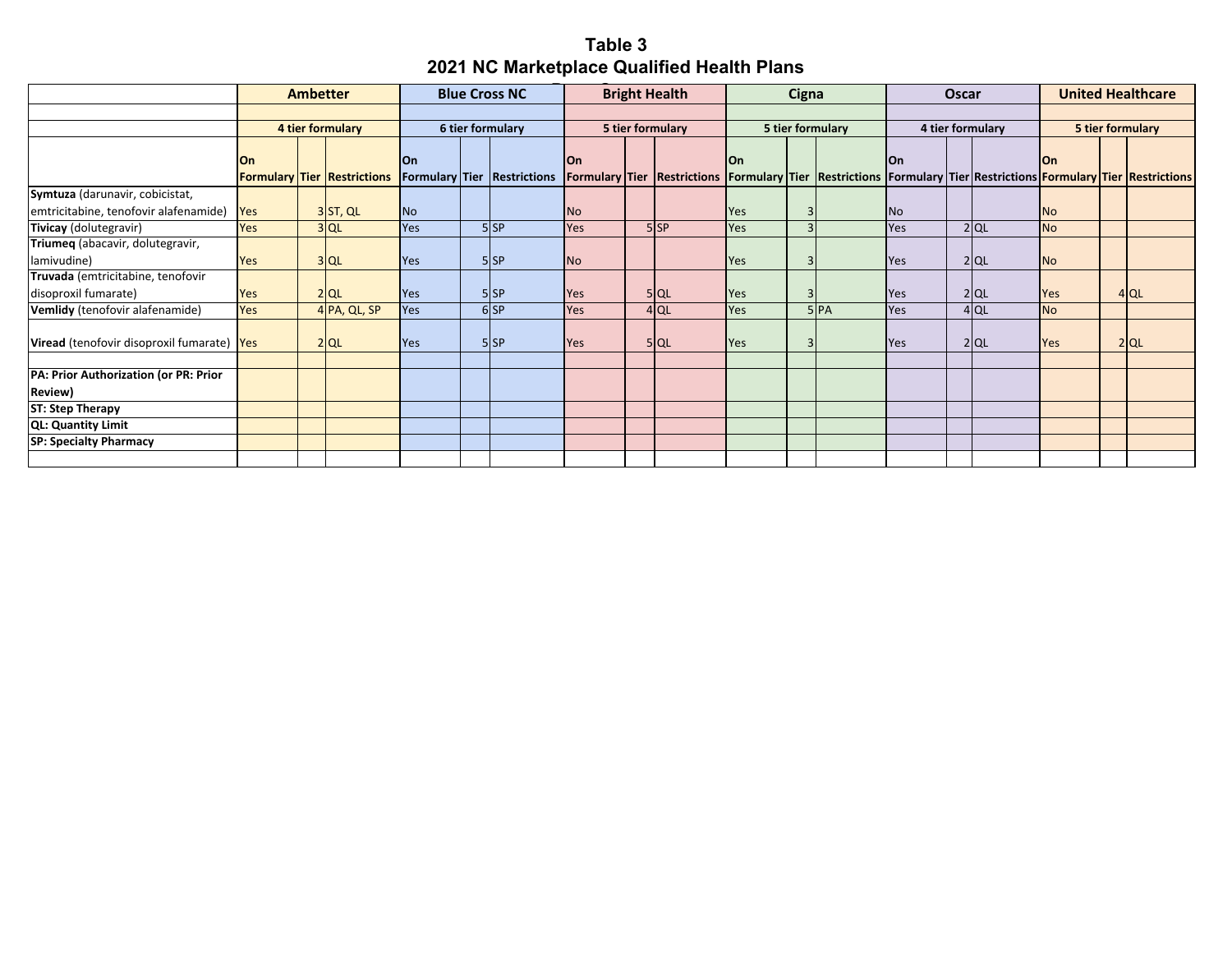### **2021 NC Marketplace Qualified Health Plans**

### **Standard Silver Plans**

| <b>Plan Marketing Name</b>                                 | <b>Medical Deductible</b><br>- Individual | $\mathbf{Q}$<br><b>Drug Deductibl</b><br>Individual | Of Pocket<br>Jut<br>Max | Care<br>Physician<br>Primary | Specialist       | Room<br>ergency<br>Ĕ | Inpatient Facility | 4<br>Tier<br>Drug | $\sim$<br>Tier<br>Drug | m<br>Tier<br>$\blacksquare$<br>Drug | 4<br>Tier<br>$\blacksquare$<br>Drug | LO.<br>Tier<br>Drug | 6<br>Tier<br>$\blacksquare$<br>Drug |
|------------------------------------------------------------|-------------------------------------------|-----------------------------------------------------|-------------------------|------------------------------|------------------|----------------------|--------------------|-------------------|------------------------|-------------------------------------|-------------------------------------|---------------------|-------------------------------------|
| Ambetter Balanced Care 11 (2021)                           | \$6,000                                   | Integ                                               | \$8,500                 | \$30                         | \$60             | 40%                  | 40%                | \$20              | \$55                   | 50%                                 | 50%                                 | N/A                 | N/A                                 |
| Ambetter Balanced Care 12 (2021)                           | \$6,500                                   | Integ                                               | \$8,400                 | \$35                         | \$70             | 40%                  | 40%                | \$35              | \$60                   | 50%                                 | 50%                                 | N/A                 | N/A                                 |
| Ambetter Balanced Care 25 HSA (2021)                       | \$4,800                                   | Integ                                               | \$4,800                 | 0%                           | 0%               | 0%                   | 0%                 | 0%                | 0%                     | 0%                                  | 0%                                  | N/A                 | N/A                                 |
| Ambetter Balanced Care 27 (2021)                           | \$2,750                                   | Integ                                               | \$6,500                 | \$35                         | 35%              | 35%                  | 35%                | \$25              | 35%                    | 50%                                 | 50%                                 | N/A                 | N/A                                 |
| Ambetter Balanced Care 28 (2021)                           | \$0                                       | \$1,500                                             | \$8,200                 | \$50                         | \$90             | 50%                  | 50%                | \$30              | 50%                    | 50%                                 | 50%                                 | N/A                 | N/A                                 |
| Ambetter Balanced Care 29 (2021)                           | \$5,450                                   | Integ                                               | \$8,400                 | \$20                         | 35%              | 35%                  | 35%                | \$35              | \$75                   | 50%                                 | 50%                                 | N/A                 | N/A                                 |
| Blue Advantage Silver 4000 (broad network)                 | \$4,000                                   | \$350                                               | \$8,550                 | \$10                         | \$50             | 40%                  | 40%                | \$10              | \$25                   | \$40                                | \$80                                | 50%                 | 50%                                 |
| Blue Advantage Silver 6300 (broad network)                 | \$6,300                                   | \$550                                               | \$8,550                 | \$50                         | \$150            | 50%                  | 50%                | \$10              | $\sqrt{$25}$           | \$40                                | \$80                                | 50%                 | 50%                                 |
| Blue Home Silver 4000 (Novant Health)                      | \$4,000                                   | \$350                                               | \$8,550                 | \$10                         | \$50             | 40%                  | 40%                | \$10              | \$25                   | \$40                                | \$80                                | 50%                 | 50%                                 |
| Blue Home Silver 4000 (UNC Health Alliance)                | \$4,000                                   | \$350                                               | \$8,550                 | 510                          | \$50             | 40%                  | 40%                | \$10              | \$25                   | \$40                                | \$80                                | 50%                 | 50%                                 |
| Blue Home Silver 6300 (Novant Health)                      | \$6,300                                   | \$550                                               | \$8,550                 | \$50                         | \$150            | 50%                  | 50%                | \$10              | \$25                   | \$40                                | \$80                                | 50%                 | 50%                                 |
| Blue Home Silver 6300 (UNC Health Alliance)                | \$6,300                                   | \$550                                               | \$8,550                 | \$50                         | \$150            | 50%                  | 50%                | \$10              | $\sqrt{$25}$           | \$40                                | \$80                                | 50%                 | 50%                                 |
| Blue Local Silver 4000 (Atrium Health)                     | \$4,000                                   | \$350                                               | \$8,550                 | \$10                         | \$50             | 40%                  | 40%                | \$10              | \$25                   | \$40                                | \$80                                | 50%                 | 50%                                 |
| Blue Local Silver 4000 (Wake Forest Baptist Health)        | \$4,000                                   | \$350                                               | \$8,550                 | 510                          | \$50             | 40%                  | 40%                | \$10              | \$25                   | \$40                                | \$80                                | 50%                 | 50%                                 |
| Blue Local Silver 6300 (Atrium Health)                     | \$6,300                                   | \$550                                               | \$8,550                 | \$50                         | \$150            | 50%                  | 50%                | \$10              | \$25                   | \$40                                | \$80                                | 50%                 | 50%                                 |
| Blue Local Silver 6300 (Wake Forest Baptist Health)        | \$6,300                                   | \$550                                               | \$8,550                 | \$50                         | \$150            | 50%                  | 50%                | \$10              | \$25                   | \$40                                | \$80                                | 50%                 | 50%                                 |
| Blue Value Silver 4000 (limited network)                   | \$4,000                                   | \$350                                               | \$8,550                 | s10                          | \$50             | 40%                  | 40%                | \$10              | \$25                   | \$40                                | \$80                                | 50%                 | 50%                                 |
| Blue Value Silver 6300 (limited network)                   | \$6,300                                   | \$550                                               | \$8,550                 | \$50                         | \$150            | 50%                  | 50%                | \$10              | \$25                   | \$40                                | \$80                                | 50%                 | 50%                                 |
| Bright Health Silver \$0 Deductible                        | \$2,500                                   | Integ                                               | \$8,550                 | \$0                          | \$40             | \$500                | 20%                | \$0               | \$25                   | \$125                               | 40%                                 | 50%                 | N/A                                 |
| Bright Health Silver \$0 Primary Care                      | $\sqrt{50}$                               | Integ                                               | \$8,550                 | \$30                         | \$60             | \$750                | 40%                | \$0               | \$0                    | \$75                                | \$150                               | 40%                 | N/A                                 |
| <b>Bright Health Silver 3000</b>                           | \$6,700                                   | Integ                                               | \$8,550                 | \$0                          | \$60             | 40%                  | 40%                | $\sqrt{50}$       | \$30                   | \$150                               | \$250                               | 40%                 | N/A                                 |
| Bright Health Silver 5000                                  | \$3,000                                   | Integ                                               | \$7,500                 | 535                          | \$70             | 40%                  | 40%                | $\overline{\$0}$  | \$30                   | \$150                               | \$250                               | 40%                 | N/A                                 |
| Cigna Connect 3500                                         | \$3,500                                   | Integ                                               | \$8,550                 | $\sqrt{$25}$                 | \$75             | 40%                  | \$500/da \$5       |                   | \$20                   | \$75                                | 50%                                 | 40%                 | N/A                                 |
| Cigna Connect 3500 (Duke Health and WakeMed)               | \$3,500                                   | Integ                                               | \$8,550                 | \$20                         | 25%              | $$1000*$             | 25%                | \$10              | \$25                   | \$60                                | 50%                                 | 40%                 | N/A                                 |
| Cigna Connect 3500 Diabetes Care                           | \$3,500                                   | Integ                                               | \$8,550                 | s10                          | 30%              | 50%                  | 30%                | \$5               | \$20                   | \$70                                | 50%                                 | 40%                 | N/A                                 |
| Cigna Connect 3500 Diabetes Care (Duke Health and WakeMed) | \$3,500                                   | Integ                                               | \$8,550                 | 510                          | 30%              | 50%                  | 30%                | $\overline{\$5}$  | \$20                   | \$70                                | 50%                                 | 40%                 | N/A                                 |
| Cigna Connect 4250 (Duke Health and WakeMed)               | \$4,250                                   | \$1,500                                             | \$8,550                 | $\sqrt{$25}$                 | 40%              | \$1000               | 40%                | \$10              | \$25                   | \$55                                | 50%                                 | 40%                 | N/A                                 |
| Cigna Connect 5000                                         | \$5,000                                   | Integ                                               | \$8,550                 | \$20                         | \$75             | \$700 *              | 50%                | \$10              | \$30                   | 50%                                 | 50%                                 | 50%                 | N/A                                 |
| Cigna Connect 5500                                         | \$5,500                                   | Integ                                               | \$8,550                 | s20                          | \$75             | 50%                  | 50%                | \$8               | \$25                   | 50%                                 | 50%                                 | 50%                 | N/A                                 |
| Cigna Connect 5500 (Duke Health and WakeMed)               | \$5,500                                   | Integ                                               | \$8,550                 | \$20                         | \$75             | 50%                  | 50%                | \$8               | \$25                   | 50%                                 | 50%                                 | 50%                 | N/A                                 |
| <b>Oscar Silver Classic</b>                                | \$5,000                                   | Integ                                               | \$8,550                 | 550                          | \$80             | 50%                  | 50%                | $\sqrt{3}$        | \$75                   | 50%                                 | 50%                                 | N/A                 | N/A                                 |
| Oscar Silver Classic \$0 Ded                               | $\sqrt{50}$                               | \$4,000                                             | \$8,550                 | $\sqrt{$25}$                 | \$80             | \$1,000              | \$2500/c \$3       |                   | \$100                  | 50%                                 | 50%                                 | N/A                 | N/A                                 |
| Oscar Silver Classic Copay                                 | \$7,000                                   | Integ                                               | \$8,200                 | \$30                         | \$75             | \$650 *              | \$500/da\$3        |                   | \$75                   | 50%                                 | 50%                                 | N/A                 | N/A                                 |
| Oscar Silver Saver 2                                       | \$6,200                                   | Integ                                               | \$8,550                 | \$40                         | \$40             | 50%                  | 50%                | $\sqrt{3}$        | $\overline{$75}$       | 50%                                 | 50%                                 | N/A                 | N/A                                 |
| LibitadHaalthcara Ralance Plus Silver 3 Free Visite        | $R = 500$                                 | $l$ <sub>ntoq</sub>                                 | QQEQ                    | $\sqrt{2}$                   | 200 <sub>6</sub> | $\sqrt{4750}$ *      | 200 <sub>6</sub>   | Q15               | セクト                    | E                                   | 200 <sub>6</sub>                    | 1100L               | <b>NI/A</b>                         |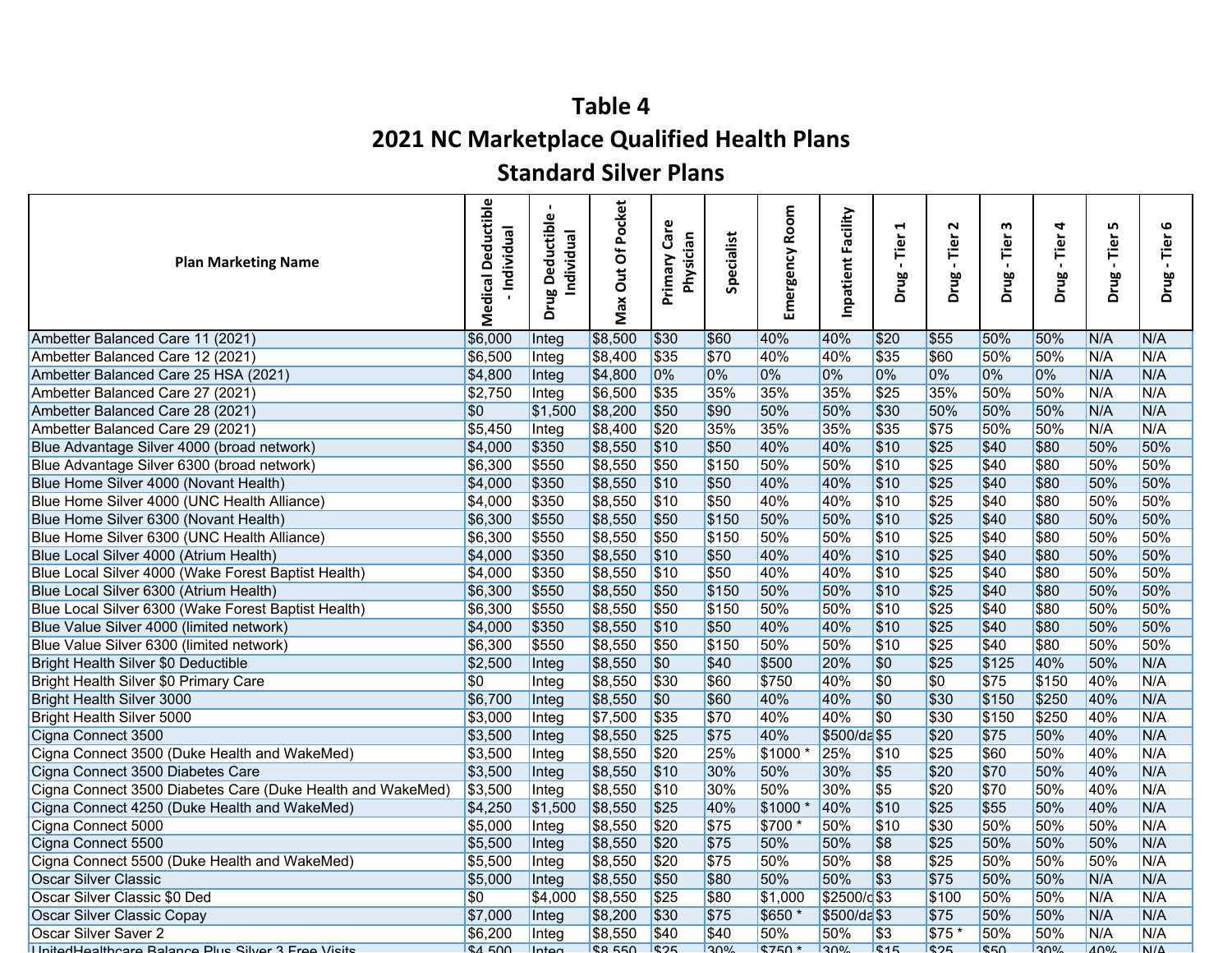## **2021 NC Marketplace Qualified Health Plans Silver Cost Sharing Reduction Plans (94 AV) for incomes 100‐150% FPL ‐ \$12,760 ‐ \$19,140 (individual)**

| <b>Plan Marketing Name</b>                                   | Deductible<br>Individual<br>Medical | $\omega$<br>Deductibl<br>Individual<br>Drug | Of Pocket<br>J<br>Max | $\omega$<br>Primary Car<br>Physician | Specialist       | Room<br>Emergency | Inpatient Facility | 1<br>Tier<br>Drug | $\sim$<br>Tier<br>Drug | w<br>Tier<br><b>Drug</b> | 4<br>Tier<br>$\blacksquare$<br><b>Drug</b> | LN,<br>Tier<br>Drug | ဖ<br>Tier<br>$\blacksquare$<br>Drug |
|--------------------------------------------------------------|-------------------------------------|---------------------------------------------|-----------------------|--------------------------------------|------------------|-------------------|--------------------|-------------------|------------------------|--------------------------|--------------------------------------------|---------------------|-------------------------------------|
| Ambetter Balanced Care 11 (2021)                             | \$0                                 | Integ                                       | \$1,075               | \$0                                  | \$5              | 25%               | 25%                | \$0               | \$25                   | 35%                      | 35%                                        | N/A                 | N/A                                 |
| Ambetter Balanced Care 12 (2021)                             | \$0                                 | Integ                                       | 51,400                | $\sqrt{50}$                          | \$10             | 25%               | 25%                | \$0               | \$30                   | 50%                      | 50%                                        | N/A                 | N/A                                 |
| Ambetter Balanced Care 25 HSA (2021)                         | \$600                               | Integ                                       | \$600                 | 0%                                   | 0%               | 0%                | 0%                 | 0%                | 0%                     | 0%                       | 0%                                         | N/A                 | N/A                                 |
| Ambetter Balanced Care 27 (2021)                             | \$200                               | Integ                                       | \$850                 | \$3                                  | 25%              | 25%               | 25%                | \$3               | 25%                    | 50%                      | 50%                                        | N/A                 | N/A                                 |
| Ambetter Balanced Care 28 (2021)                             | \$0                                 | \$100                                       | \$1,200               | $\sqrt{3}$                           | \$10             | 25%               | 25%                | $\overline{$3}$   | 50%                    | 50%                      | 50%                                        | N/A                 | N/A                                 |
| Ambetter Balanced Care 29 (2021)                             | $\overline{\$0}$                    | Integ                                       | \$1,525               | $\sqrt{3}$                           | 25%              | 25%               | 25%                | $\overline{$3}$   | \$15                   | 50%                      | 50%                                        | N/A                 | N/A                                 |
| Blue Advantage Silver Enhanced Zero (broad network)          | \$0                                 | \$0                                         | \$675                 | $\overline{\$5}$                     | \$20             | 40%               | 40%                | $\overline{$4}$   | \$10                   | \$20                     | \$80                                       | 50%                 | 50%                                 |
| Blue Advantage Silver Enhanced Zero (broad network)          | \$0                                 | \$0                                         | \$700                 | $\sqrt{5}$                           | \$20             | 40%               | 40%                | $\sqrt{34}$       | \$10                   | \$20                     | \$80                                       | 50%                 | 50%                                 |
| Blue Home Silver Enhanced Zero (Novant Health)               | \$0                                 | \$0                                         | \$675                 | $\overline{\$5}$                     | \$20             | 40%               | 40%                | $\overline{$4}$   | \$10                   | \$20                     | \$80                                       | 50%                 | 50%                                 |
| Blue Home Silver Enhanced Zero (UNC Health Alliance)         | \$0                                 | \$0                                         | \$675                 | \$5                                  | \$20             | 40%               | 40%                | $\sqrt{34}$       | \$10                   | \$20                     | \$80                                       | 50%                 | 50%                                 |
| Blue Home Silver Enhanced Zero (Novant Health)               | $\overline{\$0}$                    | \$0                                         | \$700                 | $\sqrt{5}$                           | \$20             | 40%               | 40%                | $\overline{$4}$   | \$10                   | \$20                     | \$80                                       | 50%                 | 50%                                 |
| Blue Home Silver Enhanced Zero (UNC Health Alliance)         | \$0                                 | \$0                                         | \$700                 | $\overline{\$5}$                     | \$20             | 40%               | 40%                | $\sqrt{4}$        | \$10                   | \$20                     | \$80                                       | 50%                 | 50%                                 |
| Blue Local Silver Enhanced Zero (Atrium Health)              | $\overline{\$0}$                    | $\overline{\$0}$                            | \$675                 | $\overline{\$5}$                     | \$20             | 40%               | 40%                | $\overline{$4}$   | \$10                   | \$20                     | \$80                                       | 50%                 | 50%                                 |
| Blue Local Silver Enhanced Zero (Wake Forest Baptist Health) | \$0                                 | \$0                                         | \$675                 | $\sqrt{5}$                           | \$20             | 40%               | 40%                | $\sqrt{34}$       | \$10                   | \$20                     | \$80                                       | 50%                 | 50%                                 |
| Blue Local Silver Enhanced Zero (Atrium Health)              | $\overline{\$0}$                    | \$0                                         | \$700                 | $\sqrt{5}$                           | \$20             | 40%               | 40%                | $\overline{$4}$   | \$10                   | \$20                     | \$80                                       | 50%                 | 50%                                 |
| Blue Local Silver Enhanced Zero (Wake Forest Baptist Health) | $\overline{\$0}$                    | \$0                                         | \$700                 | $\overline{\$5}$                     | \$20             | 40%               | 40%                | $\sqrt{34}$       | \$10                   | \$20                     | \$80                                       | 50%                 | 50%                                 |
| Blue Value Silver Enhanced Zero (limited network)            | \$0                                 | \$0                                         | \$675                 | \$5                                  | \$20             | 40%               | 40%                | $\overline{$4}$   | \$10                   | \$20                     | \$80                                       | 50%                 | 50%                                 |
| Blue Value Silver Enhanced Zero (limited network)            | $\overline{\$0}$                    | $\overline{30}$                             | \$700                 | $\overline{\$5}$                     | \$20             | 40%               | 40%                | $\sqrt{34}$       | \$10                   | \$20                     | \$80                                       | 50%                 | 50%                                 |
| Bright Health Silver \$0 Deductible                          | \$0                                 | Integ                                       | \$900                 | \$5                                  | \$10             | \$200             | 10%                | \$0               | $ $ \$5                | \$25                     | \$50                                       | 10%                 | N/A                                 |
| Bright Health Silver \$0 Primary Care                        | \$200                               | Integ                                       | \$1,600               | \$0                                  | $\overline{\$8}$ | 10%               | 10%                | \$0               | $\overline{\$0}$       | $\sqrt{$15}$             | \$60                                       | 10%                 | N/A                                 |
| Bright Health Silver 200                                     | \$200                               | Integ                                       | \$800                 | $\sqrt{5}$                           | \$10             | 10%               | 10%                | $\overline{\$0}$  | $\sqrt{5}$             | \$30                     | \$80                                       | 10%                 | N/A                                 |
| Bright Health Silver \$0 Deductible + \$0 Primary Care       | \$0                                 | Integ                                       | \$1,500               | $\overline{\$0}$                     | \$10             | 20%               | 20%                | $\overline{\$0}$  | $\overline{\$0}$       | \$20                     | \$50                                       | 20%                 | N/A                                 |
| Cigna Connect 50-4                                           | \$50                                | Integ                                       | \$1,075               | \$5                                  | \$15             | 20%               | \$200/day          | \$0               | \$10                   | \$30                     | 50%                                        | 20%                 | N/A                                 |
| Cigna Connect 50-4 (Duke Health and WakeMed)                 | \$150                               | Integ                                       | \$900                 | $\overline{50}$                      | 10%              | $$200*$           | 10%                | \$0               | 510                    | \$30                     | 50%                                        | 30%                 | N/A                                 |
| Cigna Connect 40-4 Diabetes Care                             | \$40                                | Integ                                       | \$1,500               | $\overline{\$0}$                     | 10%              | 10%               | 10%                | \$0               | \$15                   | \$30                     | 50%                                        | 40%                 | N/A                                 |
| Cigna Connect 40-4 Diabetes Care (Duke Health and WakeMed)   | \$40                                | Integ                                       | \$1,500               | $\overline{\$0}$                     | 10%              | 10%               | 10%                | $\overline{\$0}$  | \$15                   | \$30                     | 50%                                        | 40%                 | N/A                                 |
| Cigna Connect 0-4 (Duke Health and WakeMed)                  | \$0                                 | \$0                                         | \$900                 | $\overline{80}$                      | 30%              | \$400             | 30%                | \$0               | \$10                   | \$30                     | 50%                                        | 30%                 | N/A                                 |
| Cigna Connect 0-4A                                           | \$0                                 | Integ                                       | \$1,600               | \$0                                  | \$15             | \$100             | 10%                | \$0               | \$8                    | 10%                      | 50%                                        | 50%                 | N/A                                 |
| Cigna Connect 0-4                                            | \$0                                 | Integ                                       | \$1,200               | $\sqrt{50}$                          | \$15             | 20%               | 20%                | \$0               | \$10                   | 20%                      | 50%                                        | 40%                 | N/A                                 |
| Cigna Connect 0-4A (Duke Health and WakeMed)                 | \$0                                 | Integ                                       | 51,200                | \$0                                  | \$15             | 20%               | 20%                | \$0               | \$10                   | 20%                      | 50%                                        | 20%                 | N/A                                 |
| Oscar Silver Classic CSR 150                                 | \$0                                 | Integ                                       | \$1,700               | \$0                                  | $\overline{\$5}$ | 15%               | 15%                | s3                | \$30                   | 50%                      | 50%                                        | N/A                 | N/A                                 |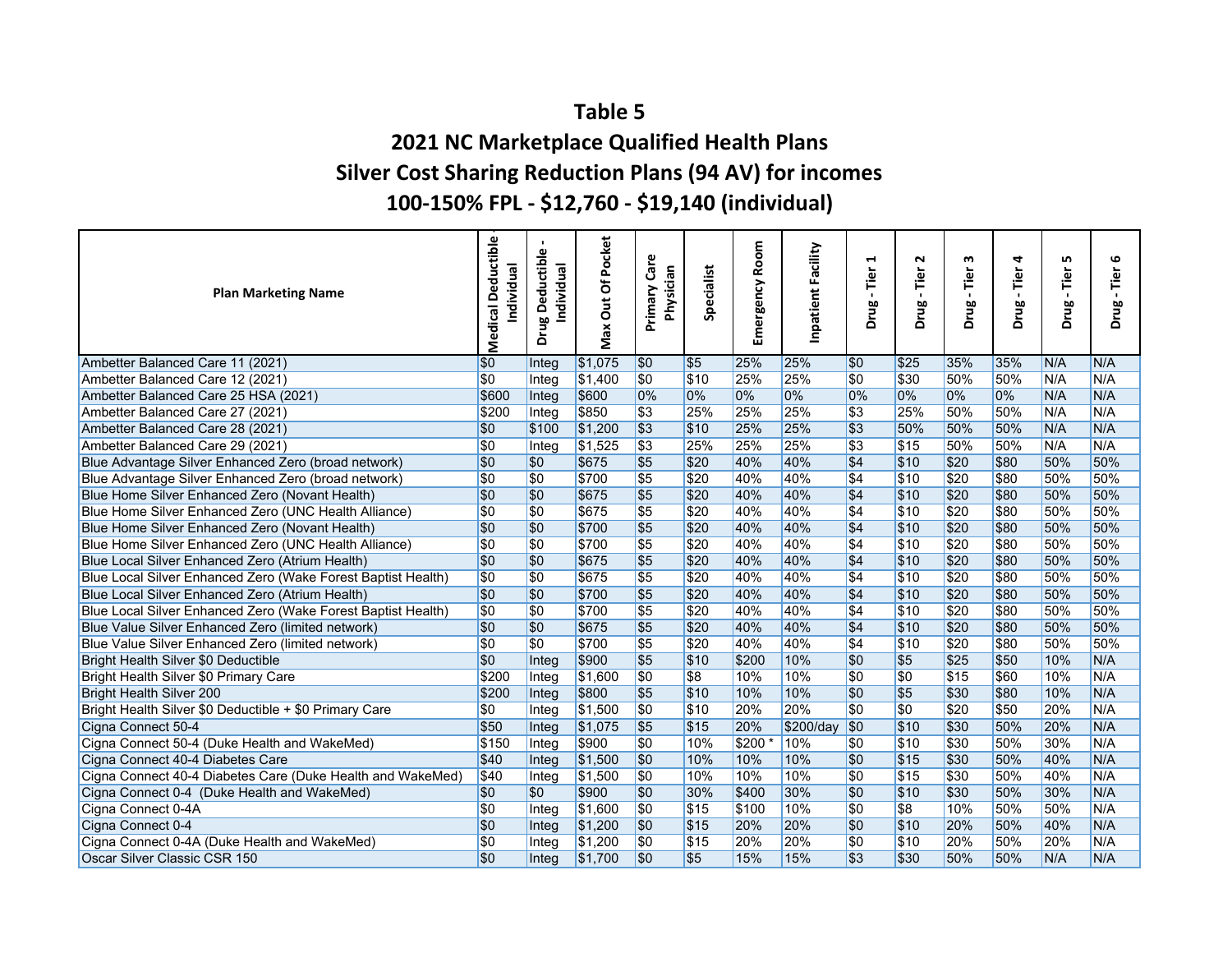## **2021 NC Marketplace Qualified Health Plans Silver Cost Sharing Reduction Plans (94 AV) for incomes 100‐150% FPL ‐ \$12,760 ‐ \$19,140 (individual)**

| <b>Plan Marketing Name</b>                             | ᢛ     | ъ<br>۵٥<br>o | 붑<br>o                | ನ<br>ᡕᢐ<br>ت<br>œ<br>٤<br>Έ<br>Δ. | cialist<br>န္တ | ě<br>σ<br>rgen<br>ш | cility<br>ō<br>ட<br>Inpatient | ⊣<br>ۜڲ<br>먈<br>$\circ$ | N<br>≏ | m<br>ഈ<br>۵ | ₹<br>ω<br>⊢<br>Δ | n<br>Φ<br>≔<br>쁘<br>⊂ |     |
|--------------------------------------------------------|-------|--------------|-----------------------|-----------------------------------|----------------|---------------------|-------------------------------|-------------------------|--------|-------------|------------------|-----------------------|-----|
| Oscar Silver Classic \$0 Ded CSR 150                   | \$0   | \$100        | \$1,000               | \$5                               | \$10           | \$200               | $$200$ /day $$0$              |                         | \$50   | 50%         | 50%              | IN/A                  | N/A |
| Oscar Silver Classic Copay CSR 150                     | \$0   | Integ        | \$800                 | <b>SO</b>                         | \$15           | \$200               | $$250/day$ $$3$               |                         | \$30   | 50%         | 50%              | N/A                   | N/A |
| Oscar Silver Saver 2 CSR 150                           | \$0   | Integ        | \$1,350               | \$5                               | \$5            | 30%                 | 30%                           | \$0                     | \$20   | 50%         | 50%              | IN/A                  | N/A |
| UnitedHealthcare Balance Plus Silver 3 Free Visits - C | \$50  | Integ        | $\frac{1}{2}$ \$2,850 | \$5                               | 10%            | \$100 *             | 10%                           | \$5                     | \$15   | $ $30*$     | 10%              | 10%                   | N/A |
| UnitedHealthcare Balance Silver 3 Free Visits - C      | \$125 | Integ        | \$2,850               | <b>S5</b>                         | \$25           | <b>S</b> 100 *      | 15%                           | \$5                     | \$15   | $ 530*$     | 5%               | <b>5%</b>             | N/A |
| UnitedHealthcare Value Silver 3 Free Visits - C        | \$200 | Intea        | \$2,850               | 5%                                | 5%             | $$100*$             | 15%                           | \$3                     | \$15   | \$40 *      | 20%              | 30%                   | N/A |

\* after deductible

Integ = Drug deductible integrated with Medical deductible (drug costs count toward medical deductible)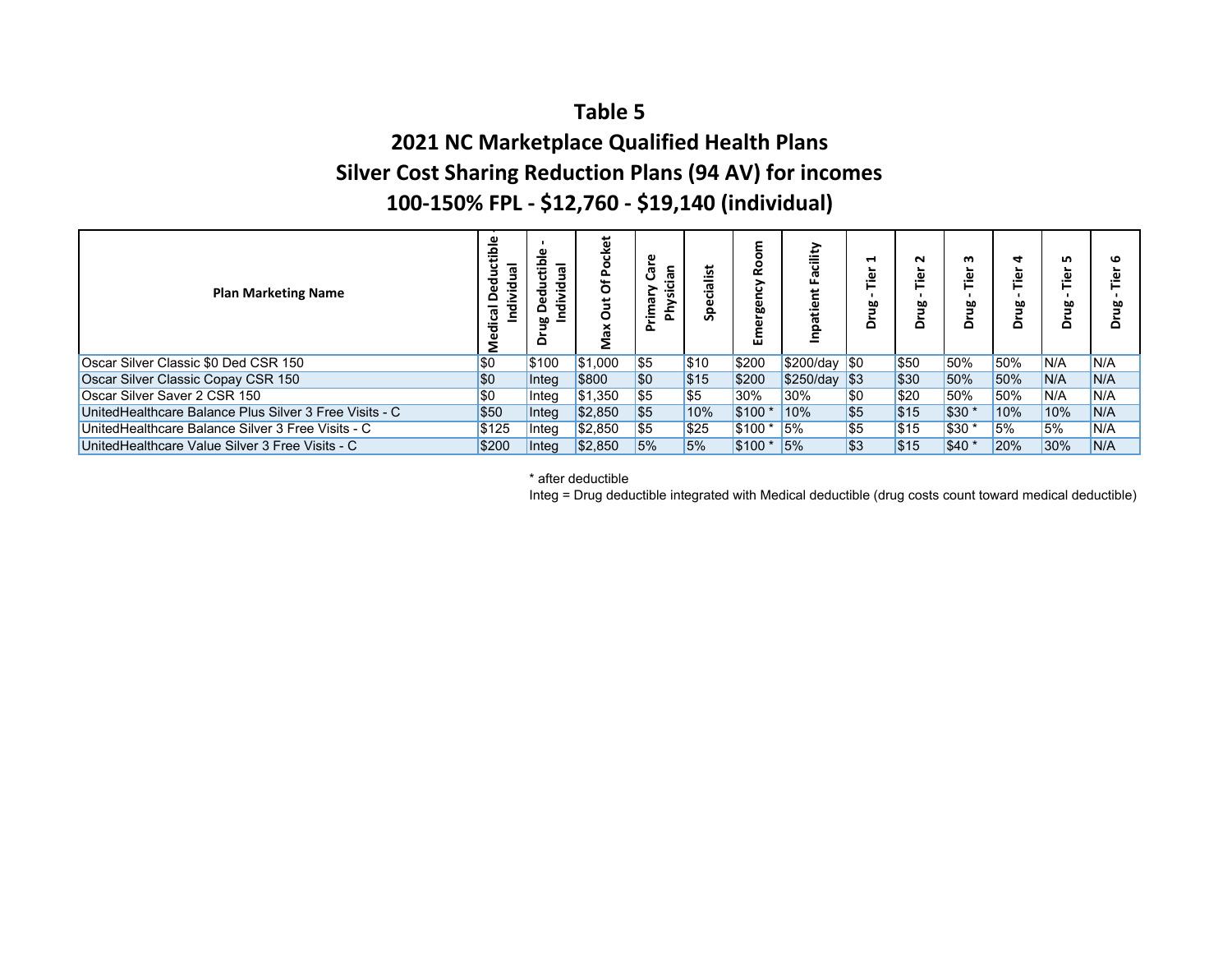## **Table 62021 NC Marketplace Qualified Health Plans Silver Cost Sharing Reduction Plans (87 AV) for incomes 150‐200% FPL \$19,140 ‐ \$25,520 (individual)**

| <b>Plan Marketing Name</b>                                        | <b>Deductible</b><br>Individual<br>Medical | $\mathbf \omega$<br>eductibl<br>Individual<br>ó<br>Drug | Of Pocket<br>Jut<br>Max | Care<br>Physician<br>Primary | Specialist | Room<br>Emergency | Inpatient Facility | H<br>Tier<br>$\blacksquare$<br>Drug | $\mathbf{\mathsf{N}}$<br>Tier<br>Drug | w<br>Tier<br>Drug | 4<br>Tier<br>$\mathbf{I}$<br>Drug | LŊ,<br>Tier<br>Drug | ဖ<br>Tier<br>$\blacksquare$<br>Drug |
|-------------------------------------------------------------------|--------------------------------------------|---------------------------------------------------------|-------------------------|------------------------------|------------|-------------------|--------------------|-------------------------------------|---------------------------------------|-------------------|-----------------------------------|---------------------|-------------------------------------|
| Ambetter Balanced Care 11 (2021)                                  | \$0                                        | Integ                                                   | \$2,850                 | \$10                         | \$29       | 40%               | 40%                | \$10                                | \$40                                  | 50%               | 50%                               | N/A                 | N/A                                 |
| Ambetter Balanced Care 12 (2021)                                  | \$950                                      | Integ                                                   | \$2,250                 | $\overline{\$5}$             | \$30       | 40%               | 40%                | \$10                                | \$40                                  | 50%               | 50%                               | N/A                 | N/A                                 |
| Ambetter Balanced Care 25 HSA (2021)                              | \$1,400                                    | Integ                                                   | \$1,400                 | 0%                           | 0%         | 0%                | 0%                 | 0%                                  | 0%                                    | 0%                | 0%                                | N/A                 | N/A                                 |
| Ambetter Balanced Care 27 (2021)                                  | \$850                                      | Integ                                                   | \$2,400                 | s10                          | 35%        | 35%               | 35%                | \$10                                | 35%                                   | 50%               | 50%                               | N/A                 | N/A                                 |
| Ambetter Balanced Care 28 (2021)                                  | \$0                                        | \$500                                                   | \$2,700                 | s <sub>10</sub>              | \$20       | 50%               | 50%                | \$10                                | 50%                                   | 50%               | 50%                               | N/A                 | N/A                                 |
| Ambetter Balanced Care 29 (2021)                                  | \$250                                      | Integ                                                   | \$2,700                 | $\overline{\$5}$             | 35%        | 35%               | 35%                | $\overline{\$5}$                    | \$50                                  | 50%               | 50%                               | N/A                 | N/A                                 |
| Blue Advantage Silver Enhanced 725 (broad network)                | \$725                                      | \$0                                                     | \$2,850                 | \$5                          | \$20       | 40%               | 40%                | $\overline{$4}$                     | \$10                                  | \$20              | \$80                              | 50%                 | 50%                                 |
| Blue Advantage Silver Enhanced 750 (broad network)                | \$750                                      | \$0                                                     | \$2,850                 | \$5                          | \$20       | 40%               | 40%                | $\overline{\$4}$                    | \$10                                  | \$20              | \$80                              | 50%                 | 50%                                 |
| Blue Home Silver Enhanced 725 (Novant Health)                     | \$725                                      | \$0                                                     | \$2,850                 | \$5                          | \$20       | 40%               | 40%                | $\overline{$4}$                     | \$10                                  | \$20              | \$80                              | 50%                 | 50%                                 |
| Blue Home Silver Enhanced 725 (UNC Health Alliance)               | \$725                                      | \$0                                                     | \$2,850                 | $\overline{\$5}$             | \$20       | 40%               | 40%                | $\overline{$4}$                     | \$10                                  | \$20              | \$80                              | 50%                 | 50%                                 |
| Blue Home Silver Enhanced 750 (Novant Health)                     | \$750                                      | \$0                                                     | \$2,850                 | \$5                          | \$20       | 40%               | 40%                | $\overline{$4}$                     | \$10                                  | \$20              | \$80                              | 50%                 | 50%                                 |
| Blue Home Silver Enhanced 750 (UNC Health Alliance)               | \$750                                      | \$0                                                     | \$2,850                 | $\overline{\$5}$             | \$20       | 40%               | 40%                | $\overline{$4}$                     | \$10                                  | \$20              | \$80                              | 50%                 | 50%                                 |
| Blue Local Silver Enhanced 725 (Atrium Health)                    | \$725                                      | \$0                                                     | \$2,850                 | \$5                          | \$20       | 40%               | 40%                | $\overline{$4}$                     | \$10                                  | \$20              | \$80                              | 50%                 | 50%                                 |
| Blue Local Silver Enhanced 725 (Wake Forest Baptist Health)       | \$725                                      | \$0                                                     | \$2,850                 | $\sqrt{5}$                   | \$20       | 40%               | 40%                | $\overline{\$4}$                    | \$10                                  | \$20              | \$80                              | 50%                 | 50%                                 |
| Blue Local Silver Enhanced 750 (Atrium Health)                    | \$750                                      | \$0                                                     | \$2,850                 | \$5                          | \$20       | 40%               | 40%                | \$4                                 | \$10                                  | \$20              | \$80                              | 50%                 | 50%                                 |
| Blue Local Silver Enhanced 750 (Wake Forest Baptist Health)       | \$750                                      | \$0                                                     | \$2,850                 | $\sqrt{5}$                   | \$20       | 40%               | 40%                | $\overline{\$4}$                    | \$10                                  | \$20              | \$80                              | 50%                 | 50%                                 |
| Blue Value Silver Enhanced 725 (limited network)                  | \$725                                      | \$0                                                     | \$2,850                 | \$5                          | \$20       | 40%               | 40%                | $\overline{$4}$                     | \$10                                  | \$20              | \$80                              | 50%                 | 50%                                 |
| Blue Value Silver Enhanced 750 (limited network)                  | \$750                                      | \$0                                                     | \$2,850                 | s <sub>5</sub>               | \$20       | 40%               | 40%                | \$4                                 | \$10                                  | \$20              | \$80                              | 50%                 | 50%                                 |
| Bright Health Silver \$0 Deductible                               | <b>SO</b>                                  | Integ                                                   | \$2,400                 | \$15                         | \$30       | \$400             | 25%                | \$0                                 | \$15                                  | \$75              | \$150                             | 25%                 | N/A                                 |
| Bright Health Silver 2500 + \$0 Primary Care                      | \$2,500                                    | Integ                                                   | \$2,700                 | \$0                          | \$20       | 25%               | 25%                | \$0                                 | \$0                                   | \$25              | \$80                              | 25%                 | N/A                                 |
| Bright Health Silver \$1400                                       | \$1,400                                    | Integ                                                   | \$2,100                 | \$15                         | \$30       | 25%               | 25%                | \$0                                 | \$15                                  | \$100             | \$150                             | 25%                 | N/A                                 |
| Bright Health Silver \$1500 + \$0 Primary Care                    | \$1,500                                    | Integ                                                   | \$2,850                 | \$0                          | \$30       | 30%               | 30%                | \$0                                 | <b>SO</b>                             | \$40              | \$80                              | 30%                 | N/A                                 |
| Cigna Connect 500-3                                               | \$500                                      | Integ                                                   | \$2,850                 | \$5                          | \$30       | 30%               | \$400/day          | \$5                                 | \$15                                  | \$50              | 50%                               | 30%                 | N/A                                 |
| Cigna Connect 700-3 (Duke Health and WakeMed)                     | \$700                                      | Integ                                                   | \$2,850                 | \$0                          | 20%        | \$600*            | 20%                | \$0                                 | \$10                                  | \$30              | 50%                               | 30%                 | N/A                                 |
| Cigna Connect 550-3 Diabetes Care                                 | \$550                                      | Integ                                                   | \$2,850                 | \$0                          | 20%        | 20%               | 20%                | \$5                                 | \$15                                  | \$55              | 50%                               | 40%                 | N/A                                 |
| Cigna Connect 550-3 Diabetes Care (Duke Health and WakeMed) \$550 |                                            | Integ                                                   | \$2,850                 | \$0                          | 20%        | 20%               | 20%                | $\overline{\$5}$                    | \$15                                  | \$55              | 50%                               | 40%                 | N/A                                 |
| Cigna Connect 600-3 (Duke Health and WakeMed)                     | \$600                                      | \$0                                                     | \$2,850                 | \$0                          | 30%        | \$600*            | 30%                | \$0                                 | \$10                                  | \$30              | 50%                               | 30%                 | N/A                                 |
| Cigna Connect 0-3A                                                | \$0                                        | Integ                                                   | \$2,850                 | \$0                          | \$25       | \$500             | 50%                | \$0                                 | \$12                                  | 50%               | 50%                               | 40%                 | N/A                                 |
| Cigna Connect 0-3                                                 | <b>SO</b>                                  | Integ                                                   | \$2,850                 | \$0                          | \$35       | 40%               | 40%                | \$0                                 | \$15                                  | 40%               | 50%                               | 40%                 | N/A                                 |
| Cigna Connect 0-3 (Duke Health and WakeMed)                       | \$0                                        | Integ                                                   | \$2,850                 | \$0                          | \$35       | 40%               | 40%                | $\overline{30}$                     | \$15                                  | 40%               | 50%                               | 40%                 | N/A                                 |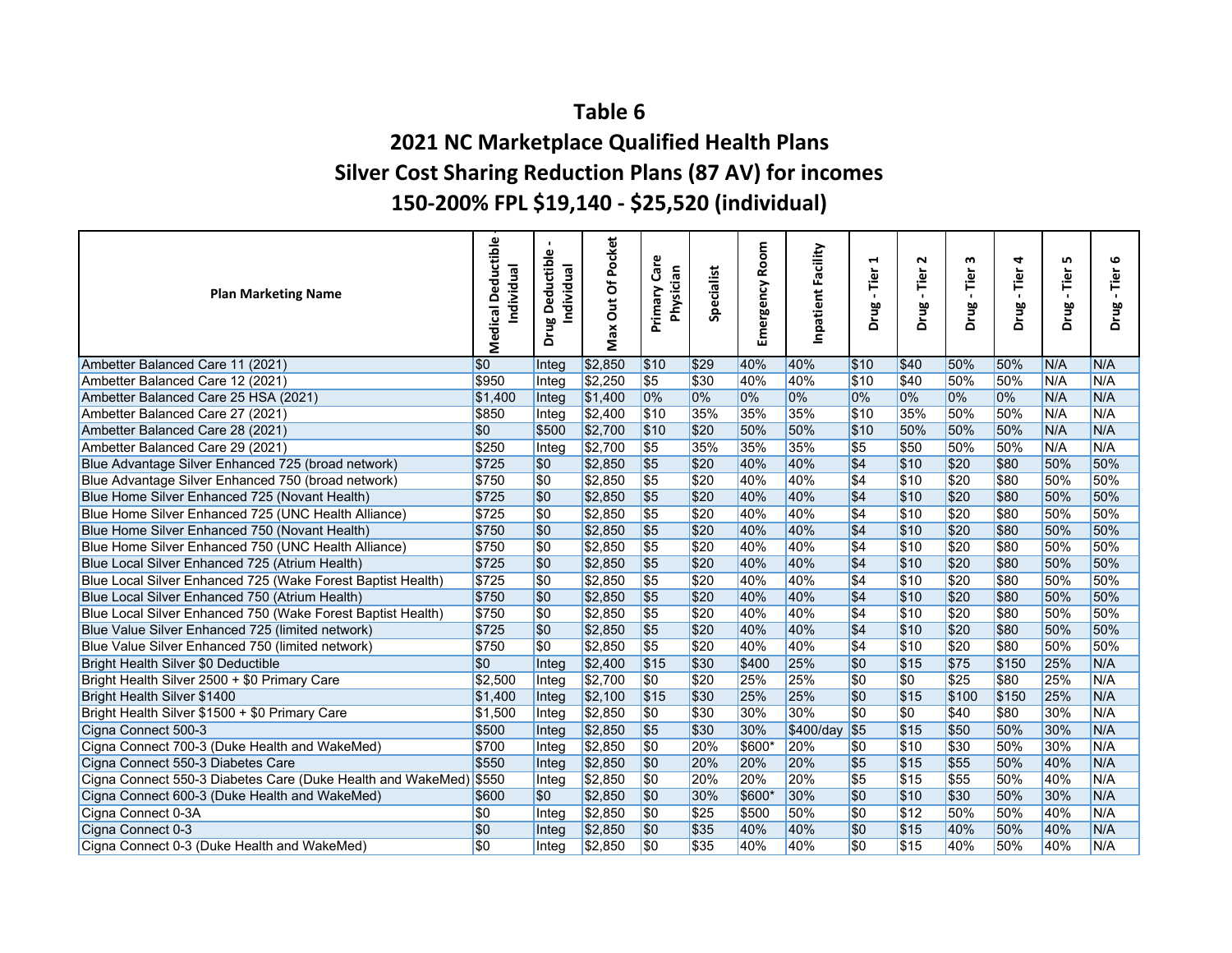## **Table 62021 NC Marketplace Qualified Health Plans Silver Cost Sharing Reduction Plans (87 AV) for incomes 150‐200% FPL \$19,140 ‐ \$25,520 (individual)**

| <b>Plan Marketing Name</b>                           | dividua<br>œ | 룹<br>leu<br>ndivid<br>edu<br>≏<br>c | cket<br>۵<br>ㅎ<br>o<br>XeN | an<br>ᢆ<br>Physici<br>rima | Ϊšί<br>ω<br>5<br>ğ, | ξ<br>ě<br>ergency<br>έ<br>ш | acility<br>Ű.<br>patient<br>Ξ                                                                          | ⊣<br>èĭ<br>Drug | N<br>ھَ.<br>먈<br>ō | m<br>ھ.<br>먈<br>⌒ | 4<br><u>ة.</u><br>먈<br>هٔ | n<br>ق<br>얄<br>$\Omega$ |     |
|------------------------------------------------------|--------------|-------------------------------------|----------------------------|----------------------------|---------------------|-----------------------------|--------------------------------------------------------------------------------------------------------|-----------------|--------------------|-------------------|---------------------------|-------------------------|-----|
| Oscar Silver Classic CSR 200                         | \$0          | Integ                               | \$2,850                    | \$10                       | \$40                | 25%                         | 25%                                                                                                    | $ 33\rangle$    | \$50               | 50%               | 50%                       | N/A                     | N/A |
| Oscar Silver Classic \$0 Ded CSR 200                 | \$0          | \$600                               | \$2,500                    | \$10                       | \$25                | \$300                       | \$300/day \$3                                                                                          |                 | \$60               | 50%               | 50%                       | N/A                     | N/A |
| Oscar Silver Classic Copay CSR 200                   | \$0          | Integ                               | \$2,250                    | <b>\$5</b>                 | \$25                | \$200                       | \$250/day \$3                                                                                          |                 | \$75               | 50%               | 50%                       | N/A                     | N/A |
| Oscar Silver Saver 2 CSR 200                         | \$970        | Integ                               | \$2,800                    | \$25                       | \$25                | 30%                         | 30%                                                                                                    | <b>S</b> 3      | \$40*              | 50%               | 50%                       | N/A                     | N/A |
| UnitedHealthcare Balance Plus Silver 3 Free Visits-D | \$800        | Integ                               | \$2,850                    | \$10                       | 25%                 | \$400*                      | 25%                                                                                                    | \$8             | \$20               | \$40*             | 20%                       | 30%                     | N/A |
| UnitedHealthcare Balance Silver 3 Free Visits-D      | \$1,100      | Integ                               | \$2,850                    | \$10                       | \$55                | $$400*$                     | 15%                                                                                                    | $ $ \$5         | \$15               | \$40*             | 20%                       | 30%                     | N/A |
| UnitedHealthcare Value Silver 3 Free Visits-D        | \$1,000      | Integ                               | \$2,850                    | 15%                        | 15%                 | $$400*$                     | 15%                                                                                                    | $ $ \$8         | \$20               | $$40*$            | 20%                       | 30%                     | N/A |
|                                                      |              |                                     |                            |                            |                     |                             |                                                                                                        |                 |                    |                   |                           |                         |     |
|                                                      |              |                                     | after deductible           |                            |                     |                             |                                                                                                        |                 |                    |                   |                           |                         |     |
|                                                      |              |                                     |                            |                            |                     |                             | Integ = Drug deductible integrated with Medical deductible (drug costs count toward medical deductible |                 |                    |                   |                           |                         |     |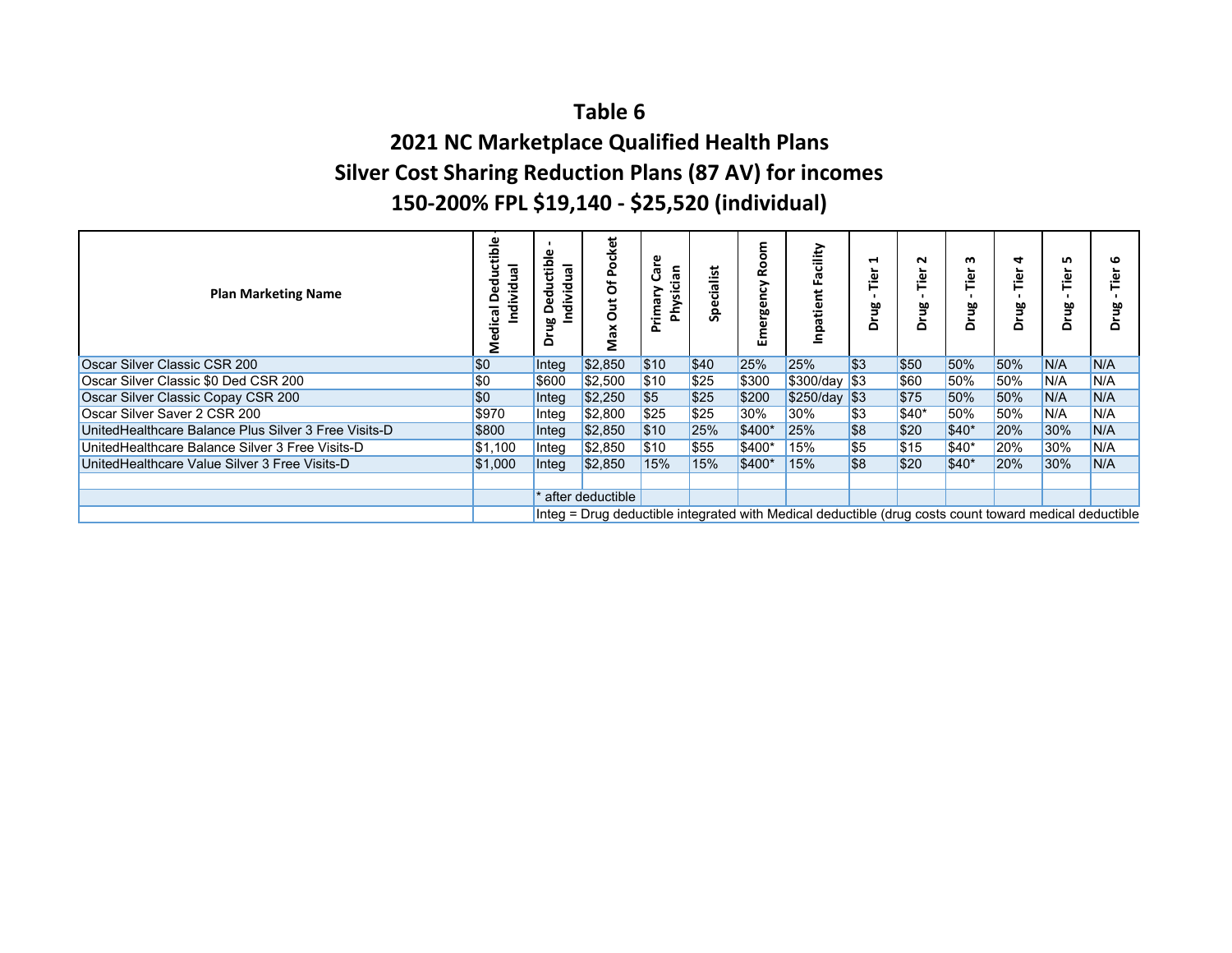## **2021 NC Marketplace Qualified Health Plans Silver Cost Sharing Reduction Plans (73 AV) for incomes 200‐250% FPL \$25.520 ‐ \$31,900 (individual)**

| <b>Plan Marketing Name</b>                                          | <b>Deductible</b><br>-Individual<br>Medical | Drug Deductible<br>Individual | Of Pocket<br>ă<br>Max | ω<br>້ອ<br>Physician<br>Primary | Specialist   | Room<br>ergency<br>Ĕ | Inpatient Facility | H<br>Tier<br>$\blacksquare$<br>Drug | Z<br>Tier<br>Drug | w<br>Tier<br>Drug | 4<br>Tier<br>$\mathbf{I}$<br>Drug | LO,<br>Tier<br>Drug | ဖ<br>Tier<br>Drug |
|---------------------------------------------------------------------|---------------------------------------------|-------------------------------|-----------------------|---------------------------------|--------------|----------------------|--------------------|-------------------------------------|-------------------|-------------------|-----------------------------------|---------------------|-------------------|
| Ambetter Balanced Care 11 (2021)                                    | \$3,300                                     | \$0                           | \$6,600               | \$20                            | \$50         | 40%                  | 40%                | \$20                                | \$50              | 50%               | 50%                               | N/A                 | N/A               |
| Ambetter Balanced Care 12 (2021)                                    | \$3,850                                     | <b>SO</b>                     | \$6,500               | \$25                            | \$50         | 40%                  | 40%                | \$25                                | \$45              | 50%               | 50%                               | N/A                 | N/A               |
| Ambetter Balanced Care 25 HSA (2021)                                | \$3,700                                     | \$0                           | \$3,700               | 0%                              | 0%           | 0%                   | 0%                 | 0%                                  | 0%                | 0%                | 0%                                | N/A                 | N/A               |
| Ambetter Balanced Care 27 (2021)                                    | \$2,150                                     | <b>SO</b>                     | \$6,200               | \$25                            | 35%          | 35%                  | 35%                | \$25                                | 35%               | 50%               | 50%                               | N/A                 | N/A               |
| Ambetter Balanced Care 28 (2021)                                    | <b>SO</b>                                   | \$1,500                       | \$6,750               | \$30                            | \$60         | 50%                  | 50%                | \$30                                | 50%               | 50%               | 50%                               | N/A                 | N/A               |
| Ambetter Balanced Care 29 (2021)                                    | \$2,995                                     | \$0                           | \$5,400               | \$15                            | 35%          | 35%                  | 35%                | \$30                                | \$75              | 50%               | 50%                               | N/A                 | N/A               |
| Blue Advantage Silver Enhanced 3900 (broad network)                 | \$3,900                                     | \$300                         | \$6,800               | \$10                            | \$50         | 40%                  | 40%                | \$10                                | \$25              | \$40              | \$80                              | 50%                 | 50%               |
| Blue Advantage Silver Enhanced 4000 (broad network)                 | \$4,000                                     | \$300                         | \$6,800               | \$10                            | \$50         | 40%                  | 40%                | \$10                                | \$25              | \$40              | \$80                              | 50%                 | 50%               |
| Blue Home Silver Enhanced 3900 (Novant Health)                      | \$3,900                                     | \$300                         | \$6,800               | \$10                            | \$50         | 40%                  | 40%                | \$10                                | \$25              | \$40              | \$80                              | 50%                 | 50%               |
| Blue Home Silver Enhanced 3900 (UNC Health Alliance)                | \$3,900                                     | \$300                         | \$6,800               | \$10                            | \$50         | 40%                  | 40%                | \$10                                | \$25              | \$40              | \$80                              | 50%                 | 50%               |
| Blue Home Silver Enhanced 4000 (Novant Health)                      | \$4,000                                     | \$300                         | \$6,800               | \$10                            | \$50         | 40%                  | 40%                | \$10                                | \$25              | \$40              | \$80                              | 50%                 | 50%               |
| Blue Home Silver Enhanced 4000 (UNC Health Alliance)                | \$4,000                                     | \$300                         | \$6,800               | \$10                            | \$50         | 40%                  | 40%                | \$10                                | $\overline{$}25$  | \$40              | \$80                              | 50%                 | 50%               |
| Blue Local Silver Enhanced 3900 (Atrium Health)                     | \$3,900                                     | \$300                         | \$6,800               | \$10                            | \$50         | 40%                  | 40%                | \$10                                | \$25              | \$40              | \$80                              | 50%                 | 50%               |
| Blue Local Silver Enhanced 3900 (Wake Forest Baptist Health)        | \$3,900                                     | \$300                         | \$6,800               | \$10                            | \$50         | 40%                  | 40%                | \$10                                | \$25              | \$40              | \$80                              | 50%                 | 50%               |
| Blue Local Silver Enhanced 4000 (Atrium Health)                     | \$4,000                                     | \$300                         | \$6,800               | \$10                            | \$50         | 40%                  | 40%                | \$10                                | \$25              | \$40              | \$80                              | 50%                 | 50%               |
| Blue Local Silver Enhanced 4000 (Wake Forest Baptist Health)        | \$4,000                                     | \$300                         | \$6,800               | \$10                            | \$50         | 40%                  | 40%                | \$10                                | \$25              | \$40              | \$80                              | 50%                 | 50%               |
| Blue Value Silver Enhanced 3900 (limited network)                   | \$3,900                                     | \$300                         | \$6,800               | \$10                            | \$50         | 40%                  | 40%                | \$10                                | \$25              | \$40              | \$80                              | 50%                 | 50%               |
| Blue Value Silver Enhanced 4000 (limited network)                   | \$4,000                                     | \$300                         | \$6,800               | \$10                            | \$50         | 40%                  | 40%                | \$10                                | \$25              | \$40              | \$80                              | 50%                 | 50%               |
| Bright Health Silver \$0 Deductible                                 | \$0                                         | \$0                           | \$6,800               | \$30                            | \$60         | \$750                | 40%                | \$0                                 | \$30              | \$150             | \$250                             | 40%                 | N/A               |
| Bright Health Silver \$0 Primary Care                               | \$6,700                                     | \$0                           | \$6,800               | \$0                             | \$60         | 40%                  | 40%                | l\$0                                | \$0               | \$90              | \$150                             | 40%                 | N/A               |
| Bright Health Silver 3000                                           | \$3,000                                     | \$0                           | \$6,000               | \$30                            | \$60         | 40%                  | 40%                | \$0                                 | \$130             | \$150             | \$250                             | 40%                 | N/A               |
| Bright Health Silver 3800                                           | \$3,800                                     | $\sqrt{50}$                   | \$6,800               | $\overline{$}35$                | $\sqrt{570}$ | 40%                  | 40%                | \$0                                 | \$20              | \$100             | \$200                             | 40%                 | N/A               |
| Cigna Connect 2500-2                                                | \$2,500                                     | Integ                         | \$6,800               | \$15                            | \$75         | 40%                  | \$500/day \$5      |                                     | \$25              | \$75              | 50%                               | 40%                 | N/A               |
| Cigna Connect 2650-2 (Duke Health and WakeMed)                      | \$2,650                                     | Integ                         | \$6,800               | \$15                            | 25%          | $$1000 * 25\%$       |                    | \$10                                | \$25              | \$60              | 50%                               | 40%                 | N/A               |
| Cigna Connect 2600-2 Diabetes Care                                  | \$2,600                                     | Integ                         | \$6,800               | \$0                             | 30%          | 50%                  | 30%                | \$5                                 | \$20              | \$70              | 50%                               | 40%                 | N/A               |
| Cigna Connect 2600-2 Diabetes Care (Duke Health and WakeMed \$2,600 |                                             | Integ                         | \$6,800               | \$0                             | 30%          | 50%                  | 30%                | <b>S5</b>                           | \$20              | \$70              | 50%                               | 40%                 | N/A               |
| Cigna Connect 3000-2 (Duke Health and WakeMed)                      | \$3,000                                     | \$300                         | \$6,800               | \$15                            | 30%          | $$750*$              | 30%                | \$10                                | \$25              | \$55              | 50%                               | 40%                 | N/A               |
| Cigna Connect 1900-2                                                | \$1,900                                     | Integ                         | \$6,800               | \$20                            | \$50         | \$500 *              | 50%                | \$8                                 | \$25              | 50%               | 50%                               | 40%                 | N/A               |
| Cigna Connect 2800-2                                                | \$2,800                                     | Integ                         | \$6,800               | \$15                            | \$55         | 40%                  | 40%                | <b>S8</b>                           | \$25              | 40%               | 50%                               | 40%                 | N/A               |
| Cigna Connect 2800-2 (Duke Health and WakeMed)                      | \$2,800                                     | Integ                         | \$6,800               | \$15                            | \$55         | 40%                  | 40%                | <b>S8</b>                           | \$25              | 40%               | 50%                               | 40%                 | N/A               |
| Oscar Silver Classic CSR 250                                        | \$4,000                                     | \$0                           | \$6,500               | \$20                            | \$60         | 50%                  | 50%                | <b>S</b> 3                          | \$75              | 50%               | 50%                               | N/A                 | N/A               |
| Oscar Silver Classic \$0 Ded CSR 250                                | $\sqrt{50}$                                 | \$3,250                       | \$6,500               | \$20                            | \$60         | \$500                | \$650/day \$3      |                                     | \$100             | 50%               | 50%                               | N/A                 | N/A               |
| Oscar Silver Classic Copay CSR 250                                  | \$3,500                                     | <b>\$0</b>                    | \$6,400               | \$20                            | \$50         | \$400 *              | \$450/day \$3      |                                     | \$75              | 50%               | 50%                               | N/A                 | N/A               |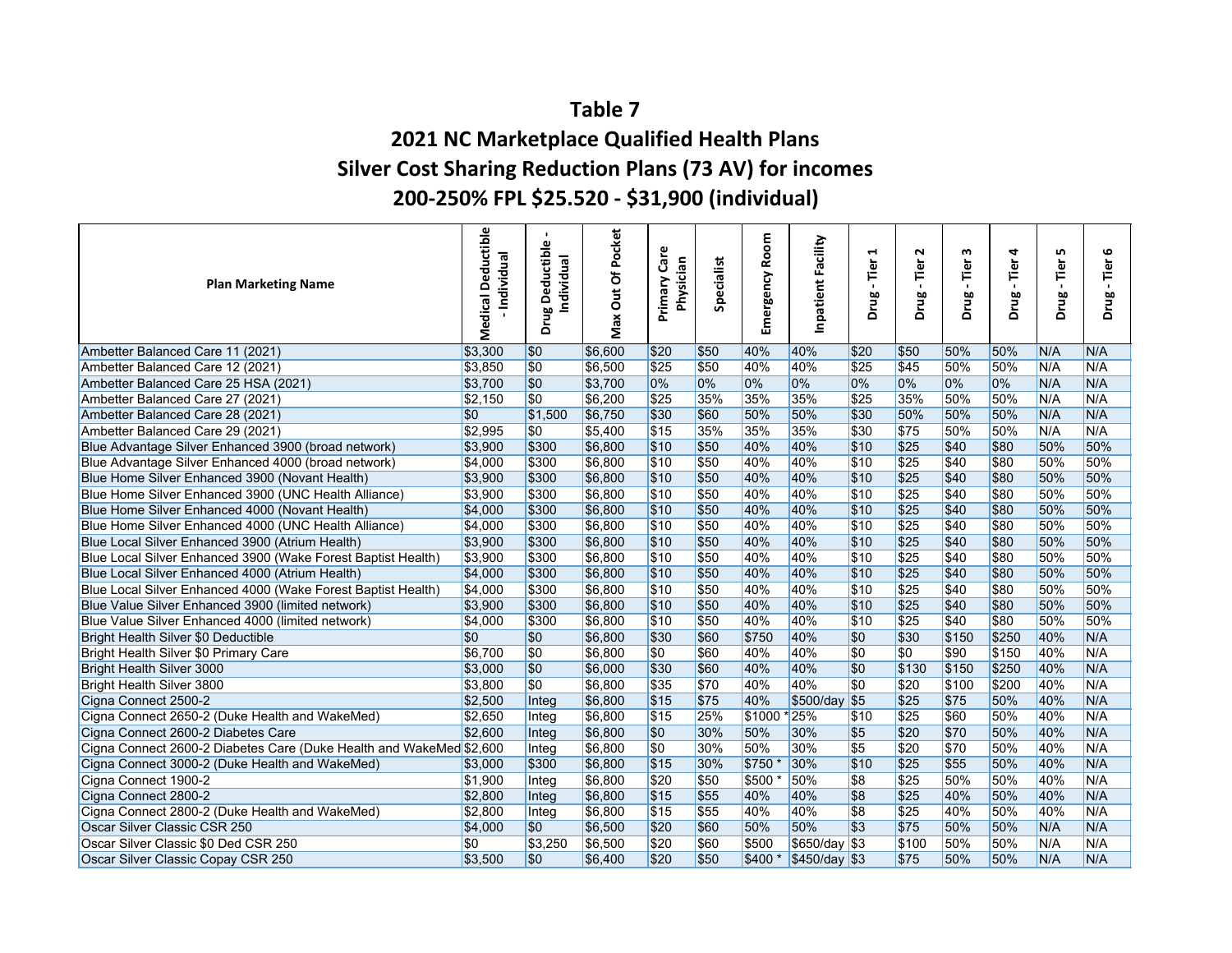## **2021 NC Marketplace Qualified Health Plans Silver Cost Sharing Reduction Plans (73 AV) for incomes 200‐250% FPL \$25.520 ‐ \$31,900 (individual)**

| <b>Plan Marketing Name</b>                           | $\overline{\mathbf{a}}$<br>ರ | œ<br>$\blacksquare$<br>ъ<br>о | ۵<br>Ó<br>O | ᡕᢐ<br>ਨੋ<br>. ' 고<br>œ<br>≿<br>Έ | .<br>U<br>._<br>Ω | ш            | ш<br>⋍ | H<br>.<br>٥٥<br>Δ | N<br>$\overline{\mathbf{v}}$<br>٥٥<br>≏ | m<br>≏ | ÷<br>٥٥<br>۵ | n<br>$\overline{\mathbf{v}}$<br>5<br>Δ |     |
|------------------------------------------------------|------------------------------|-------------------------------|-------------|----------------------------------|-------------------|--------------|--------|-------------------|-----------------------------------------|--------|--------------|----------------------------------------|-----|
| Oscar Silver Saver 2 CSR 250                         | \$3.300                      | <b>SO</b>                     | \$6.800     | \$40                             | \$40              | 40%          | 40%    | \$3               | \$60                                    | 50%    | 50%          | N/A                                    | N/A |
| UnitedHealthcare Balance Plus Silver 3 Free Visits-E | \$2.900                      | <b>SO</b>                     | \$6.800     | \$15                             | 25%               | \$750        | 25%    | \$15              | \$25                                    | \$50   | 30%          | 40%                                    | N/A |
| UnitedHealthcare Balance Silver 3 Free Visits-E      | \$3,400                      | <b>SO</b>                     | \$6,800     | \$15                             | \$100             | \$750 *      | 20%    | \$8               | <b>S20</b>                              | \$50   | 30%          | 40%                                    | N/A |
| UnitedHealthcare Value Silver 3 Free Visits-E        | \$3,100                      | <b>SO</b>                     | \$6.800     | 25%                              | 25%               | <b>\$750</b> | 25%    | \$8               | \$25                                    | \$50   | 30%          | 40%                                    | N/A |

\*after deductible

Integ = Drug deductible integrated with Medical deductible (drug costs count toward medical deductible)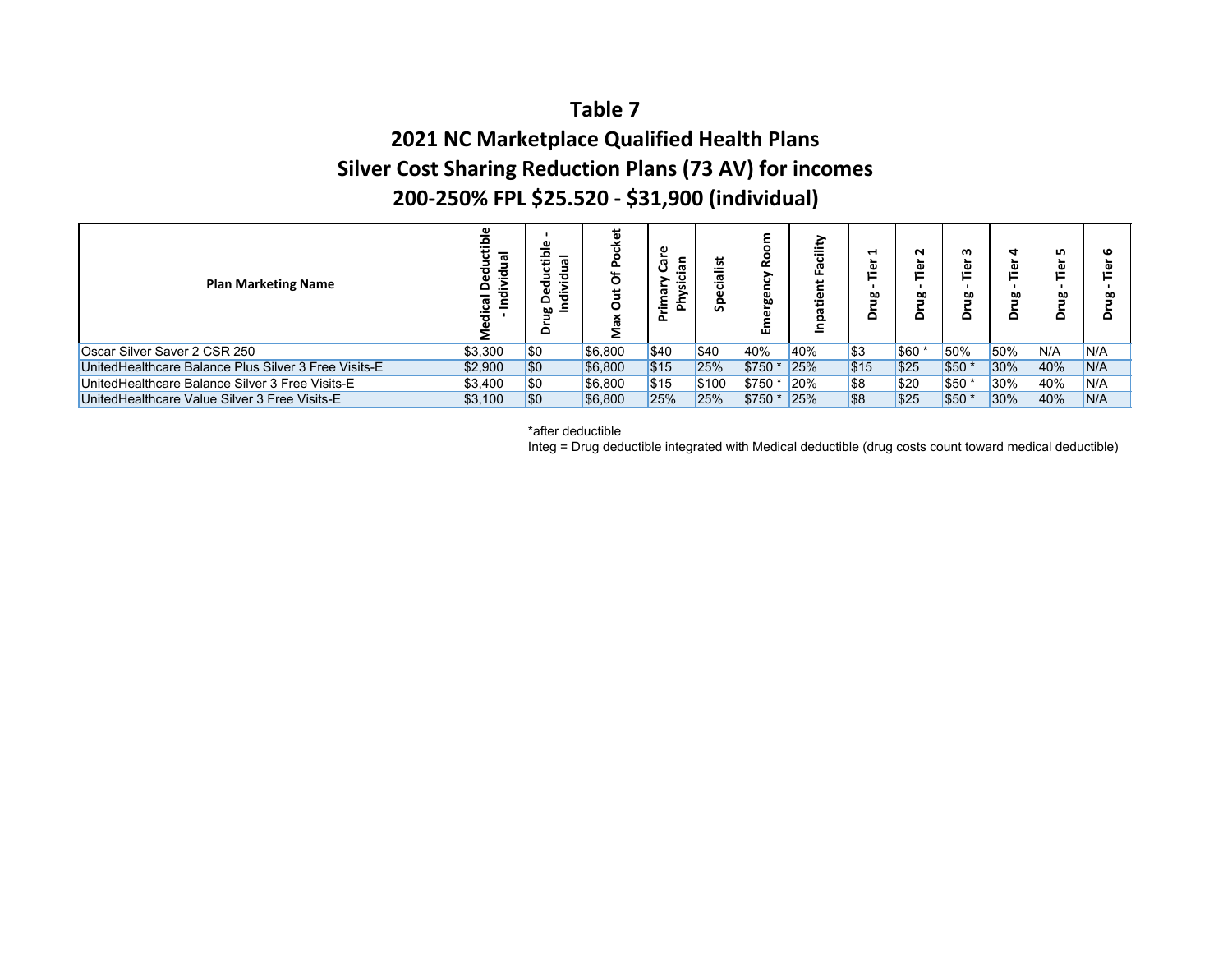# **Table 8 2020 NC Marketplace Qualified Health Plans**

### **Bronze Plans**

| <b>Plan Marketing Name</b>                               | Deductible<br>Individual<br>Medical | ω<br>uctible<br>Individual<br>힣<br>Õ<br>먤<br>δ | Pocket<br>Out Of<br>Max | Care<br>Physician<br>Primary | Specialist | Emergency Room | Inpatient Facility | 1<br>Tier<br>$\blacksquare$<br>Drug | $\sim$<br>Tier<br>Drug | w<br>Tier<br>Drug | 4<br>Tier<br>$\blacksquare$<br>Drug | LO,<br>Tier<br>Drug | 9<br>Tier<br>$\blacksquare$<br>Drug |
|----------------------------------------------------------|-------------------------------------|------------------------------------------------|-------------------------|------------------------------|------------|----------------|--------------------|-------------------------------------|------------------------|-------------------|-------------------------------------|---------------------|-------------------------------------|
| Ambetter Essential Care 1 (2021)                         | \$8,300                             | \$0                                            | \$8,300                 | $ 0\%$                       | 0%         | $0\%$          | 0%                 | \$25                                | 0%                     | $0\%$             | 0%                                  | N/A                 | N/A                                 |
| Ambetter Essential Care 10 (2021)                        | \$7,200                             | $\sqrt{50}$                                    | \$8,400                 | 50%                          | 50%        | 50%            | 50%                | \$25                                | 50%                    | 50%               | 50%                                 | N/A                 | N/A                                 |
| Ambetter Essential Care 2 HSA (2021)                     | \$6,900                             | \$0                                            | \$6,900                 | $ 0\%$                       | 0%         | 0%             | 0%                 | 0%                                  | 0%                     | 0%                | 0%                                  | N/A                 | N/A                                 |
| Ambetter Essential Care 5 (2021)                         | \$8,100                             | $\sqrt{50}$                                    | \$8,500                 | \$40                         | \$90       | 50%            | 50%                | \$30                                | 50%                    | 50%               | 50%                                 | N/A                 | N/A                                 |
| Blue Advantage Bronze 7000 (broad network, HSA)          | \$7,000                             | Integ                                          | \$7,000                 | 0%                           | 0%         | 0%             | 0%                 | 0%                                  | 0%                     | 0%                | 0%                                  | 0%                  | 0%                                  |
| Blue Advantage Bronze 7550 (broad network)               | \$7,550                             | \$800                                          | \$8,550                 | \$60                         | \$120      | 50%            | 50%                | \$10                                | $\sqrt{$25}$           | \$40              | \$80                                | 50%                 | 50%                                 |
| Blue Advantage Bronze 8550 (broad network)               | \$8,550                             | Integ                                          | \$8,550                 | 0%                           | 0%         | 0%             | 0%                 | 0%                                  | 0%                     | 0%                | 0%                                  | 0%                  | 0%                                  |
| Blue Home Bronze 7000 (Novant Health, HSA)               | \$7,000                             | Integ                                          | \$7,000                 | 0%                           | 0%         | 0%             | 0%                 | 0%                                  | 0%                     | 0%                | 0%                                  | 0%                  | 0%                                  |
| Blue Home Bronze 7000 (UNC Health Alliance, HSA)         | \$7,000                             | Integ                                          | \$7,000                 | $ 0\%$                       | 0%         | 0%             | 0%                 | 0%                                  | 0%                     | 0%                | 0%                                  | 0%                  | 0%                                  |
| Blue Home Bronze 7550 (Novant Health)                    | \$7,550                             | \$800                                          | \$8,550                 | \$60                         | \$120      | 50%            | 50%                | \$10                                | \$25                   | \$40              | \$80                                | 50%                 | 50%                                 |
| Blue Home Bronze 7550 (UNC Health Alliance)              | \$7,550                             | \$800                                          | \$8,550                 | \$60                         | \$120      | 50%            | 50%                | \$10                                | $\sqrt{$25}$           | \$40              | \$80                                | 50%                 | 50%                                 |
| Blue Home Bronze 8550 (Novant Health)                    | \$8,550                             | Integ                                          | \$8,550                 | $ 0\%$                       | 0%         | 0%             | 0%                 | 0%                                  | 0%                     | 0%                | 0%                                  | 0%                  | 0%                                  |
| Blue Home Bronze 8550 (UNC Health Alliance)              | \$8,550                             | Integ                                          | \$8,550                 | $ 0\%$                       | 0%         | 0%             | 0%                 | 0%                                  | 0%                     | 0%                | 0%                                  | 0%                  | 0%                                  |
| Blue Local Bronze 7000 (Atrium Health, HSA)              | \$7,000                             | Integ                                          | \$7,000                 | 0%                           | 0%         | 0%             | 0%                 | 0%                                  | 0%                     | 0%                | 0%                                  | 0%                  | 0%                                  |
| Blue Local Bronze 7000 (Wake Forest Baptist Health, HSA) | \$7,000                             | Integ                                          | \$7,000                 | $ 0\%$                       | 0%         | 0%             | 0%                 | 0%                                  | 0%                     | 0%                | 0%                                  | 0%                  | 0%                                  |
| Blue Local Bronze 7550 (Atrium Health)                   | \$7,550                             | \$800                                          | \$8,550                 | \$60                         | \$120      | 50%            | 50%                | \$10                                | \$25                   | \$40              | \$80                                | 50%                 | 50%                                 |
| Blue Local Bronze 7550 (Wake Forest Baptist Health)      | \$7,550                             | \$800                                          | \$8,550                 | \$60                         | \$120      | 50%            | 50%                | \$10                                | $\sqrt{$25}$           | \$40              | \$80                                | 50%                 | 50%                                 |
| Blue Local Bronze 8550 (Atrium Health)                   | \$8,550                             | Integ                                          | \$8,550                 | 0%                           | 0%         | 0%             | 0%                 | 0%                                  | 0%                     | 0%                | 0%                                  | 0%                  | 0%                                  |
| Blue Local Bronze 8550 (Wake Forest Baptist Health)      | \$8,550                             | Integ                                          | \$8,550                 | 0%                           | 0%         | 0%             | 0%                 | 0%                                  | 0%                     | 0%                | 0%                                  | 0%                  | 0%                                  |
| Blue Value Bronze 7000 (limited network, HSA)            | \$7,000                             | Integ                                          | \$7,000                 | 10%                          | 0%         | 0%             | 0%                 | 0%                                  | 0%                     | 0%                | 0%                                  | 0%                  | 0%                                  |
| Blue Value Bronze 7550 (limited network)                 | \$7,550                             | \$800                                          | \$8,550                 | \$60                         | \$120      | 50%            | 50%                | \$10                                | s25                    | \$40              | \$80                                | 50%                 | 50%                                 |
| Blue Value Bronze 8550 (limited network)                 | \$8,550                             | Integ                                          | \$8,550                 | 0%                           | 0%         | 0%             | 0%                 | 0%                                  | 0%                     | 0%                | 0%                                  | 0%                  | 0%                                  |
| Bright Health Bronze \$0 Medical Deductible              | \$0                                 | \$4,950                                        | \$8,550                 | \$50                         | \$100      | \$1,000        | \$2500/day         | \$0                                 | \$30                   | \$200             | 50%                                 | 50%                 | N/A                                 |
| Bright Health Bronze \$0 Primary Care                    | \$7,200                             | Integ                                          | \$8,550                 | \$0                          | 50%        | 50%            | 50%                | $\overline{\$0}$                    | $\sqrt{$25}$           | 50%               | 50%                                 | 50%                 | N/A                                 |
| Bright Health Bronze 6400                                | \$6,400                             | Integ                                          | \$8,550                 | $\sqrt{$25}$                 | 50%        | 40%            | 40%                | \$0                                 | \$25                   | 0%                | 0%                                  | 0%                  | N/A                                 |
| Bright Health Bronze 7000 HSA                            | \$7,000                             | Integ                                          | \$7,000                 | $ 0\%$                       | 50%        | 0%             | 0%                 | \$0                                 | 0%                     | 0%                | 0%                                  | 0%                  | N/A                                 |
| Bright Health Bronze 8550                                | \$8,550                             | Integ                                          | \$8,550                 | $\sqrt{$25}$                 | 50%        | 0%             | 0%                 | $\overline{30}$                     | $\sqrt{$25}$           | 0%                | 0%                                  | 0%                  | N/A                                 |
| Cigna Connect 5900                                       | \$5,900                             | Integ                                          | \$8,550                 | \$50                         | 50%        | 50%            | 50%                | \$10                                | 50%                    | 50%               | 50%                                 | 50%                 | N/A                                 |
| Cigna Connect 5900 (Duke Health and WakeMed)             | \$5,900                             | Integ                                          | \$8,550                 | \$50                         | 50%        | 50%            | 50%                | \$10                                | 50%                    | 50%               | 50%                                 | 50%                 | N/A                                 |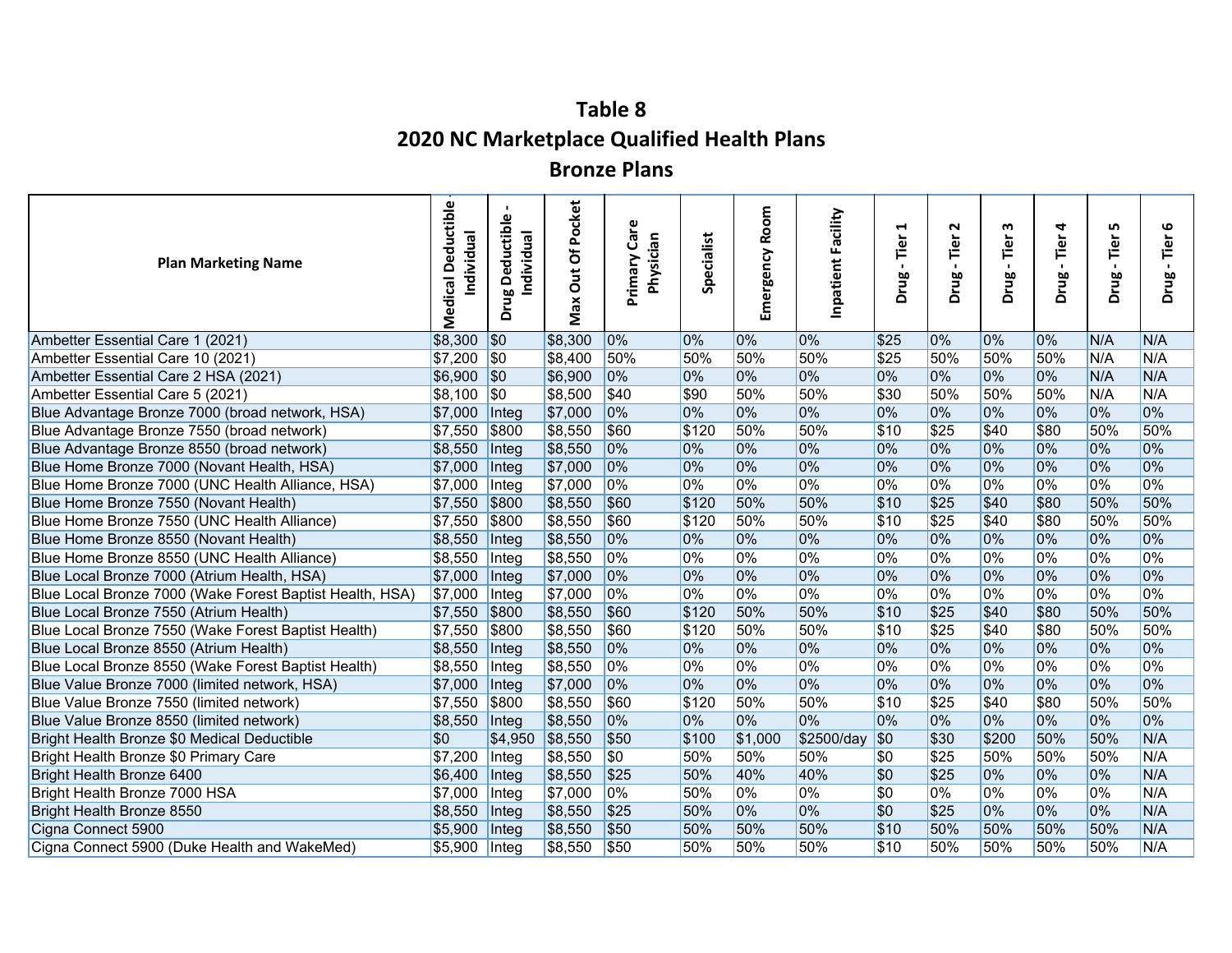# **Table 82020 NC Marketplace Qualified Health Plans**

## **Bronze Plans**

| <b>Plan Marketing Name</b>                    | ₾<br>o<br>᠊ᢛ<br>ठ<br>o<br>ъ<br>œ<br>ပ<br>o | -<br>≏<br>Φ<br>ᡕᢐ<br>ъ<br>ъ<br>Ξ<br>۵<br>5<br>≏ | ã<br>ں<br>o<br>O<br>∍<br>o<br>0<br>Σ | ω<br>ී<br>ഇ.<br>。。<br>rima<br>ξÁ | List<br>œ<br>ㅎ<br>Ō<br>ۼ | ω<br>ō٥<br>ш | cility<br><b>ru</b><br>Ш<br>atient<br><u>قع</u> | ⊣<br>ھ.<br>먈<br>≏ | N<br>Δ       | m<br>ٰ هِ<br>꼴<br>Δ | 4<br>⊾<br>تھ<br>آ<br>먈<br>$\Omega$ | ഗ<br>ھ.<br>먈<br>۵ | ဖ<br>ω<br>먘<br>◠ |
|-----------------------------------------------|--------------------------------------------|-------------------------------------------------|--------------------------------------|----------------------------------|--------------------------|--------------|-------------------------------------------------|-------------------|--------------|---------------------|------------------------------------|-------------------|------------------|
| Cigna Connect 6900                            | \$6,900                                    | Integ                                           | \$8,550                              | \$50                             | 50%                      | 50%          | 50%                                             | \$10              | 50%          | 50%                 | 50%                                | 50%               | N/A              |
| Cigna Connect 6900 (Duke Health and WakeMed)  | \$6,900                                    | Integ                                           | \$8,550                              | \$50                             | 50%                      | 50%          | 50%                                             | \$10              | 50%          | 50%                 | 50%                                | 50%               | N/A              |
| Cigna Connect 8550                            | \$8,550                                    | Integ                                           | \$8,550                              | 10%                              | 50%                      | 0%           | 0%                                              | 0%                | $0\%$        | 0%                  | 0%                                 | 0%                | N/A              |
| Cigna Connect 8550 (Duke Health and WakeMed)  | \$8,550                                    | Integ                                           | \$8,550                              | 0%                               | 50%                      | 0%           | 0%                                              | 0%                | $10\%$       | $0\%$               | 0%                                 | 10%               | N/A              |
| Oscar Bronze Classic                          | \$6,000                                    | Integ                                           | \$8,550                              | \$50+50%                         | 50%                      | 50%          | 50%                                             | $\sqrt{3}$        | 50%          | 50%                 | 50%                                | N/A               | N/A              |
| Oscar Bronze Classic Next                     | <b>SO</b>                                  | \$5,500                                         | \$8,550                              | \$35                             | 50%                      | \$1,150      | \$3000/day                                      | l\$3              | \$200        | 50%                 | 50%                                | N/A               | N/A              |
| Oscar Bronze Classic PCP Copay                | \$6,000                                    | Integ                                           | \$8,550                              | \$50                             | 50%                      | 50%          | 50%                                             | \$3               | 50%          | 50%                 | 50%                                | N/A               | N/A              |
| Oscar Bronze HDHP                             | \$5,200                                    | <b>Integ</b>                                    | \$7,000                              | \$50*                            | 50%                      | 50%          | 50%                                             | $\sqrt{3}$        | \$200 pc 50% |                     | 50%                                | N/A               | N/A              |
| UnitedHealthcare Balance Bronze 3 Free Visits | \$7.500                                    | $ $ Integ                                       | \$8,550                              | 50%                              | 50%                      | 50%          | 50%                                             | \$20              | \$30         | 50%                 | 50%                                | 50%               | N/A              |
| UnitedHealthcare Value Bronze                 | \$6,500                                    | <b>I</b> ntea                                   | \$8,550                              | \$25                             | \$25                     | 50%          | 40%                                             | \$20              | \$30         | 40%                 | 40%                                | 40%               | N/A              |

Integ = Drug deductible integrated with Medical deductible (drug costs count toward medical deductible) \* after deductible